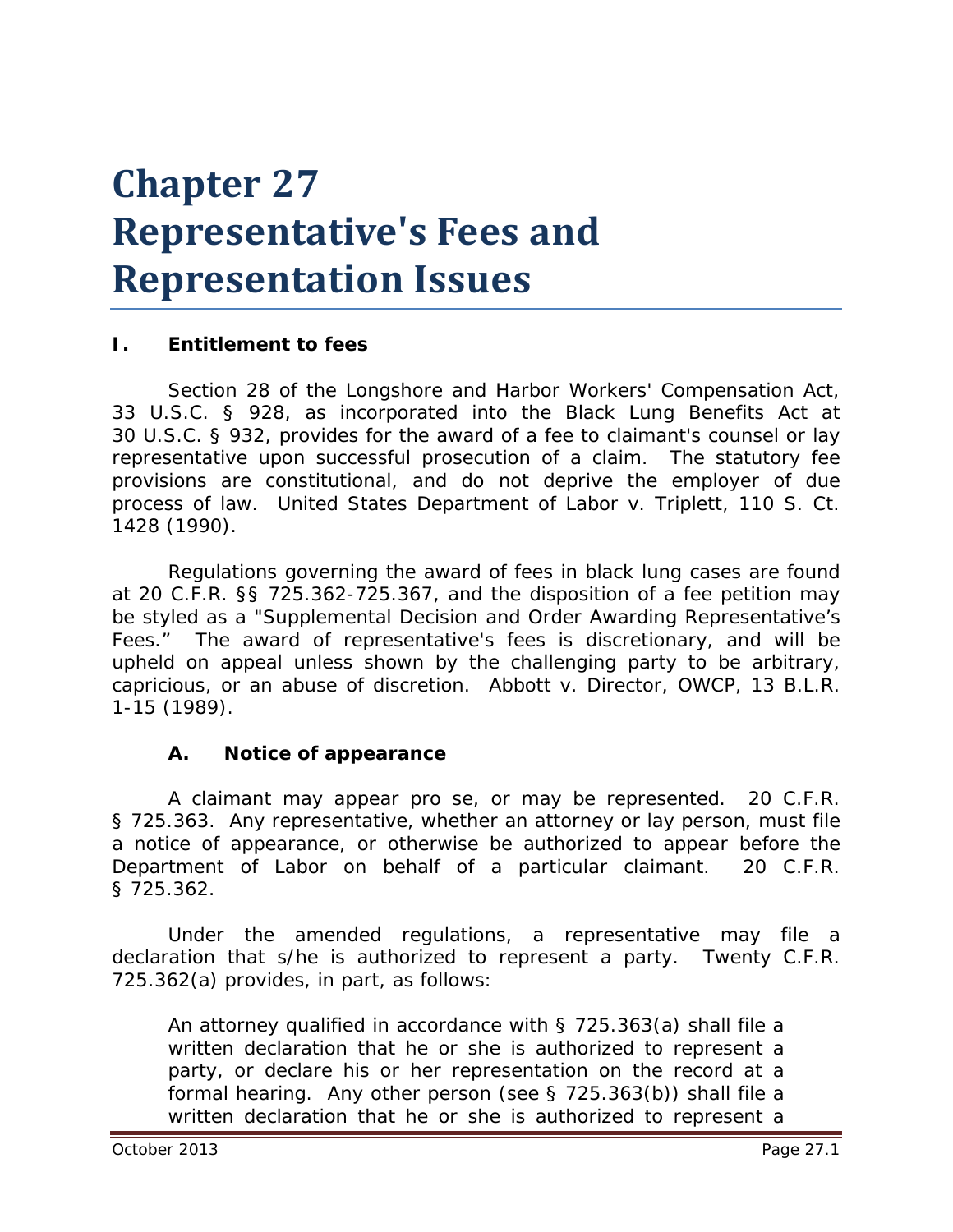party, or declare his or her representation on the record at a formal hearing.

20 C.F.R. § 725.362(a).

# **B. Privacy Act**

In *Doe v. Chao*, 435 F.3d 492 (4<sup>th</sup> Cir. 2006), *aff'g. in part, vac'g. in part*, 2006 WL 2038442 (W.D. Va. July 19, 2006), a case stemming from a federal black lung claimant's pursuit of damages under the Privacy Act for the "wrongful disclosure of his Social Security number" by the Administrative Law Judge on a multi-captioned notice of hearing, the court affirmed the district judge's finding that "Doe is entitled to costs and reasonable attorney fees even though he suffered no actual damages." However, the court remanded the case for recalculation of attorney fees. With regard to this issue, the court rejected the government's argument that "because Doe sought money damages from the United States, and was awarded none, the only reasonable attorney fee is no fee at all."

Citing to *Hensley v. Eckerhart*, 461 U.S. 424, 440 (1983), the court held, in determining the reasonableness of a fee, the "most critical factor" is the "degree of success obtained." The court reasoned:

Doe failed to recover any monetary award, despite the fact that damages were the primary goal of his suit. Because his underlying litigation was largely unsuccessful, it is unlikely that Doe may recover significant attorney fees.

As a result, the district court would need to revisit its award of \$15,000.00 in attorney's fee to Buck Doe. On the other hand, the court concluded it would not "disturb the district court's calculation of Buck Doe's litigation costs" as 5 U.S.C. § 552a(g)(4)(B) permits an award of "the actual costs of his action unrestrained by any reasonableness inquiry."

# **C. Successful prosecution of the claim**

# **1. Generally**

If a claimant is successful in prosecuting a claim, the party opposing entitlement is liable for attorney's fees associated with the litigation. As will be discussed later in this chapter, a claimant is liable for the payment of any fees to a lay representative.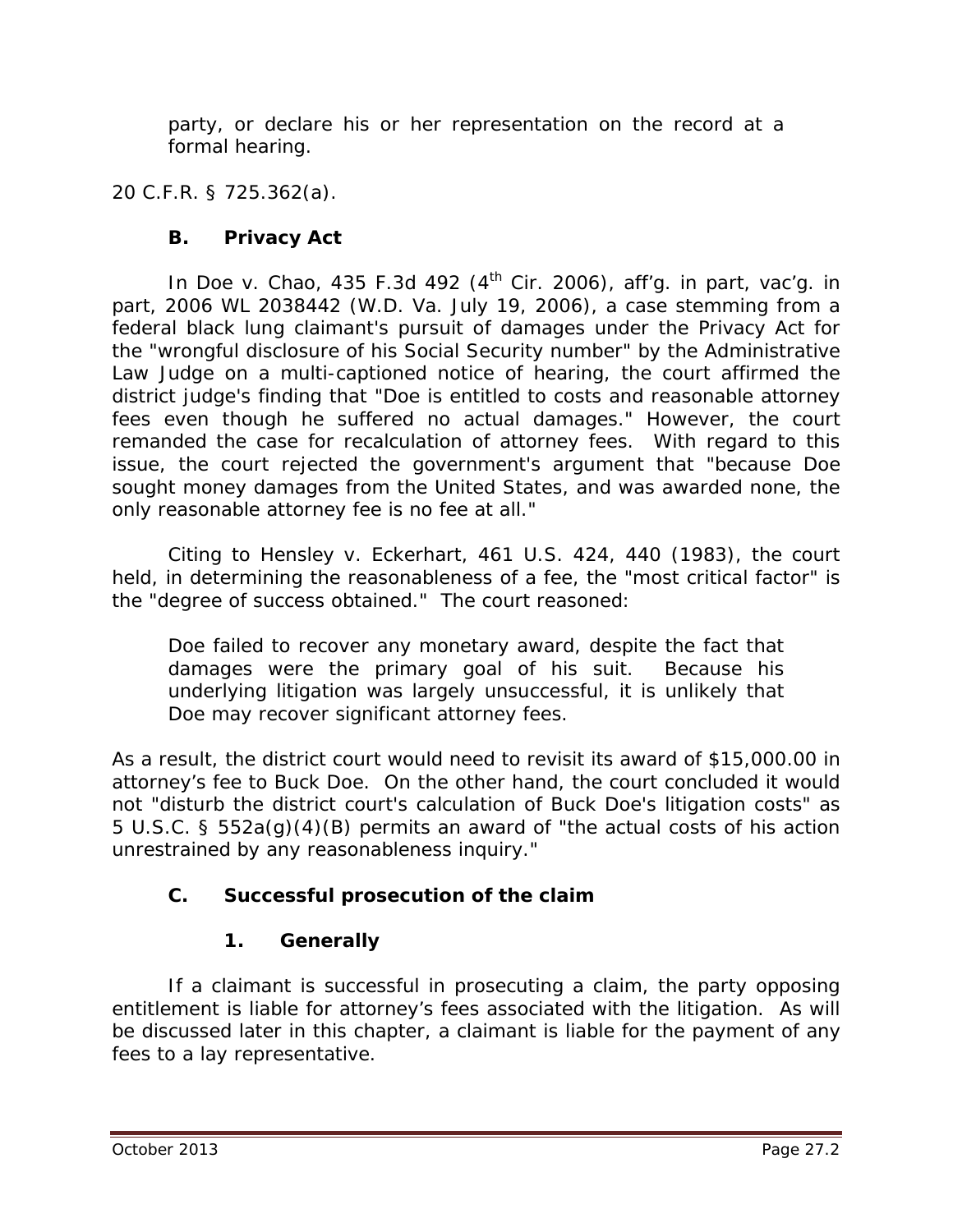Fees are awarded only if the claimant is finally awarded benefits, or if the amount of overpayment is reduced or waived. *Bryant v. Lambert Coal Co.*, 9 B.L.R. 1-166 (1986) (benefits awarded); *Sosbee v. Director, OWCP*, 17 B.L.R. 1-136 (1993)(*en banc*) (amount of recovery of overpayment reduced); *Reynolds v. Director, OWCP*, 6 B.L.R. 1-914 (1984) (fees awarded where overpayment waived).

## **2. Representation at any time relevant**

Fees are awarded to a representative in the successful prosecution of a claim, even if s/he did not represent the claimant at the time benefits were awarded. In *Murphy v. Director, OWCP*, 21 B.L.R. 1-116 (1999), the Administrative Law Judge erred in failing to award a fee to an attorney who originally represented Claimant, but who did not represent him at the time he prevailed. The Board reiterated a representative is entitled to fees, even if he was unsuccessful at a particular level of adjudication, so long as Claimant ultimately prevails. Thus, while the miner's original claim was denied by the Administrative Law Judge when counsel represented him, counsel's work during that time period was necessary and relevant to Claimant's ultimate award of benefits on modification. Finally, the Board reiterated, "[A]ny award of attorney fees does not become enforceable and payable until such time as an award of benefits becomes final and reflects successful prosecution of the claim."

Similarly, "counsel is entitled to fees for all services rendered to claimant at each level of the adjudication process, even if unsuccessful at a particular level, so long as counsel is ultimately successful in prosecuting a claim." *Clark v. Director, OWCP*, 9 B.L.R. 1-211 (1986). *See also Brodhead v. Director, OWCP*, 17 B.L.R. 1-138 (1993) (fees awarded for entitlement to benefits on modification). $<sup>1</sup>$  $<sup>1</sup>$  $<sup>1</sup>$ </sup>

 $\overline{a}$ 

<span id="page-2-0"></span><sup>1</sup> *Compare George Hyman Construction Co v. Brooks*, 963 F.2d 1532 (D.C. Cir. 1992), the court adopted the United States Supreme Court's ruling in *Hensley v. Eckerhart*, 461 U.S. 424 (1981), to hold that the fact-finder must determine whether the successful and unsuccessful claims are related and, if not, then the award of attorney's fees must be confined to the successful claims. Underlying this conclusion is the rationale that the party opposing entitlement should not be liable for time spent on groundless claims merely because they were included in a suit involving successful claims. Finally, the percentage of time spent by counsel on the successful claims must be ascertained to determine the amount of the fee award. This concept has not been applied in federal black lung litigation.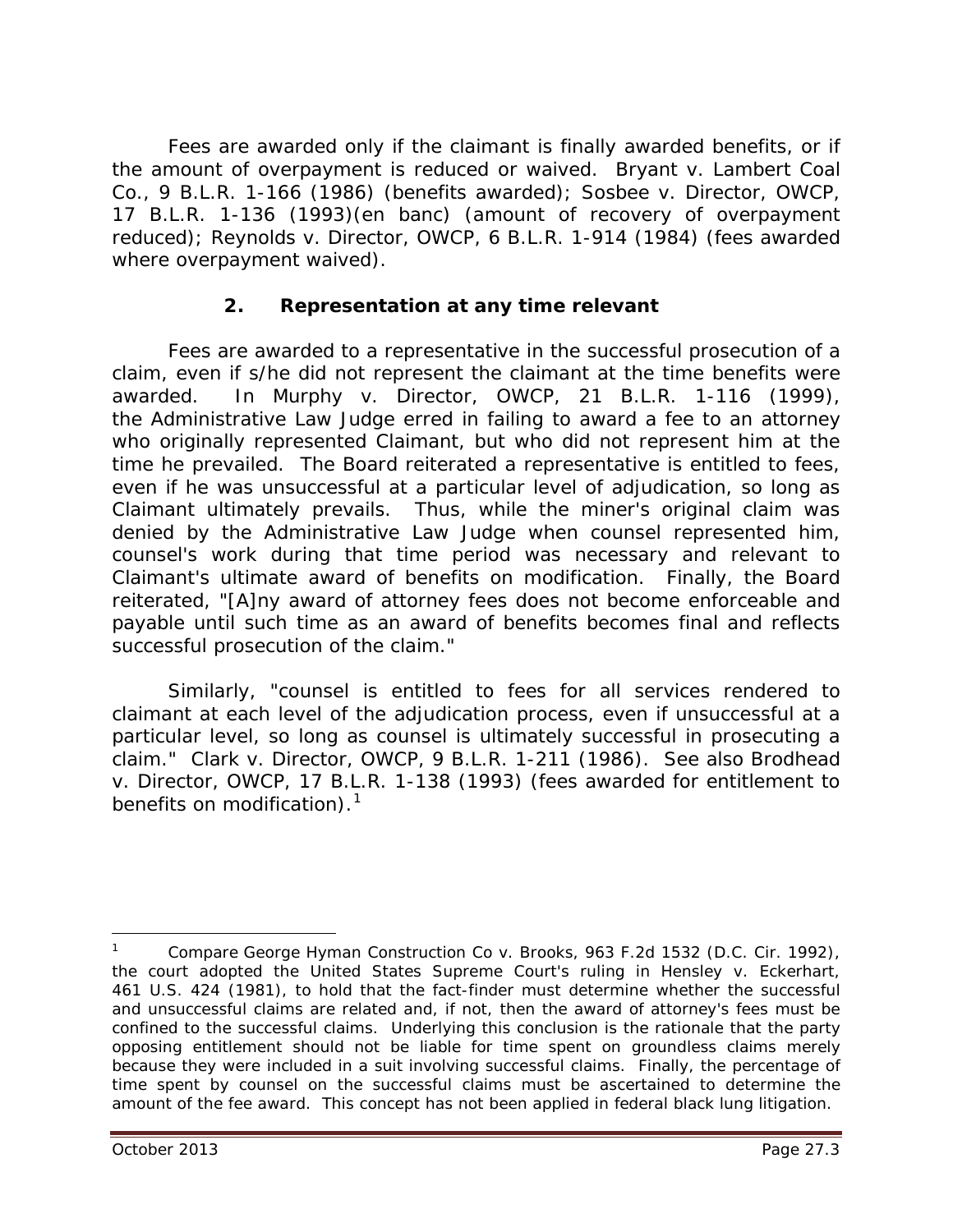## **D. Claimant's interest; adversarial proceeding**

The following principles relate to a claimant's interest in the issues of the claim, and whether the proceeding for which fees are awarded was *adversarial* in nature.

#### **1. For claims filed on or before January 19, 2001, pre-controversion fees not awarded**

The "successful prosecution" of a claim necessarily requires that the posture of the parties be adversarial. The regulation at 20 C.F.R. § 725.367 states, in relevant part:

If an operator declines to pay any benefits on or before the 30th day after receiving written notice of its liability for a claim on the ground that there is no liability for benefits within the provisions of the Act, and the person seeking benefits shall thereafter have utilized the services of an attorney in the successful prosecution of the claim, there shall be awarded, in addition to an award of benefits, in an order, a reasonable attorney's fee against the operator or carrier in an amount approved by the [district director], administrative law judge, Board, or court as the case may be, which shall be paid promptly and directly by the operator or carrier to the claimant's attorney in a lump sum after the order becomes final.

20 C.F.R. § 725.367.

## **a. Benefits Review Board**

In *Jackson v. Jewell Ridge Coal Corp.*, 21 B.L.R. 1-27 (1997)(en banc), Employer, as opposed to Claimant, was liable for attorney fees "for services performed in the period between an initial denial of benefits by the Department of Labor and the responsible operator's receipt of notice of the claim and controversion of entitlement." On the other hand, the Board stated, "The imposition of liability for attorney fees (upon claimants) for precontroversion representation of claimants is inconsistent with the 1972 Amendments providing clear congressional preference that the attorney fee not diminish the recovery of a claimant." *See also Carter v. Peabody Coal Co.*, BRB Nos. 93-0651 BLA and 93-0651 BLA-S (July 19, 1994) (unpub.) (Employer's agreement with the District Director's finding of non-entitlement resulted in *adversarial* proceeding).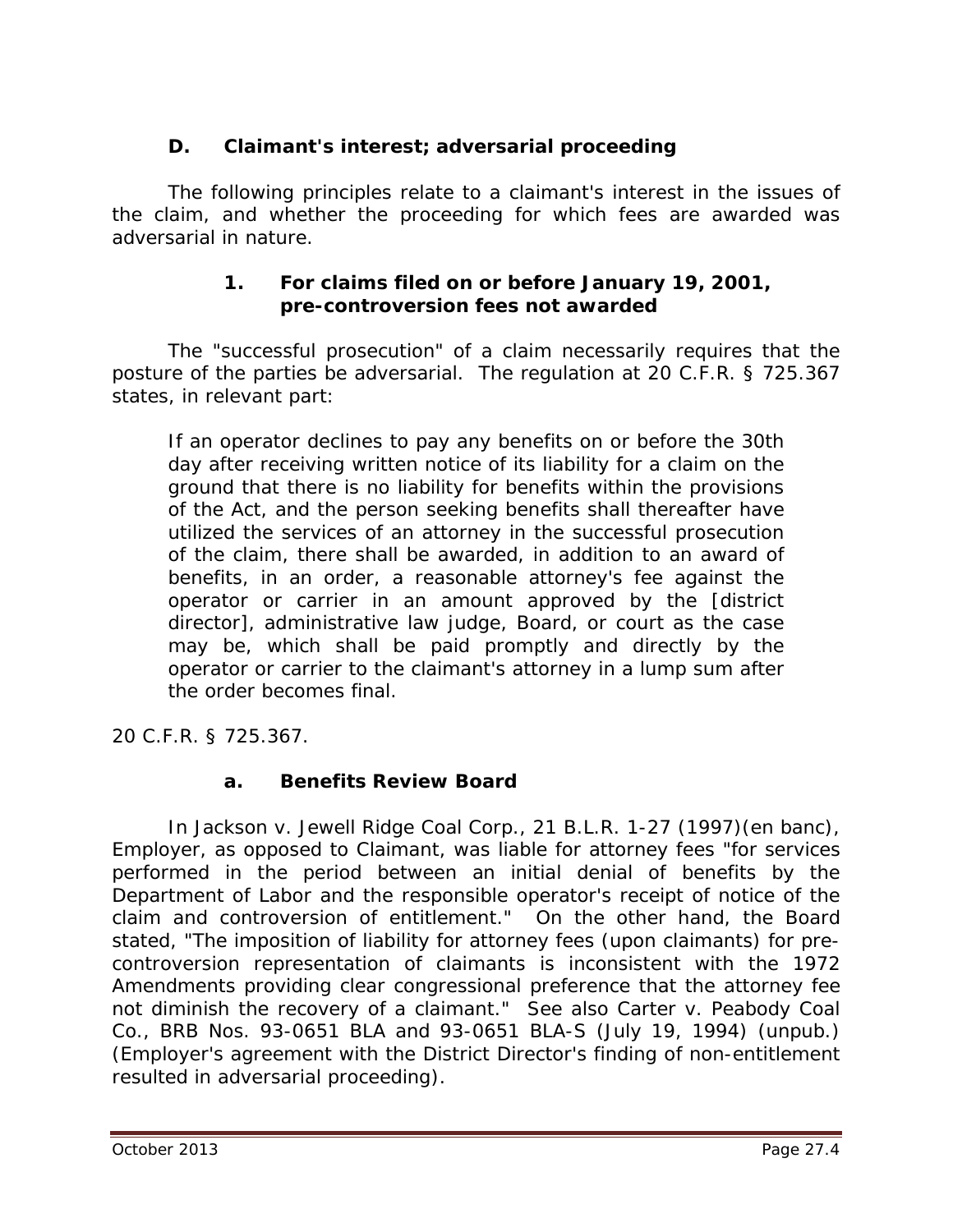Similarly, Employer was liable for fees when it controverted the claim, and then withdrew the controversion to accept liability. *Markovich v. Bethlehem Mines Corp.*, 11 B.L.R. 1-105 (1988). *See also Davis v. Ingalls Shipbuilding, Inc.*, BRB Nos. 90-072 and 90-672A (Jan. 27, 1992)(unpub.) (Employer's acceptance of liability after the case was referred to the Administrative Law Judge is a "successful prosecution" of a claim). *But see Lucas v. Director, OWCP*, BRB No. 92-1618 BLA (May 26, 1994)(unpub.) (award of fees to be paid by Claimant, not the Trust Fund, where the Director did not object to the repayment schedule negotiated by Claimant's counsel and, therefore, the proceeding was non-adversarial in nature).

Finally, in *Childers v. Drummond Co.*, 22 B.L.R. 1-146 (2002)(en banc) (Judges McGranery and Hall, dissenting), the miner's and survivor's claims were filed prior to January 19, 2001 and, as a result, the amended provisions at 20 C.F.R. § 725.367(a) were inapplicable. Consequently, an award of pre-controversion attorney's fees was denied. In so holding, the Board concluded "imposition of pre-controversion attorney fees on employers may be made only where the district director has initially denied benefits, as an adversarial relationship arises at that point . . . . The Board further stated, in a case where the District Director initially awards benefits, a claimant cannot receive pre-controversion attorney's fees. The Board reasoned, "[N]o adversarial relationship arises unless and until employer controverts the award and, therefore, claimant has no reason to seek professional assistance in pursuing the claim." Moreover, the Board determined Employer's controversion of the miner's claim was "separate and distinct" from its controversion in the survivor's claim, and the controversions "do not merge." Claimant is liable for fees incurred prior to Employer's "receipt of the formal notice of claim, notice of its potential liability, and subsequent refusal to pay compensation . . .."

## **b. Third Circuit**

*Bethenergy Mines, Inc. v. Director, OWCP [Markovich]*, 854 F.2d 632 (3rd Cir. 1988).

## **c. Sixth Circuit**

In *Director, OWCP v. Bivens*, 757 F.2d 781 (6<sup>th</sup> Cir. 1985), the court barred recovery of attorney's fees where the District Director awarded fees, and this finding was not contested by the Director who proceeded to pay benefits. Rather, Claimant was liable for such fees under these non-adversarial circumstances. The rationale underlying this interpretation of 20 C.F.R. § 725.367(a) is notice of *actua*l liability, not merely potential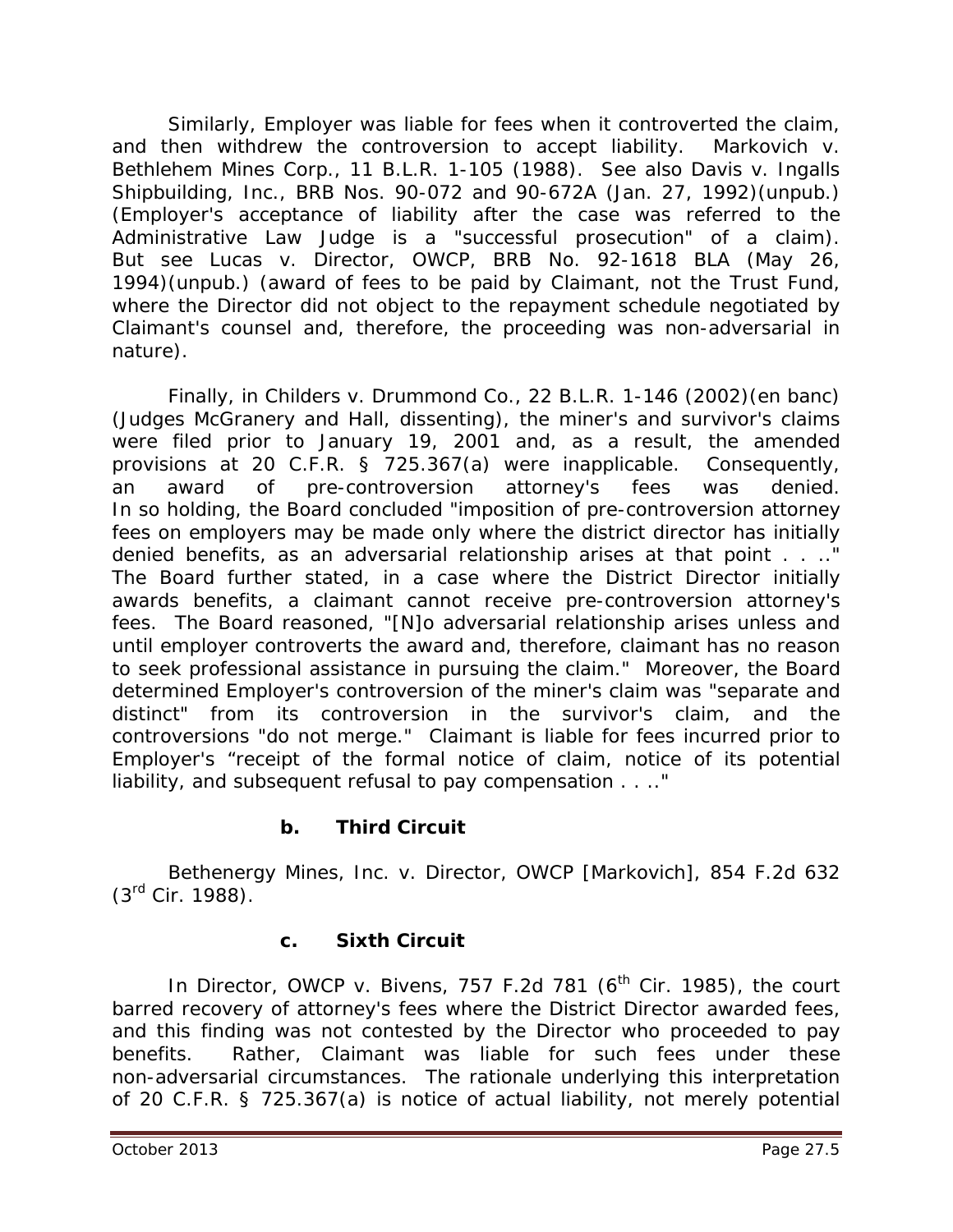liability, must be provided to the Director or Employer, "who is then placed in an adversarial position *vis-a-vis* claimant." *Id.* at 787. *See also Director, OWCP v. Poyner*, 810 F.2d 99 (6<sup>th</sup> Cir. 1987).

#### **2. For claims filed after January 19, 2001, pre-controversion fees awarded**

The regulations have been amended to permit an award of pre-controversion fees to an attorney. However, these regulations are inapplicable to claims filed prior to January 19, 2001. *See Childers, supra*. Twenty C.F.R. § 725.367(a) provides, in part, the following:

An attorney who represents a claimant in the successful prosecution of a claim for benefits may be entitled to collect a reasonable attorney's fee from the responsible operator that is ultimately found liable for the payment of benefits, or, in the case in which there is no operator who is liable for the payment of benefits, from the fund. Generally, the operator or fund liable for the payment of benefits shall be liable for the payment of the claimant's attorney's fees where the operator or fund, as appropriate, took action, or acquiesced in action, that created an adversarial relationship between itself and the claimant. The fees payable under this section shall include reasonable fees for necessary services performed prior to the creation of the adversarial relationship.

20 C.F.R. § 725.367(a).

The regulation also contains examples of cases where fees are properly awarded, including success in (1) a medical treatment dispute claim, (2) obtaining an increase in the monthly benefit payments, or (3) "resisting the request for a decrease in the amount of benefits payable." 20 C.F.R. § 725.367(a)(1) to (5).

In *Duncan v. Director, OWCP*, 24 B.L.R. 1-153 (2010), it was improper for an Administrative Law Judge to deny the fee petition of Claimant's attorney. Under the facts of the claim, the Black Lung Disability Trust Fund (Trust Fund), and not the operator designated by the District Director, was held liable for the payment of benefits by the Administrative Law Judge. As a result, the Administrative Law Judge noted the Trust Fund never challenged Claimant's entitlement to benefits, was never in an adversarial relationship with Claimant, and, as a result, the Trust Fund could not be held liable for the payment of attorney's fees.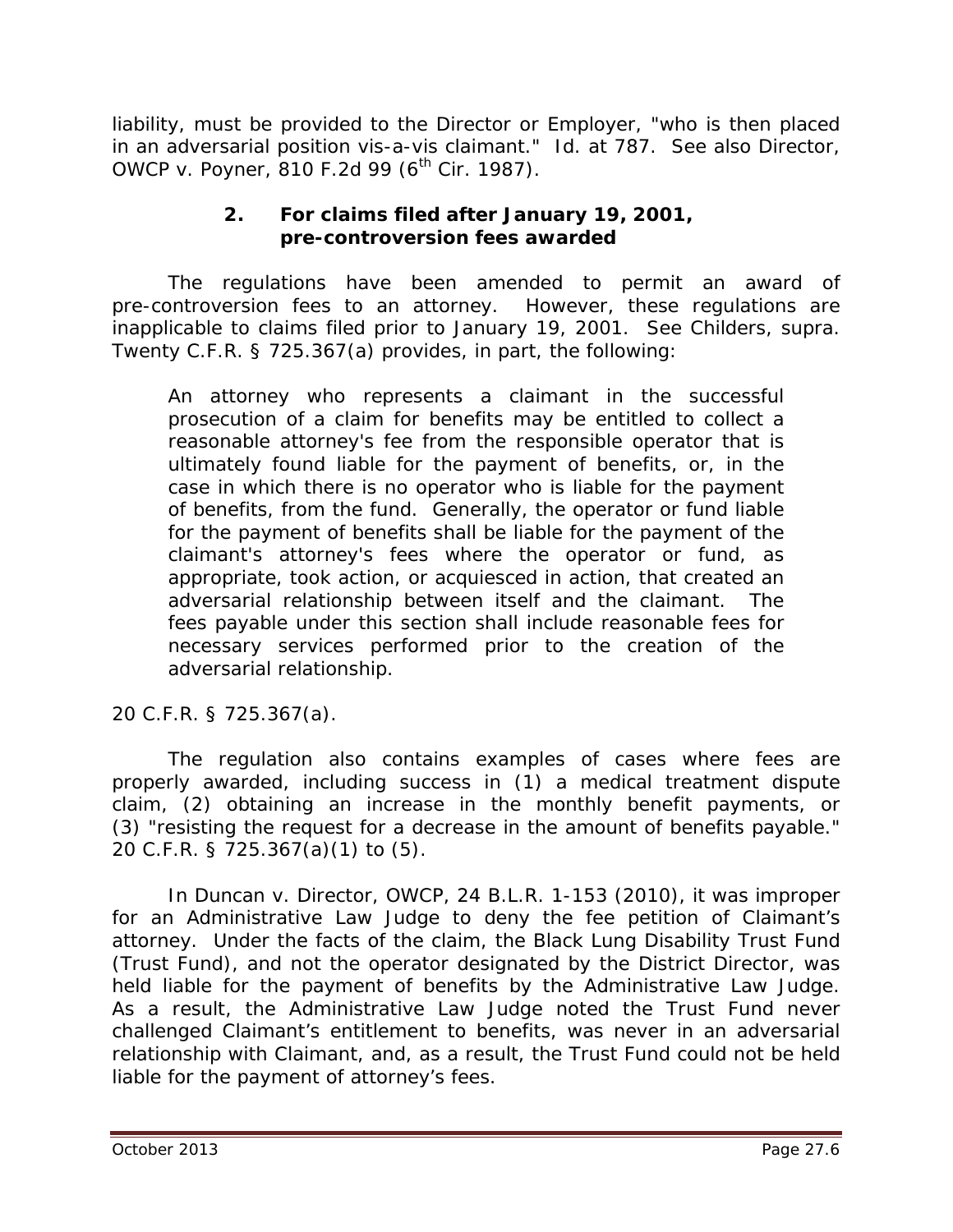Adopting the position of the Director on appeal, the Board concluded otherwise and stated:

[W]hile Section 725.367 does not directly address this issue, the regulations contains no provision that would negate imposing liability on the Trust Fund for the payment of an attorney's fee, when the operator that created an adversarial relationship is later (released) by the administrative law judge.

*Id.* at 1-156. Consequently, the Board remanded the matter to the Administrative Law Judge for consideration of the fee petition.

#### **E. Overpayment cases**

In *Sosbee v. Director, OWCP,* 17 B.L.R. 1-136 (1993)(*en banc*), attorney's fees may be awarded where Claimant's counsel "succeeded in reducing the overpayment amount and defeating the Director's appeal before the Board. . . ." *See also Reynolds v. Director, OWCP*, 6 B.L.R. 1-914 (1984) (fees awarded where overpayment waived). *But see Lucas v. Director, OWCP*, BRB No. 92-1618 BLA (May 26, 1994)(unpub.) (award of fees to be paid by Claimant, not the Trust Fund, in a pre-amendment claim where the Director did not object to the repayment schedule negotiated by claimant's counsel and, therefore, the proceeding was non-adversarial in nature). *See* 20 C.F.R § 725.367 (applicable to claims filed after January 19, 2001).

#### **F. Medical treatment disputes**

Twenty C.F.R. § 725.367 contains examples of cases where fees are properly awarded, including success in a medical treatment dispute claim. 20 C.F.R. § 725.367(a)(1) to (5).

However, by unpublished decision in *Fuller v. South Hollow Coal Co.*, BRB No. 09-0710 BLA (July 20, 2010)(unpub.)(J. Hall, dissenting), two panel members vacated the Administrative Law Judge's award of attorney's fees and costs in a medical treatment dispute case. The Board reasoned as follows:

This proceeding involved a request by the Director for employer to reimburse the Trust Fund for the payment of the miner's medical bills, all of which had been previously paid by the Trust Fund. Because all of the miner's bills for medical treatment were paid by the Trust Fund, they were not 'declined,' as required under Section 725.367(a)(3) in order for liability for the payment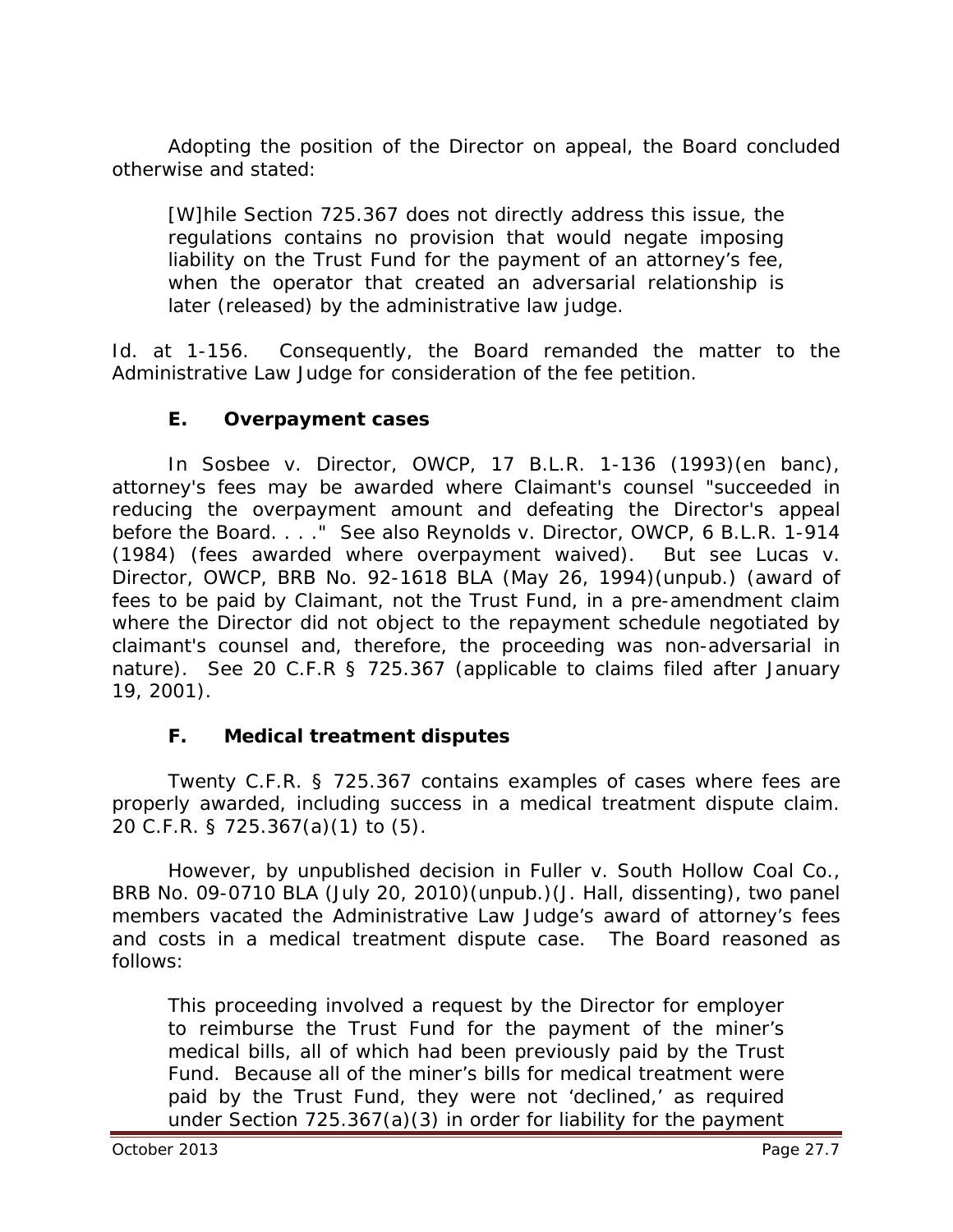of attorneys' fees to attach. Furthermore, as employer has never sought recoupment of the payment of any medical bills from the miner's estate and no overpayment was ever sought by the Trust Fund against the miner's estate, no adversarial relationship between employer or the Director and claimant existed. *See* 20 C.F.R. § 725.367(a)(3). Representation by claimant's counsel, therefore was not 'necessary' to the proceeding, especially in light of the fact that recoupment would have impossible against the miner's widow. (footnote and citations omitted).

*Slip op.* at 4. In a dissenting opinion, Appeals Judge Hall wrote:

I would affirm the administrative law judge's finding that an adversarial relationship existed between claimant and employer, . . . when claimant, as a named party to the proceeding, was requested by employer to sign a medical records release, and continuing when claimant was served with interrogatories from employer . . ., which necessitated the retention of counsel. *See* 20 C.F.R. § 725.367(a)(3). Furthermore, despite the administrative law judge's urging on several occasions, neither employer nor the Director would agree to voluntarily dismiss claimant from the case or stipulate that they would not seek subrogation or indemnification against claimant. Thus, the administrative law judge rationally concluded that the presence of claimant's counsel was required to ensure that claimant would not be exposed to liability.

*Slip op.* at 5.

## **G. Preparation of the fee application; litigation of the fee petition**

An attorney is entitled to fees for time spent *litigating the fee award*. The Board reasoned Claimant has an interest in the fee issue, and derives a benefit from such services if found not liable for these payments. *Bardovinus v. Director, OWCP*, BRB No. 88-1445 BLA (July 30, 1991)(unpub.). *See also Kerns v. Consolidation Coal Co*., 247 F.3d 133  $(4<sup>th</sup>$  Cir. 2001) (fees for litigating petition are properly awarded). However, 20 C.F.R. § 725.366(b) provides "[n]o fee approved shall include payment for time spent in preparation of a fee application."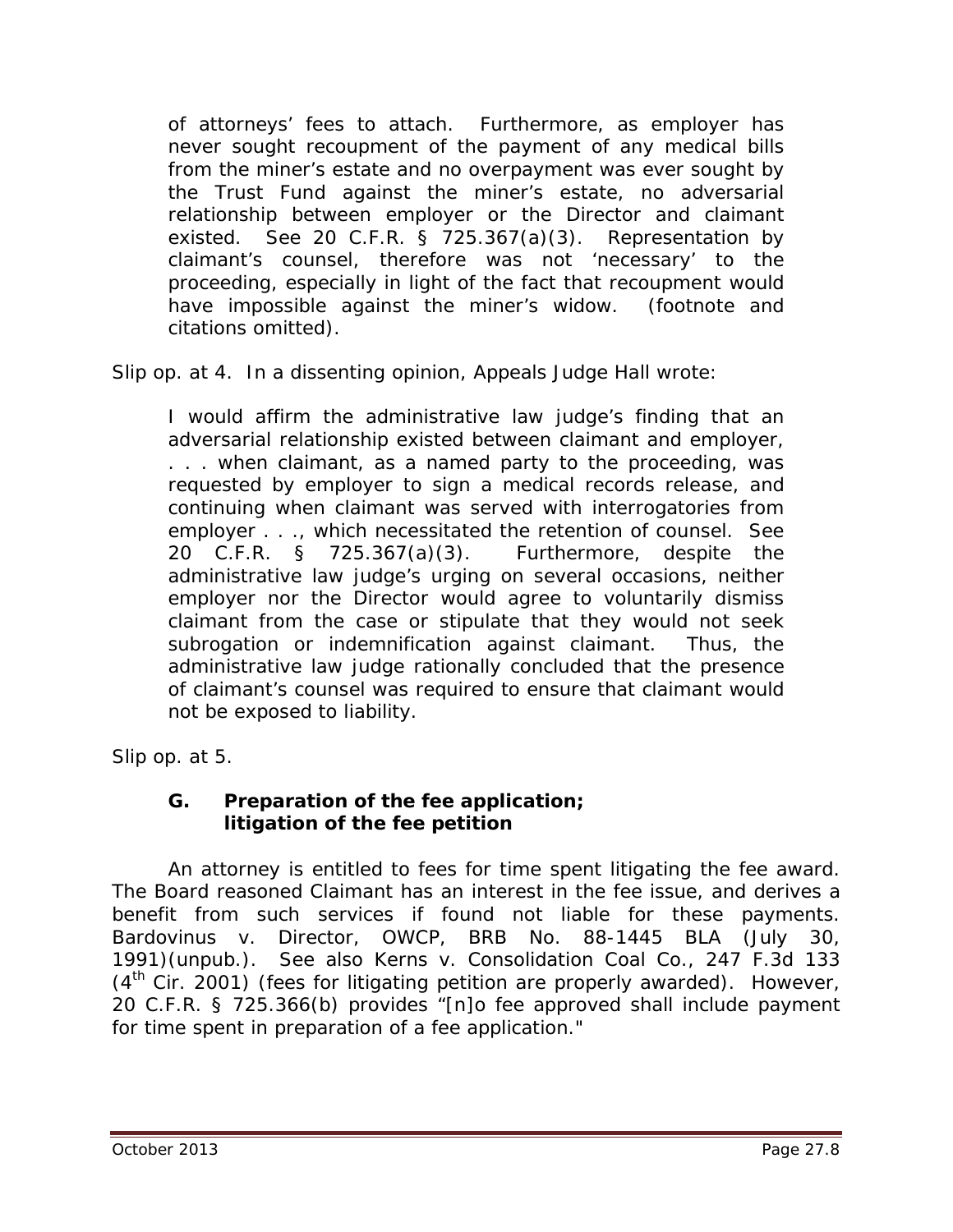## **H. No separation of issues**

A representative may be awarded fees only where a claimant has an interest in the outcome of the litigation. The Board holds, however, it will not separate issues in which a claimant does (and does not) have an interest in the outcome in determining the total fee awarded. *Yates v. Harman Mining Co.*, 12 B.L.R. 1-175 (1989), *aff'd on recon.*, 13 B.L.R. 1-56 (1989)(*en banc*).

#### **I. Survivor's claim awarded under PPACA's automatic entitlement provisions**

 In *Duke v. Cowin & Co.,* 25 B.L.R. 1-55 (2012), Employer argued Claimant's counsel was not entitled to an award of attorney's fees since Claimant was granted benefits under the automatic entitlement provisions of Section 1556 of the Patient Protection and Affordable Care Act (PPACA), Pub. L. No. 111-148 (2010). Under the facts of the case, Employer petitioned for modification of the award of benefits in the miner's claim, and opposed automatic entitlement in the survivor's claim. Both claims were forwarded to the Administrative Law Judge for adjudication. The Administrative Law Judge determined reopening the miner's claim based on Employer's modification petition would not render justice under the Act and, as a result, Claimant was awarded survivor's benefits based on the existing award of benefits in the miner's lifetime claim. Employer asserted Claimant's award stemmed from a "fortuitous legislative event," and no fees should be payable to her counsel. The Board disagreed:

Claimant's counsel is entitled to attorney fees payable by employer for the successful prosecution of a claim. (citations omitted). 'Successful prosecution' of a claim requires success in establishing, or preserving, claimant's entitlement to benefits. (citations omitted).

. . .

Contrary to employer's contention, the administrative law judge properly concluded that the work performed by claimant's counsel in defending the modification request was reasonable and necessary to uphold the award of benefits in the miner's claim, and that fact that 'a fortuitous legislative event' later changed claimant's burden of proof in the survivor's claim has no bearing on whether services were necessary at the time they were rendered.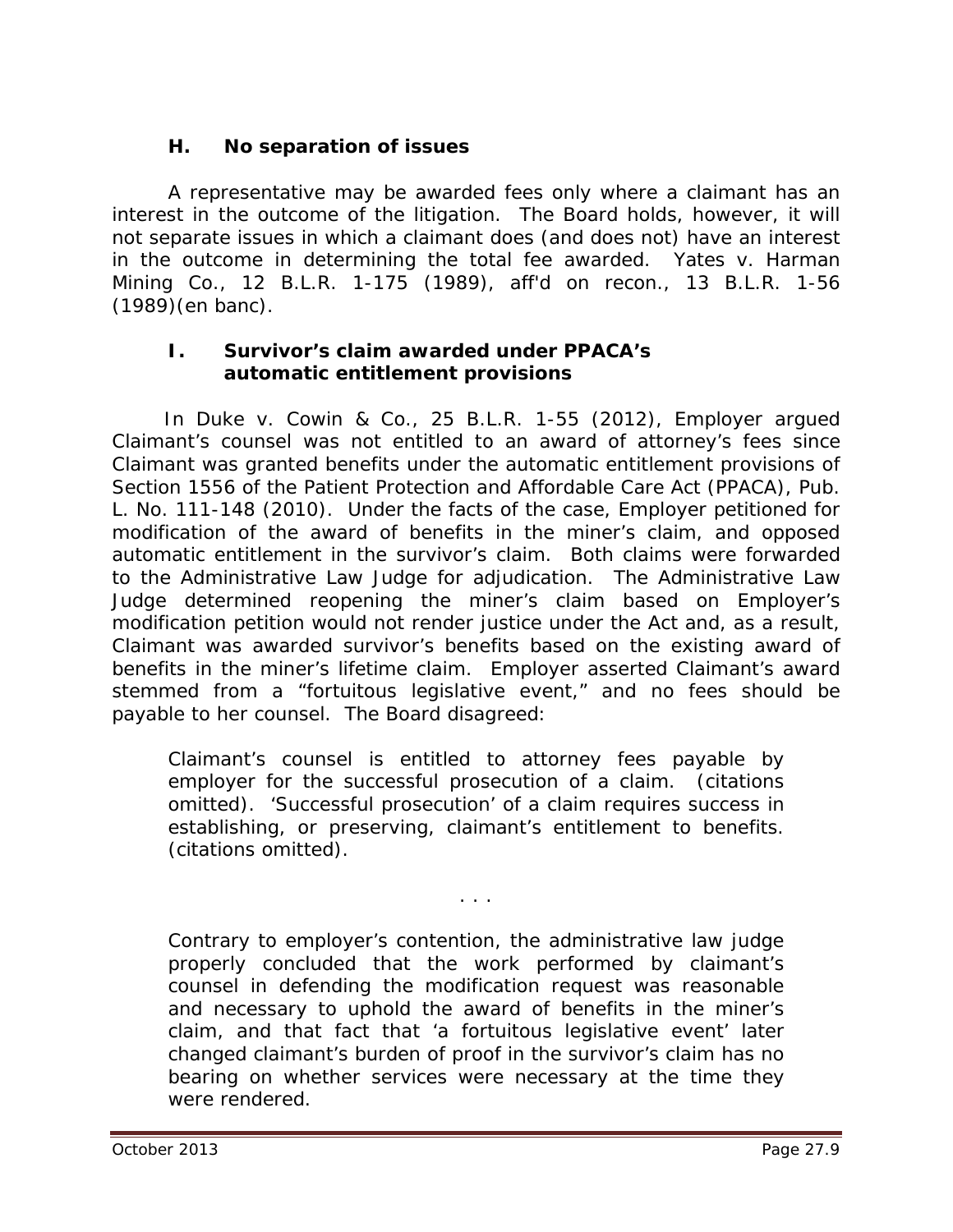As a result, the Board affirmed the Administrative Law Judge's award of attorney's fees and costs.

#### **II. Fee Petitions**

#### **A. Generally**

Pursuant to 20 C.F.R. § 725.366(a), to receive an award for fees, an application must be filed with the appropriate adjudicator and served on the claimant and other parties to the claim within the time limits allowed by the adjudicator.

## **B. Limiting time to file fee petition**

The regulations do not contain time limitations for filing a fee petition. Therefore, the Administrative Law Judge has authority to limit the time for acceptance of fee petitions. However, 20 C.F.R. § 725.366(a) does not provide a penalty for failure to file a fee petition within the established time limits. *See e.g., Brock v. Pierce County* 476 U.S. 253 (1986); *Twin Pines Coal Co. v. U.S. Department of Labor*, 854 F.2d 1212 (10th Cir. 1988). In addition, the Board holds the "loss of an attorney's fee is a harsh result and should not be imposed on counsel as a penalty except in the most extreme circumstances." *Paynter v. Director, OWCP*, 9 B.L.R. 1-190, 1-191 (1986).

#### **1. Examples of reasonableness of time limitations**

## **a. Fifteen days reasonable**

Fifteen days is "not an unreasonable" amount of time to require the submission of a fee petition. *Bradley v. Director, OWCP,* 8 B.L.R. 1-418 (1985).

## **b. Late petition still considered**

It was an "abuse of discretion" to deny all fees because a petition was received 30 days past the time allowed for filing. The penalty was too harsh, and there was no evidence that the failure to file on time was an intentional omission. *Paynter v. Director, OWCP*, 9 B.L.R. 1-190 (1986).

Likewise, in *Mullins v. Director, OWCP*, BRB No. 92-2332 BLA (Sept. 29, 1995)(unpub.), the Administrative Law Judge's denial of a fee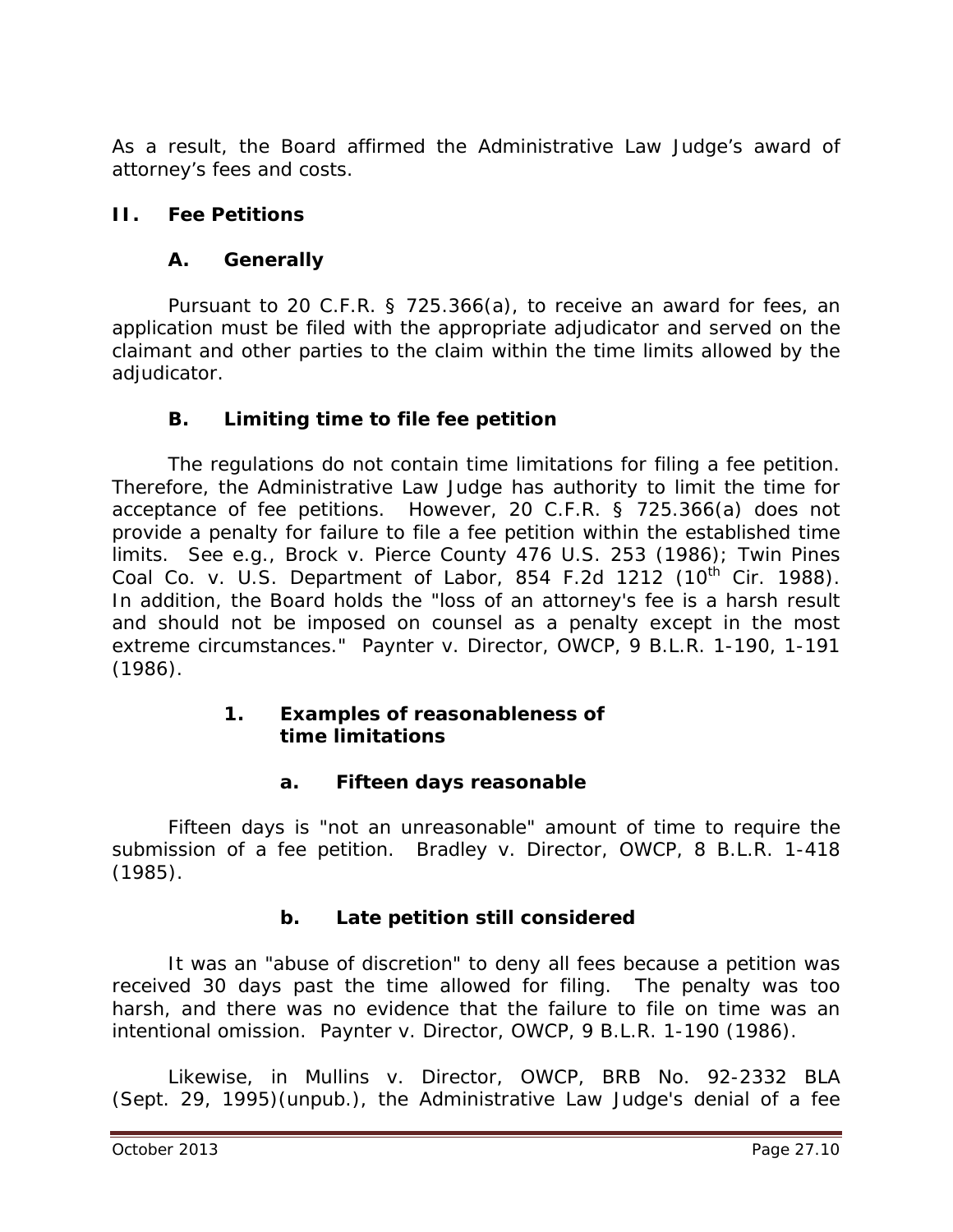petition based on untimeliness was arbitrary. Petitioner was granted extensions for the filing of his fee petition, but maintained the law firm with which he was associated failed to forward his application. The Administrative Law Judge found no basis to set aside the time limits. However, the Board noted the Director neither objected to the late filing, nor contended she suffered any prejudice thereby. The Board concluded the Administrative Law Judge's denial of the entire fee petition was arbitrary. *Slip op.* at 3. In another fee petition in the same case, the Board held the application was not untimely where Claimant's counsel was not provided proper notice by the Administrative Law Judge of the deadline for filing the fee petition. *Slip op.* at 4.

## **C. Fees awarded separately at each administrative level**

Under 20 C.F.R. § 725.366(a), a representative seeking a fee for services performed on behalf of a claimant shall make application to the District Director, Administrative Law Judge, or appropriate appellate tribunal, as the case may be, before whom the services were performed. 20 C.F.R. § 725.366(a). Said differently, if the work was performed before the District Director, Claimant's representative must submit a fee petition to the District Director. For work performed before the Administrative Law Judge, a petition is submitted to the Administrative Law Judge. An Administrative Law Judge cannot award a fee for services rendered before the District Director, or the Benefits Review Board. *Ilkewicz v. Director, OWCP*, 4 B.L.R. 1-400 (1982) (preparing a notice of appeal to the Board was properly disallowed by the Administrative Law Judge). *See also* 20 C.F.R. § 725.367(b).

#### **1. Determining whether services performed before the Administrative Law Judge**

The Administrative Law Judge must determine whether the services performed were necessary to adjudication of the claim at this level. Certain dates help to determine whether services were performed before the Administrative Law Judge such as the date of request for a hearing, the date of referral to the Office of Administrative Law Judges by the District Director, the date on which the case was docketed in this Office, and so on.

However, the issue is not whether the work was performed on or before a certain date; rather, it is whether the work performed was relevant to proceedings before the Administrative Law Judge. *Matthews v. Director, OWCP*, 9 B.L.R. 1-184 (1986). The Board holds, where services performed prior to referral to the Administrative Law Judge were reasonably integral to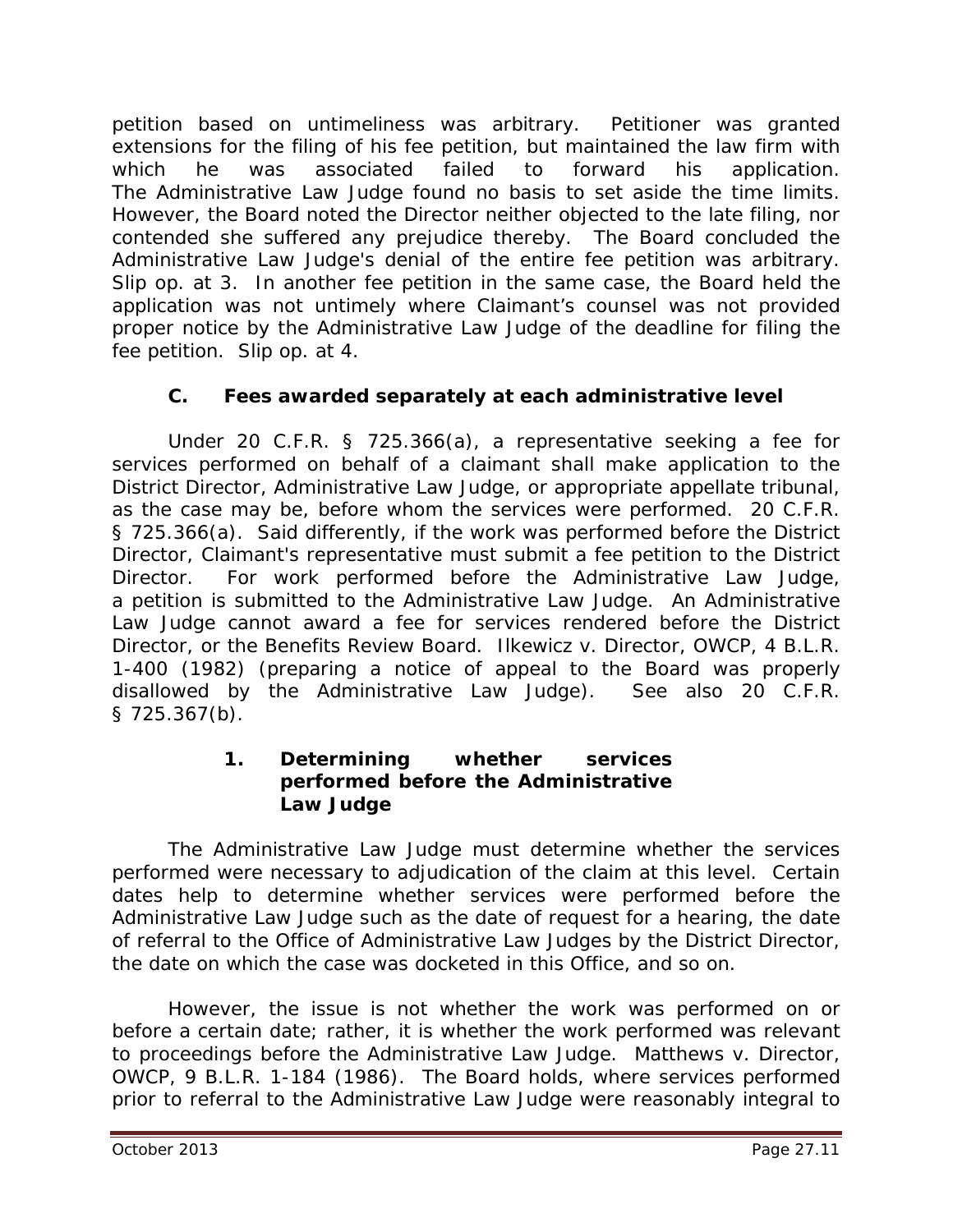preparation for the hearing, the Administrative Law Judge may award fees for the entire period of representation. *Vigil v. Director, OWCP*, 8 B.L.R. 1-99 (1985). Thus, if this is not clear from the fee petition, an order should be issued requesting specificity as to the work performed, and its relation to the hearing process at this level.

# **2. Sample boilerplate**

An Administrative Law Judge is only authorized to award fees for services rendered while the case was pending before the Office of Administrative Law Judges. In *Matthews v. Director, OWCP*, 9 B.L.R. 1-184, 1-186 (1986), the Benefits Review Board held, in determining the jurisdictional cutoff date between the District Director and the Office of Administrative Law Judges, neither the date the hearing was requested nor the date the case was transferred is dispositive. Rather, the appropriate inquiry is whether the work done was "reasonably integral to preparation for the hearing." *See Vigil v. Director, OWCP*, 8 B.L.R. 1-99 (1985).

## **D. Contents of the fee petition**

Under 20 C.F.R. § 725.366(a), the application must be supported by a complete statement of the extent and character of the necessary work done, and it shall include the professional status (attorney, paralegal, law clerk, lay representative) of the person performing the work, and the customary billing rate for each such person. The application also may include a list of reasonable unreimbursed expenses, and receipts documenting the expenses were incurred in relation to the claim at issue. Thus, if this information is not clear from the face of the fee petition, an order should be issued requesting specificity as to any vague or incomplete entry.

#### **E. Contingency fees or other fee arrangements prohibited**

Because attorney's fees are paid by the party opposing entitlement, contingency fees and other fee agreements are invalid. Under 20 C.F.R. § 725.365, no fee charged for services rendered to a claimant shall be valid unless approved under this subpart (*i.e.* by the appropriate adjudication officer). These regulatory provisions also state no contract or prior agreement for a fee shall be valid. 20 C.F.R. § 725.365; *Goodloe v. Peabody Coal Co.*, 19 B.L.R. 1-91 (1995). In this vein, the Board holds contingent and stipulated fee agreements are invalid. *Wells v. Director, OWCP*, 9 B.L.R. 1-63 (1986).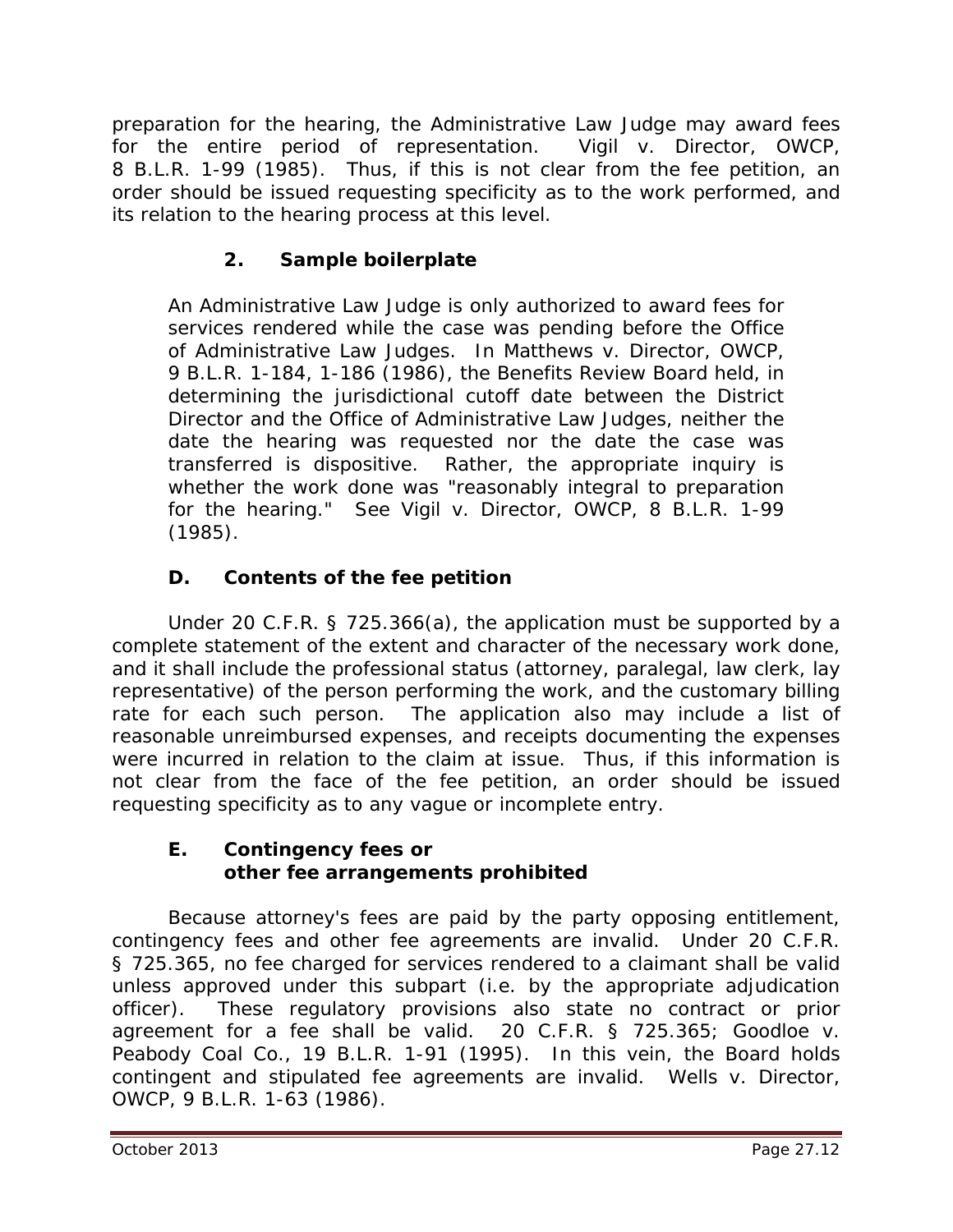It is noteworthy, in *Eifler v. Peabody Coal Co.*, 13 F.3d 236  $(7<sup>th</sup>$  Cir. 1993), the Seventh Circuit held any settlement of attorney's fees requires administrative or judicial approval. Moreover, even though attorney's fees may not be awarded before a final compensation award is entered, a *settlement* of attorney's fees may be approved before such a final award.

#### **III. Amount of the fee award**

## **A. Factors considered**

## **1. Generally**

Pursuant to 20 C.F.R. § 725.366(b), any fee approved shall be reasonably commensurate with the necessary work done and shall take into account the quality of the representation, the qualifications of the representative, the complexity of the legal issues involved, the level of the proceedings to which the claim was raised, the level at which the representative entered the proceedings, and any other information which may be relevant to the amount of fees requested.

## **2. Administrative Law Judge's discretion**

"The amount of the attorney's fees award is discretionary and will only be set aside if shown . . . to be arbitrary, capricious, an abuse of discretion or not in accordance with the law." *Marcum v. Director, OWCP*, 2 B.L.R. 1-894 (1980). The Administrative Law Judge must provide sufficient explanation for fees and costs awarded.

## **3. Proponent of petition carries burden of demonstrating reasonable and necessary**

It is the responsibility of a representative or attorney to establish the reasonableness of a requested hourly rate based on the quality of the representation, his or her qualifications, the complexity of the legal issues involved, and the level of the proceedings. *Pritt v. Director, OWCP*, 9 B.L.R. 1-159 (1986). The Board has consistently held that \$50.00 per hour is manifestly inadequate. *Gibson v. Director, OWCP*, 9 B.L.R. 1-149 (1986). However, each case must be reviewed on its own merits to determine the proper hourly rate. Some examples are as follows: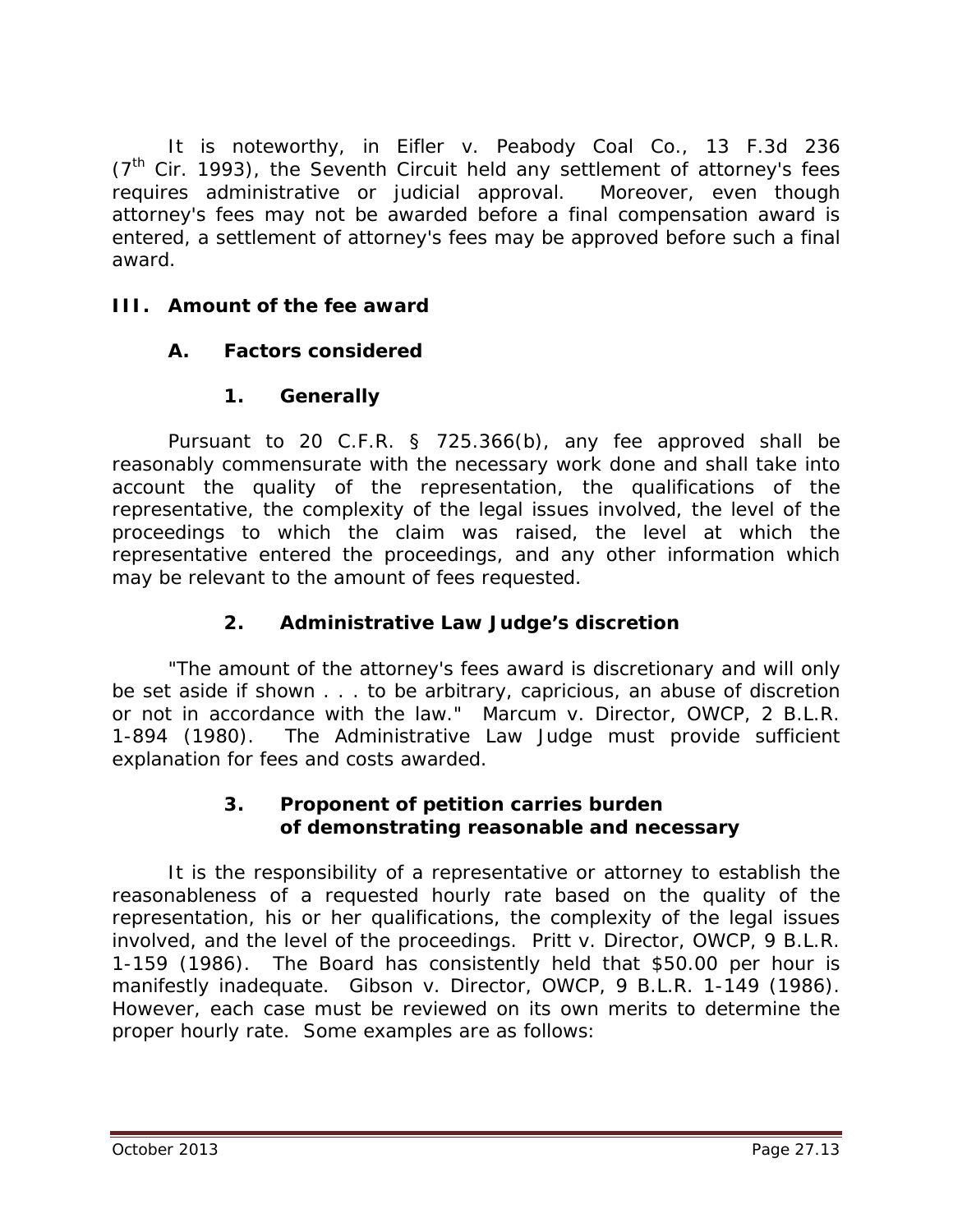#### **a. Benefits Review Board**

In *Parks v. Eastern Associated Coal Corp.*, 24 B.L.R. 1-177 (2010), the Board remanded an attorney fee award stating Claimant's counsel failed to sustain his burden of providing "specific evidence of the prevailing market rates in the relevant community for which he seeks an award . . .." However, the Administrative Law Judge properly found that affidavits proffered by Employer regarding the prevailing market rate for Claimant's counsel "were entitled to no weight, as they either did not provide sufficient specific underlying information to make them reliable, or they failed to recognize the factors that are necessarily incorporated into a rate charged by a claimant's counsel" in black lung claims. The Board instructed, on remand:

. . . the administrative law judge must, as a starting point to his fee analysis, require Mr. Wolfe to provide evidence of an applicable prevailing rate. (citations omitted). The administrative law judge must also reconsider counsel's fee petition in accordance with the criteria set forth at Section 725.366.

*Id.* at 1-181 and 1-182. The Board offered suggested sources of "evidence" for Claimant's counsel:

Counsel may submit evidence of the fees he has received in the past as well as affidavits of other lawyers, who might not practice black lung law, but who are familiar both with the skills of the fee applicant and more generally with the type of work in the relevant community. Further, in determining a reasonable prevailing rate, the administrative law judge is not limited to consideration of fees granted in black lung cases; rather, consideration of fees granted in other administrative proceedings of similar complexity would also yield instructive information. (citations omitted).

*Id*. at 1-181 and 1-182, n. 5.

 In *C.B. v. Bowman Coal Co.*, BRB No. 07-0320 BLA (July 23, 2008) (unpub.), the Board held it is the burden of the proponent of a petition to establish the reasonableness of the fee requested in light of the factors set forth at 20 C.F.R. § 725.366(b). As a result, the Administrative Law Judge erred in assessing the number of hours awarded based on whether Employer demonstrated the services were unnecessary or duplicative. The Board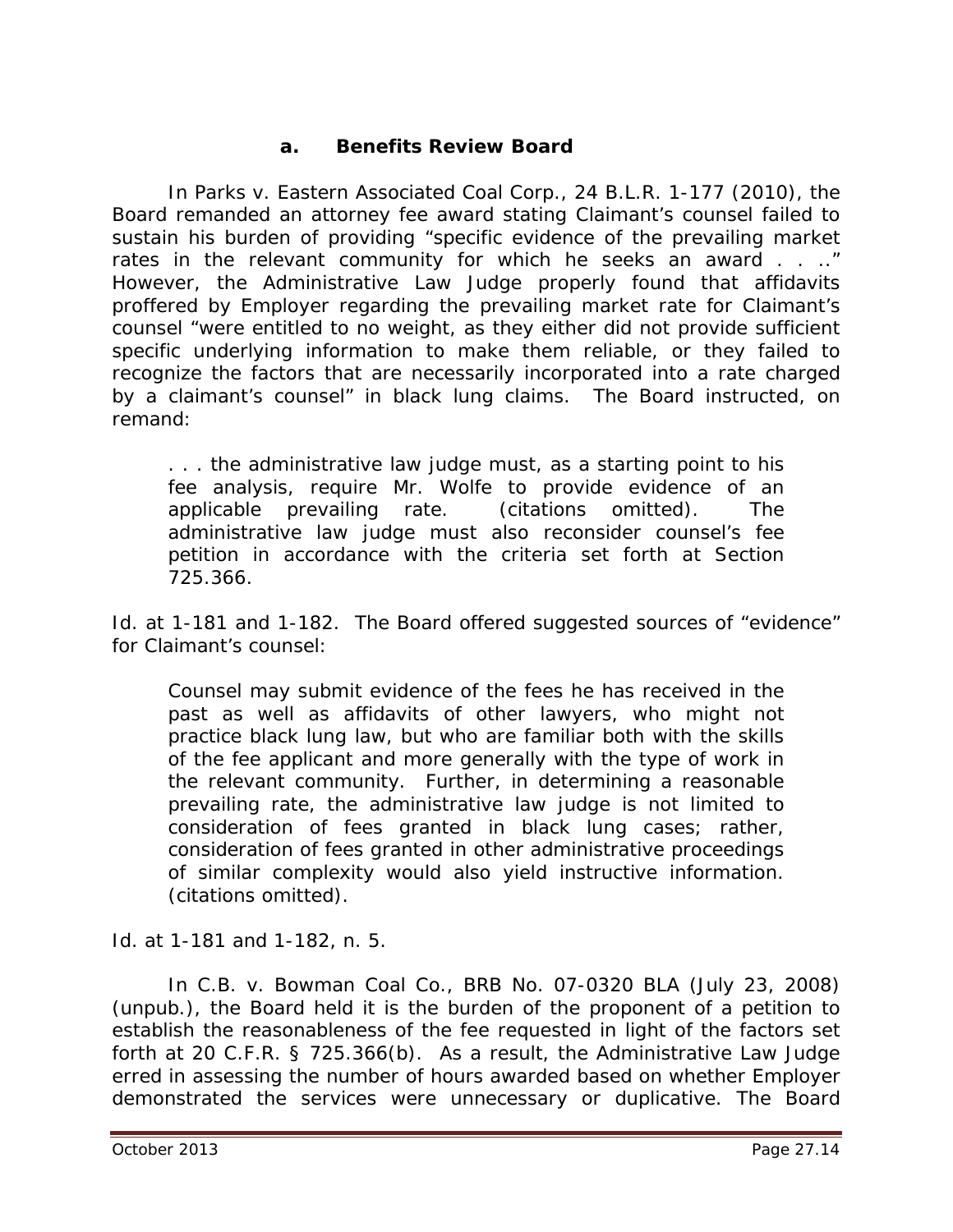concluded, "[T]he administrative law judge (improperly) shifted the burden of proof to employer . . .." As a result, the fee award was vacated, and the Administrative Law Judge was instructed to reconsider the reasonableness of the number of hours claimed on remand.

In companion published decisions, *Bowman v. Bowman Coal Co.*, 24 B.L.R. 1-165 (2010) (governed by Fourth Circuit case law) and *Maggard v. International Coal Group, Knott County, LLC*, 24 B.L.R. 1-172 (Apr. 15, 2010) (governed by Sixth Circuit case law), the Board allowed Claimant's counsel 30 days in which to submit amended fee petitions. Notably, it concluded counsel did not present evidence sufficient to support a finding that his hourly rate was the "market rate." The Board noted:

Although claimant's counsel identifies the hourly rates that he seeks in this case, claimant's counsel has failed to make any declaration regarding the normal hourly rates that its lawyers seek for cases similar to this one. At a minimum, this defect must be cured before the Board addresses counsel's fee petition.

*Bowman*, 24 B.L.R. at 1-170; *Maggard*, 24 B.L.R. at 1-174. Further, in *Maggard*, the Board held, if work is performed by a "legal assistant," then the "normal billing rate" of the legal assistant must be set forth in a declaration.

Further, the Board concluded counsel had not "provided sufficient information relevant to the market rate for services in the geographic jurisdiction of the litigation." *Bowman*, 24 B.L.R. at 1-170; *Maggard*, 24 B.L.R. at 1-174. Here, the Board found counsel relied "exclusively upon a 2006 Altman Weil 'Survey of Law Firm Economics' to justify his requested hourly rates." *Bowman*, 24 B.L.R. at 1-170; *Maggard*, 24 B.L.R. at 1-174. However, in both cases, the Board stated:

[B]ecause the survey alone does not provide sufficient information for the Board to determine that the listed rates are for similar services as those provided by claimant's counsel's firm, it is of little assistance in determining the prevailing market rate. (citations omitted).

In addressing the difficulty of determining a reasonable hourly rate, claimant's counsel states that he knows of 'no other firms in Virginia and very few across the nation taking new [federal black lung] cases. (citation omitted).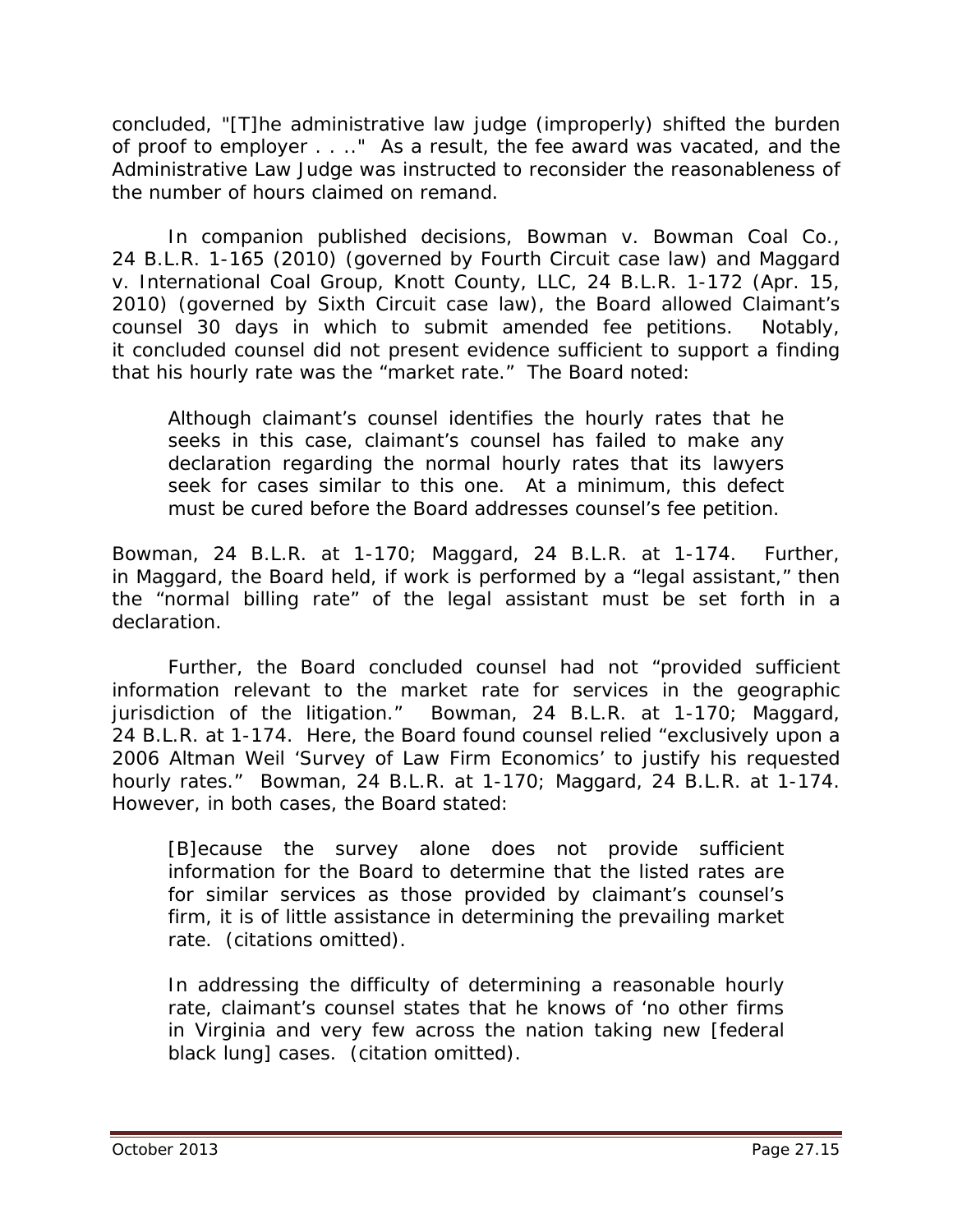*Bowman*, 24 B.L.R. at 1-170; *Maggard*, 24 B.L.R. at 1-174. In both cases, the Board suggested, "Hourly rates charged by similarly situated attorneys in Kentucky may assist in establishing a market rate." *Bowman*, 24 B.L.R. at 1-170; *Maggard*, 24 B.L.R. at 1-175.

The Board stated, "[T]he goal is to establish a market rate paid by paying clients in the requesting attorneys' geographic area." *Maggard*, 24 B.L.R. at 1-175. It determined:

[I]n order to be entitled to a rate claimed, it is claimant's counsel's burden to produce satisfactory evidence that the requested rates are in line with those prevailing in the community for similar services by lawyers of comparable skill, experience, and reputation. (citation omitted).

*Bowman*, 24 B.L.R. at 1-171; *Maggard*, 24 B.L.R. at 1-175. Claimant's counsel complied and, by decision in *Maggard v. International Coal Group, Knott County, LLC*, 24 B.L.R. 1-203 (2010), the Board awarded counsel's fees at an hourly rate of \$300.00. However, no award of fees was made for time spent by the legal assistants as "claimant's counsel has not identified the training, education, and experience of his legal assistants."

In *Jones v. Badger Coal Co.*, 21 B.L.R. 1-102 (1998) (*en banc*), the Board held it was proper for the Administrative Law Judge to award fees at counsel's "customary hourly rate of \$200 for black lung cases." In so holding, the Board rejected Employer's argument that "an hourly rate of \$175 would be appropriate and more consistent with the rate obtained by the general legal community in the area of law." The Board concluded, Employer's argument was deemed "insufficient to meet (its) burden of proving the rate awarded was excessive or that the administrative law judge abused his discretion in this regard."

In *J.V. v. Edd Potter Co.*, BRB No. 07-0292 BLA (Jan. 25, 2008) (unpub.), the Board upheld the Administrative Law Judge's award of \$250.00 per hour for counsel's services in the successful prosecution of a claim for benefits. The Board rejected Employer's proclaimed "uncontradicted evidence" that the "market rate for black lung attorneys in the geographic region of claimant's practice areas is no more than \$140.00 per hour." Rather, the Board held the "administrative law judge properly determined that Section 725.366(b) is controlling." In applying the factors set forth in the regulation, the Administrative Law Judge noted he observed Claimant's counsel's "handling of this case," and found "the quality of representation was very good." Further, the Board upheld the Administrative Law Judge's approval of 47.25 hours of legal services,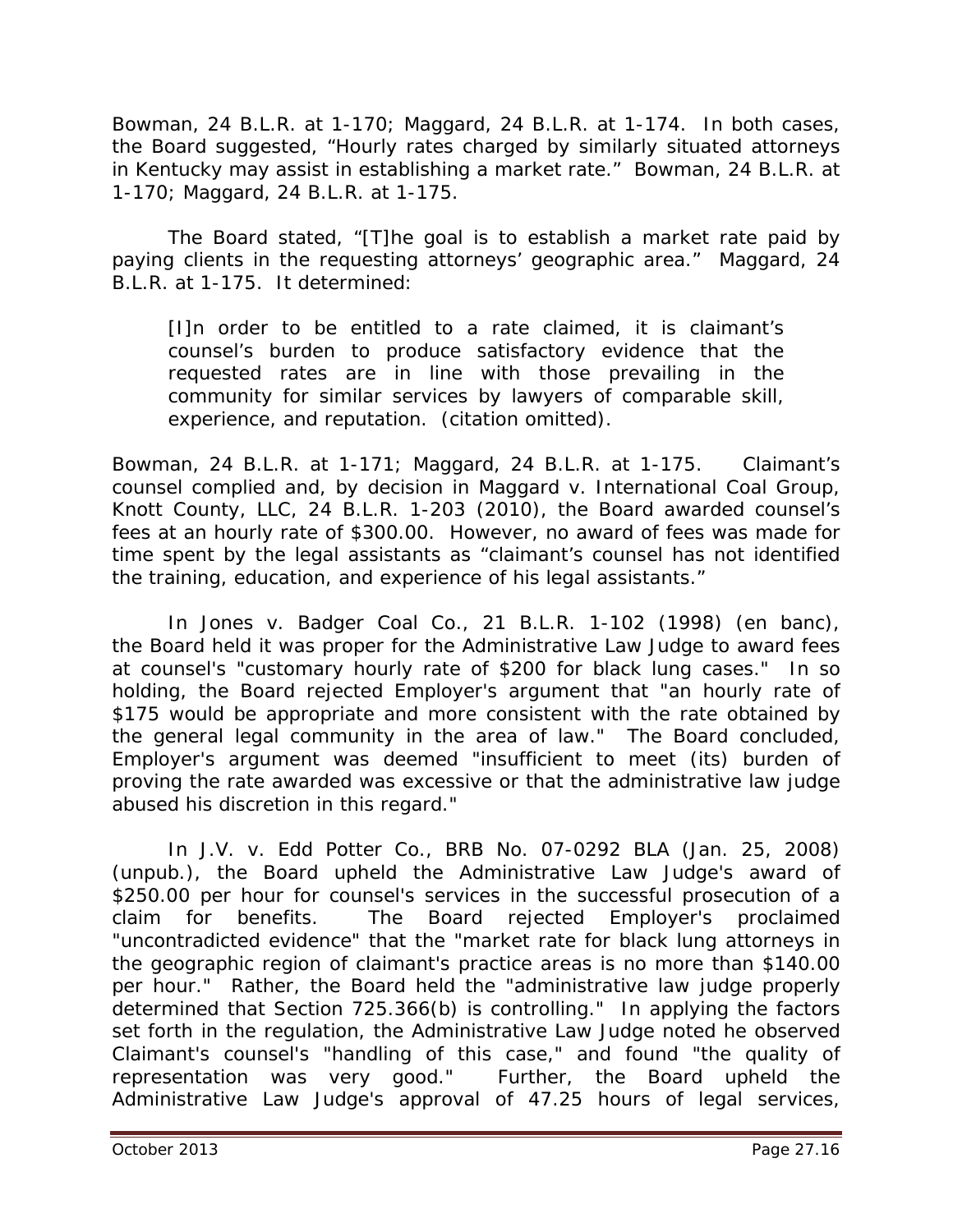including the Administrative Law Judge's determination "that time counsel spent conferring with his client and explaining decisions issued in this case was reasonable and compensable." *See Marcum v. Director, OWCP*, 2 B.L.R. 1-894 (1980).

In *O.R.H. v. Blue Star Coal Corp.*, BRB No. 07-0124 BLA (Oct. 30, 2007) (unpub.), the Board affirmed the Administrative Law Judge's attorney fee award to Claimant's counsel at an hourly rate of \$300.00. The Administrative Law Judge noted Claimant's counsel was "highly experienced" in the area of federal black lung, and his office was "one of the few in the area that accepted these types of cases." In affirming the attorney fee award, the Board cited to *Whitaker v. Director, OWCP,* 9 B.L.R. 1-216 (1986), and held fee decisions in other cases wherein the Administrative Law Judge awarded a lower hourly rate to Claimant's counsel were not binding in this case.

In *Braenovich v. Cannelton Industries, Inc.*, 22 B.L.R.1-236 (2003), the Board upheld an hourly rate of \$200.00, where the Administrative Law Judge properly considered the factors at 20 C.F.R. § 725.366(b), including the "high quality" of counsel's representation, her professional credentials and experience, and the complex issues involving complicated pneumoconiosis presented in the case. In the case, Claimant was represented by the Director of the Washington and Lee University School of Law Legal Practice Clinic who, in turn, was assisted by law school students.

## **b. Fourth Circuit**

In *Consolidation Coal Co. v. Swiger*, 98 Fed. Appx. 227 (4<sup>th</sup> Cir. May 11, 2004) (unpub.), the court upheld the Administrative Law Judge's award of \$225.00 per hour to Claimant's counsel for successful prosecution of a black lung claim. Employer argued that counsel normally charged \$175.00 for most civil litigation matters. The court concluded the Administrative Law Judge properly considered the factors set forth at 20 C.F.R. § 725.366(b) in approving a higher hourly rate.

 In *Westmoreland Coal Co. v. Director, OWCP [Cox]*, 602 F.3d 276  $(4<sup>th</sup>$  Cir. 2010), the court held there are a variety of "sources" from which to determine a prevailing hourly rate, including evidence of fees received by the attorney in the past, and affidavits of other lawyers. The court further noted fees awarded in "other administrative proceedings of similar complexity may also yield instructive information." *See also Eastern Assoc. Coal Corp. v. Director, OWCP [Gosnell]*, 724 F.3d 561 (4<sup>th</sup> Cir. 2013) (evidence of a market-based rate may include prior fee awards and an excerpt from the Altman Weil *Survey of Law Firm Economics*; hourly rate for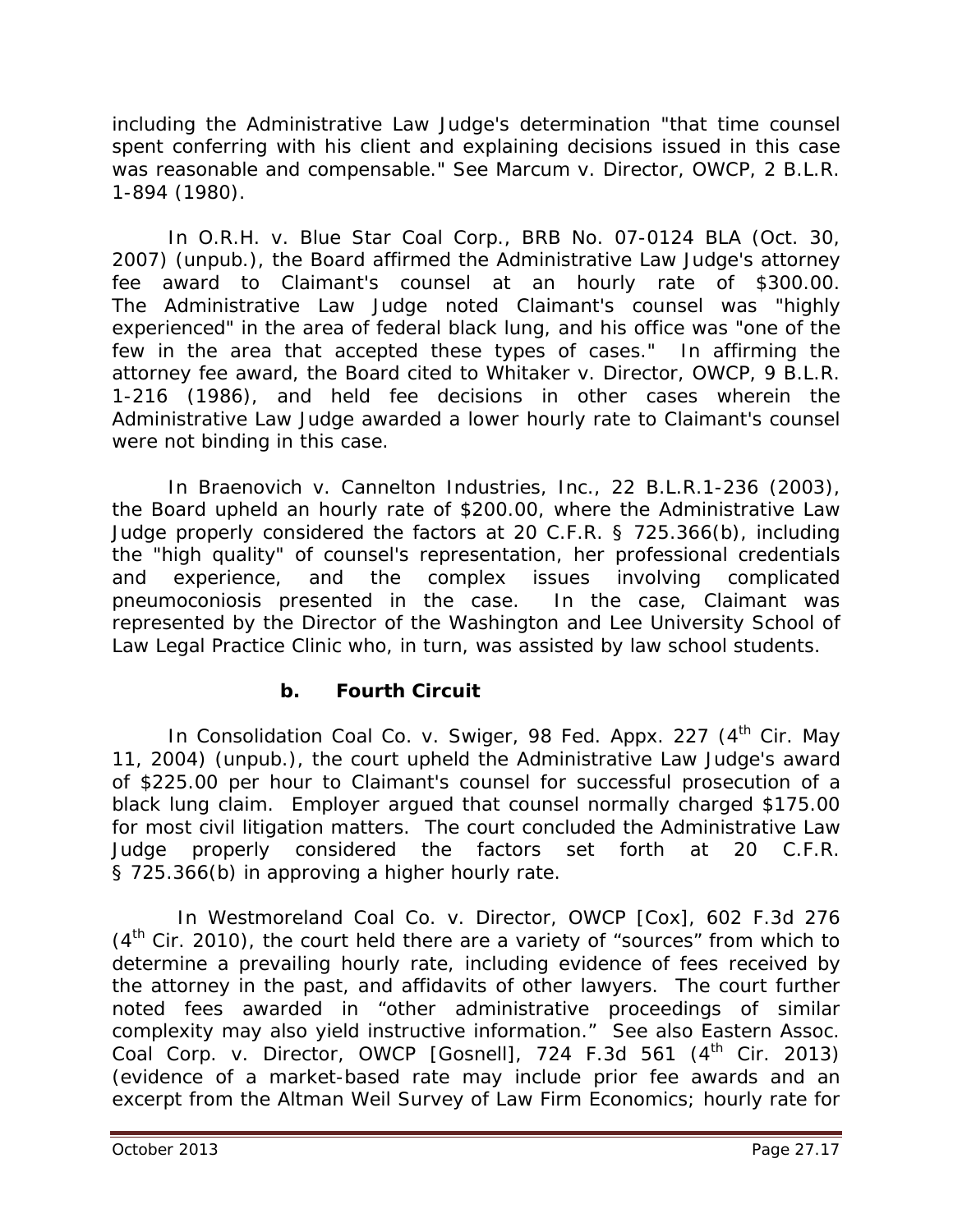legal assistants reduced to \$50.00 due to petitioner's failure to "submit any evidence to support the prevailing market rate for the work of those assistants," whereas counsel for Employer submitted prior fee awards wherein legal assistants were awarded \$50.00 per hour).

#### **c. Sixth Circuit**

In *B&G Mining, Inc. v. Director, OWCP [Bentley]*, 522 F.3d 657  $(6<sup>th</sup>$  Cir. 2008), the court affirmed an awards of attorney's fees by the District Director, Administrative Law Judge, and Benefits Review Board in the amount of \$16,618.75 for 69.25 hours of work. The approved hourly rates were \$200.00 per hour by the District Director, \$250.00 per hour by the Administrative Law Judge, and \$225.00 per hour by the Benefits Review Board. In approving the awards, the court upheld the adjudicators' use of the "lodestar" method in calculating fees, *i.e.* a reasonable hourly rate times the number of hours reasonably expended in successful prosecution of the claim.

In assessing the propriety of the hourly rates requested, the Sixth Circuit noted, "[C]ourts use as a guideline the prevailing market rate, defined as the rate that lawyers of comparable skill and experience can reasonably expect to command within the venue of the court of record." The court further stated, "The appropriate rate, therefore, is not necessarily the exact value sought by a particular firm, but is rather the market rate in the venue sufficient to encourage competent representation." Finally, the court noted, "An adjustment can then be made to the lodestar rate of the attorney's efforts resulted in 'exceptional success.'" In upholding the approved hourly rates, the court reasoned fee determinations in other claims, while not binding, may provide guidance:

As a general proposition, rates awarded in other cases do not set the prevailing market rate—only the market can do that. Rates from prior cases can, however, provide some inferential evidence of what a market rate is, just as state-bar surveys of rates provide evidence of a market rate, but themselves do not set the rate. (citations omitted).

The court stressed "'the market' for legal counsel is not a commodity market with a single price, but rather a service market with various price points based on education, experience, specialty, complexity, etc." The court declined to find the adjudicators abused their discretion in awarding different hourly rates at different levels of prosecution of the claim.

Employer submitted evidence that attorneys performing work for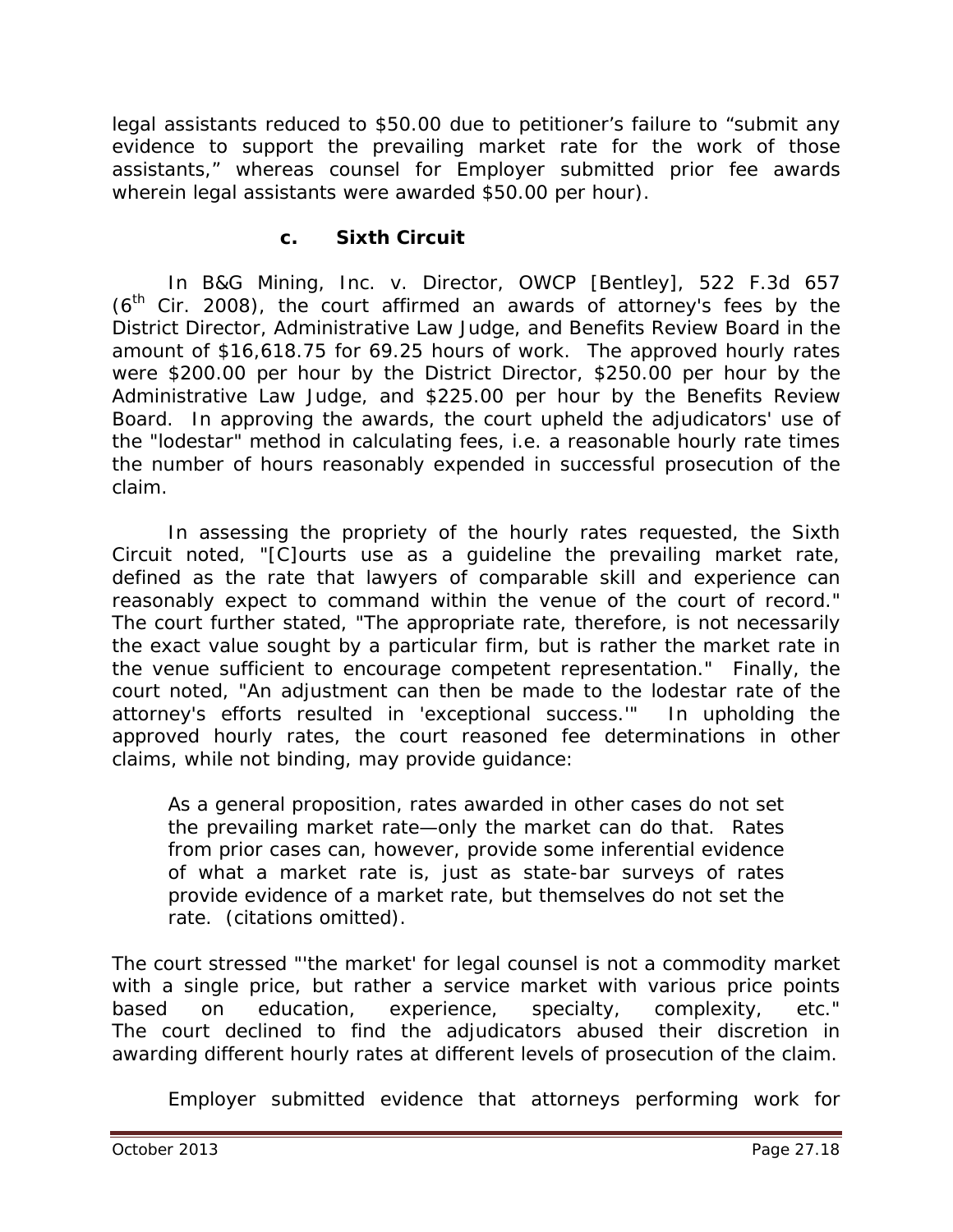insurance companies in black lung claims typically earn \$125.00 per hour such that Claimant's counsel should not be entitled to a higher hourly rate. The court disagreed, and it stated:

[T]he rates received by (insurance) attorneys are undoubtedly affected by several factors, including volume of work and prompt payment. Attorneys who represent claimants, on the other hand, likely do not benefit from the same high volume of work. Moreover, as evidenced by the briefs and letters submitted by claimant's attorney asking for expedited payment, attorneys who represent claimants often face a significant delay in getting paid. A delay in payment can justify a higher hourly rate.

*Id.* at 1-665.

## **d. Seventh Circuit**

In *Amax Coal Co. v. Director, OWCP [Chubb]*, 312 F.3d 882 (7<sup>th</sup> Cir. 2002), the court approved of an attorney's fee for Claimant's counsel based on an hourly rate of \$200.00. In support of its holding, the court noted counsel filed affidavits by various black lung attorneys stating \$200.00 per hour was reasonable in light of counsel's expertise, a letter from the vice president of the local bar association stating that the fee was reasonable in the area, and the fact that counsel was awarded the requested hourly rate in 22 out of 27 fee applications she filed with various Administrative Law Judges and the Benefits Review Board.

*But compare Peabody Coal Co. v. McCandless*, 255 F.3d 465  $(7<sup>th</sup>$  Cir. 2001). Here, the Seventh Circuit disapproved of the Administrative Law Judge's award of \$200.00 per hour for attorney's fees, which would exceed what the attorney would charge his paying clients. The court noted the Administrative Law Judge did not address Employer's argument that "the rate chargeable against the mine operator must be market-based,... without a premium for the contingent nature of the compensation." Rather, the court characterized the hourly rate of \$200.00 as "a number plucked from a hat."

## **4.** *Survey of Law Firm Economics*

Some Administrative Law Judges take official notice of Altman & Weil's *Survey of Law Firm Economics*, which lists the average hourly rates for attorneys by area of practice, years of experience, and geographical location. *Schneider v. Director, OWCP*, 2 B.L.R. 1-918, 1-926 (1980). However, by unpublished decision in *Mullins v. Betty B. Coal Co.*, BRB No.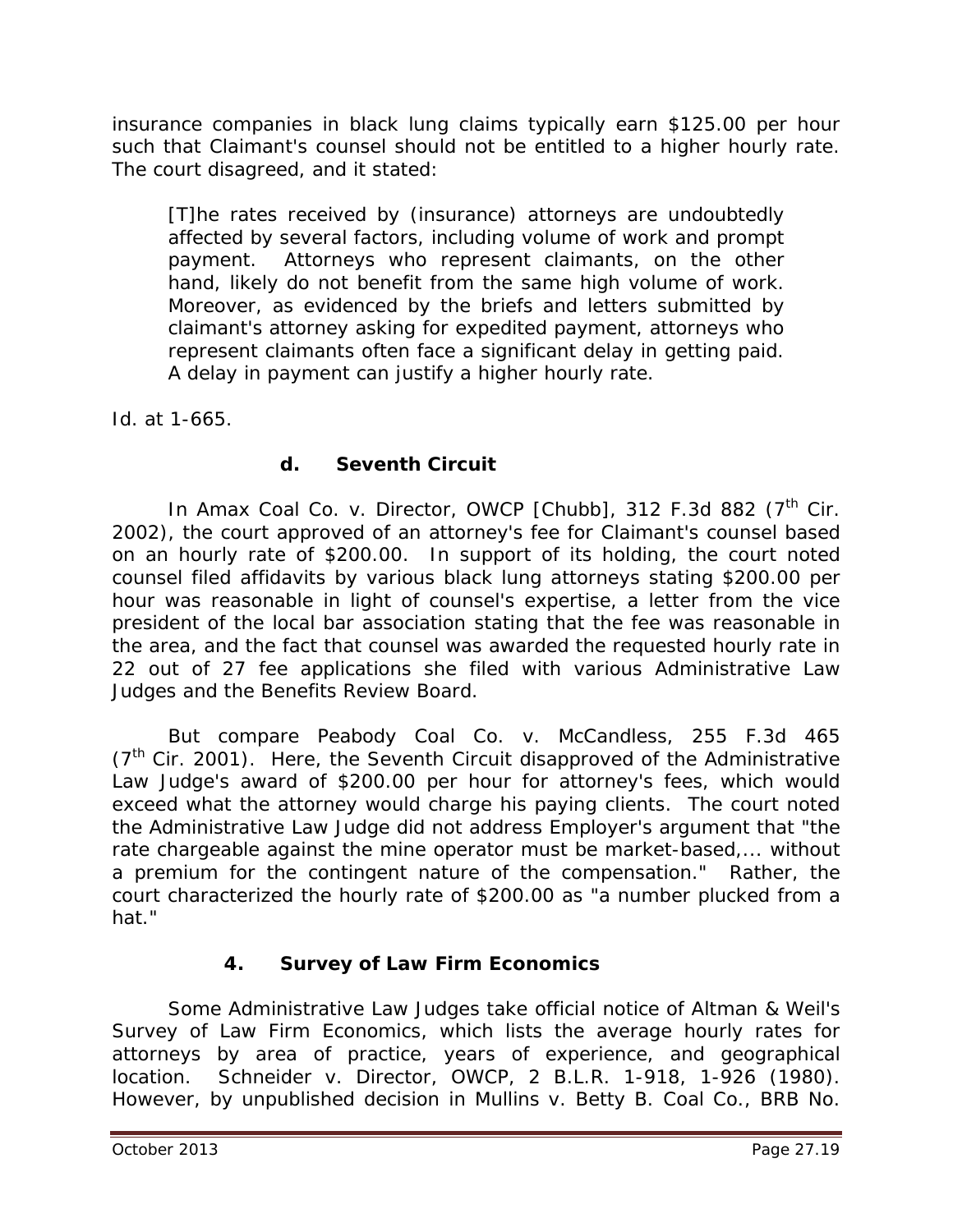95-1149 (Mar. 14, 1996) (unpub.), the Board held, "[W]hile the Administrative Law Judge may take judicial notice of attorneys' customary hourly rates, a copy of the 1988 *Altman & Weil Survey of Law Firm Economics* is not in the record" and, therefore, on remand the Administrative Law Judge must "explain the basis for utilizing the northeast standard in setting the hourly rate for legal services rendered in Virginia."

 On the other hand, it is within the Administrative Law Judge's discretion to find the survey does not provide an accurate indication of an attorney's hourly rate. In *Westmoreland Coal Co. v. Director, OWCP [Cox]*, 602 F.3d 276  $(4<sup>th</sup>$  Cir. 2010), it was permissible for the Administrative Law Judge to find the Altman Weil Survey of Law Firm Economics (2006) was not an "accurate indicator" of counsel's prevailing hourly rate. *But compare, Eastern Assoc. Coal Corp. v. Director, OWCP [Gosnell]*, 724 F.3d 561 (4th Cir. July 31, 2013) (holding the survey may, in the Administrative Law Judge's discretion, be considered in conjunction with other evidence). And, in *Bowman v. Bowman Coal Co.*, 24 B.L.R. 1-165 (2010) (governed by Fourth Circuit case law), and *Maggard v. International Coal Group, Knott County, LLC*, 24 B.L.R. 1-172 (Apr. 15, 2010) (governed by Sixth Circuit case law), the Board held it was error to rely exclusively on the survey to demonstrate the prevailing hourly rate.

## **5. Rates awarded in other litigation**

In *Westmoreland Coal Co. v. Director, OWCP [Cox]*, 602 F.3d 276  $(4<sup>th</sup>$  Cir. 2010), it was permissible for the Administrative Law Judge to find the Altman Weil Survey of Law Firm Economics (2006) was not an "accurate indicator" of counsel's prevailing hourly rate. However, the hourly rate awarded was vacated because the Administrative Law Judge took into consideration risk of loss, and the contingent nature of attorney fee awards in black lung cases. The court held such considerations are not proper. It noted there are a variety of "sources" from which to determine a prevailing hourly rate, including evidence of fees received by the attorney in the past, and affidavits of other lawyers. Moreover, the court held fees awarded in "other administrative proceedings of similar complexity may "also yield instructive information." *See also Eastern Assoc. Coal Corp. v. Director, OWCP [Gosnell], 724 F.3d 561 (4<sup>th</sup> Cir. 2013).* 

## **6. Other sources**

Another source of hourly rate statistics is the local bar association for attorneys practicing black lung in a particular area. *Budinski v. Director, OWCP*, 6 B.L.R. 1-541 (1983). The Administrative Law Judge also may consider *Martindale-Hubbell* excerpts, and other types of documentation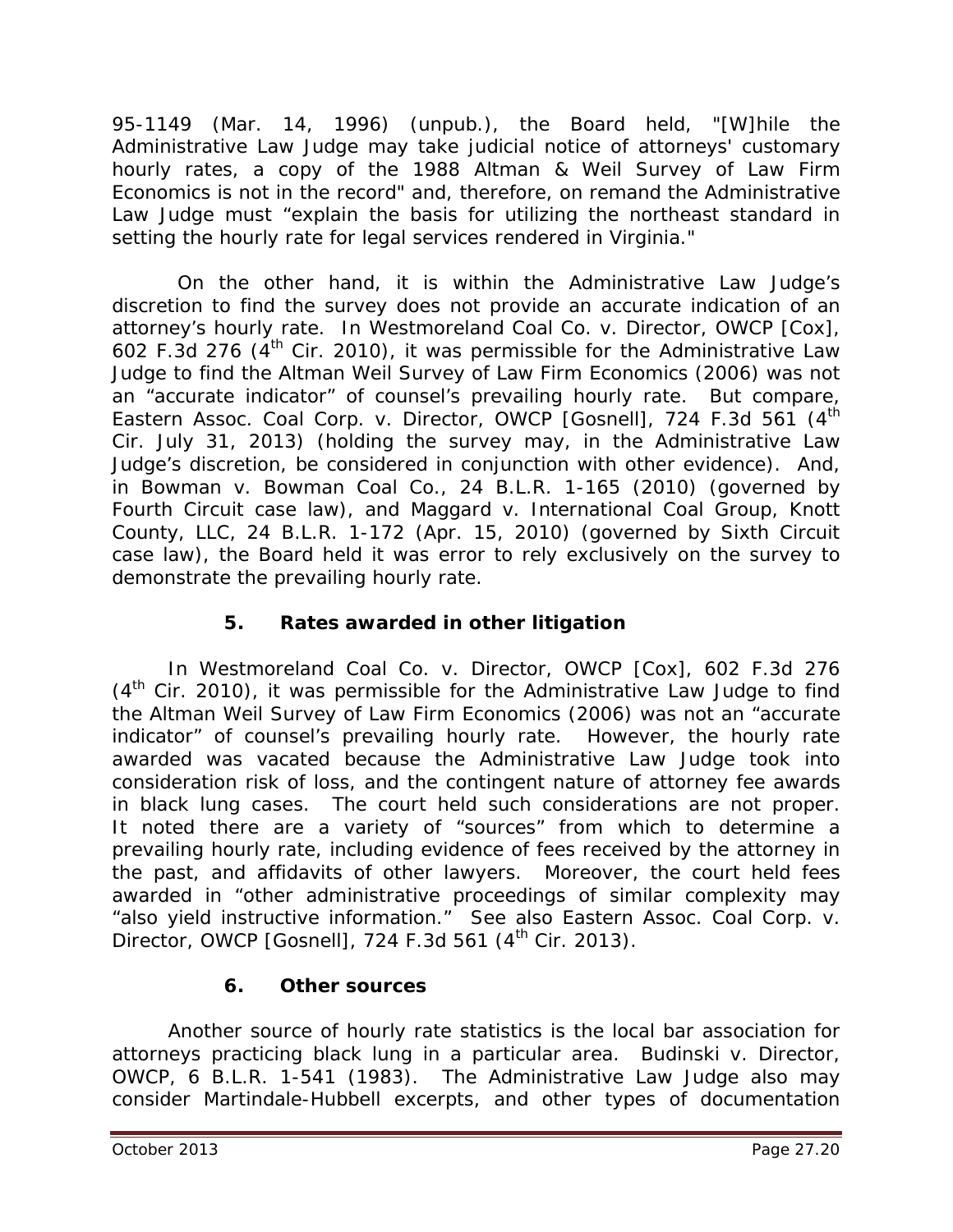submitted in support of a fee petition, such as affidavits from other practicing attorneys attesting to their hourly rates.

## **7. Amount of benefits awarded**

Because the amount of benefits is set by law, "counsel bears the burden of demonstrating how the quality of representation affected the *amount* of benefits received if he or she wishes this factor to be considered." *Allen v. Director, OWCP*, 7 B.L.R. 1-330 (1984) (emphasis in original).

#### **B. Enhancement of the fee for delay, proper for employer but not Director, OWCP**

In *Shaffer v. Director, OWCP*, 21 B.L.R. 1-97 (1998) (*en banc on recon.*), the Board agreed with the Director's position that, "while an employer may be required to pay an enhanced attorney's fee due to delay, such an enhancement is not appropriate where the Trust Fund is liable for the fee because the Act does not specifically waive the government's sovereign immunity from an award of interest." The Board likened enhancement of an attorney's fee for delay to imposing interest on the Trust Fund, which is not permitted under the Act or implementing regulations.

In *Frisco v. Consolidation Coal Co.*, 22 B.L.R. 1-321 (2003), the Board upheld application of the amended regulatory provisions at 20 C.F.R. § 725.608, which allow imposition of interest on a fee award to compensate counsel for delay in payment. The Board held the regulation was valid, and could be applied to fee awards issued prior to January 19, 2001. The Board further held interest begins to accrue from the date the fee is originally awarded (even though the 1982 initial fee award was vacated in *Frisco*).

In *Jackson v. Jewell Ridge Coal Corp.*, 21 B.L.R. 1-27 (1997)(en banc), the Board held "enhancement for delay" is permissible because "[w]hat would be a reasonable fee if paid promptly is something less than a reasonable fee after a long delay."

## **C. "Necessary work" defined**

The test of necessary work is "whether an attorney *at the time he or she performs the work in question* could reasonably regard the work as necessary to establish entitlement." *Marcum v. Director, OWCP*, 2 B.L.R. 1-894 (1980)(emphasis in original). The petitioning attorney bears the burden of establishing a particular service is necessary to establish entitlement. *Wade v. Director, OWCP*, 7 B.L.R. 1-334 (1984). The fee petition must be reasonably specific to allow such a finding. Sample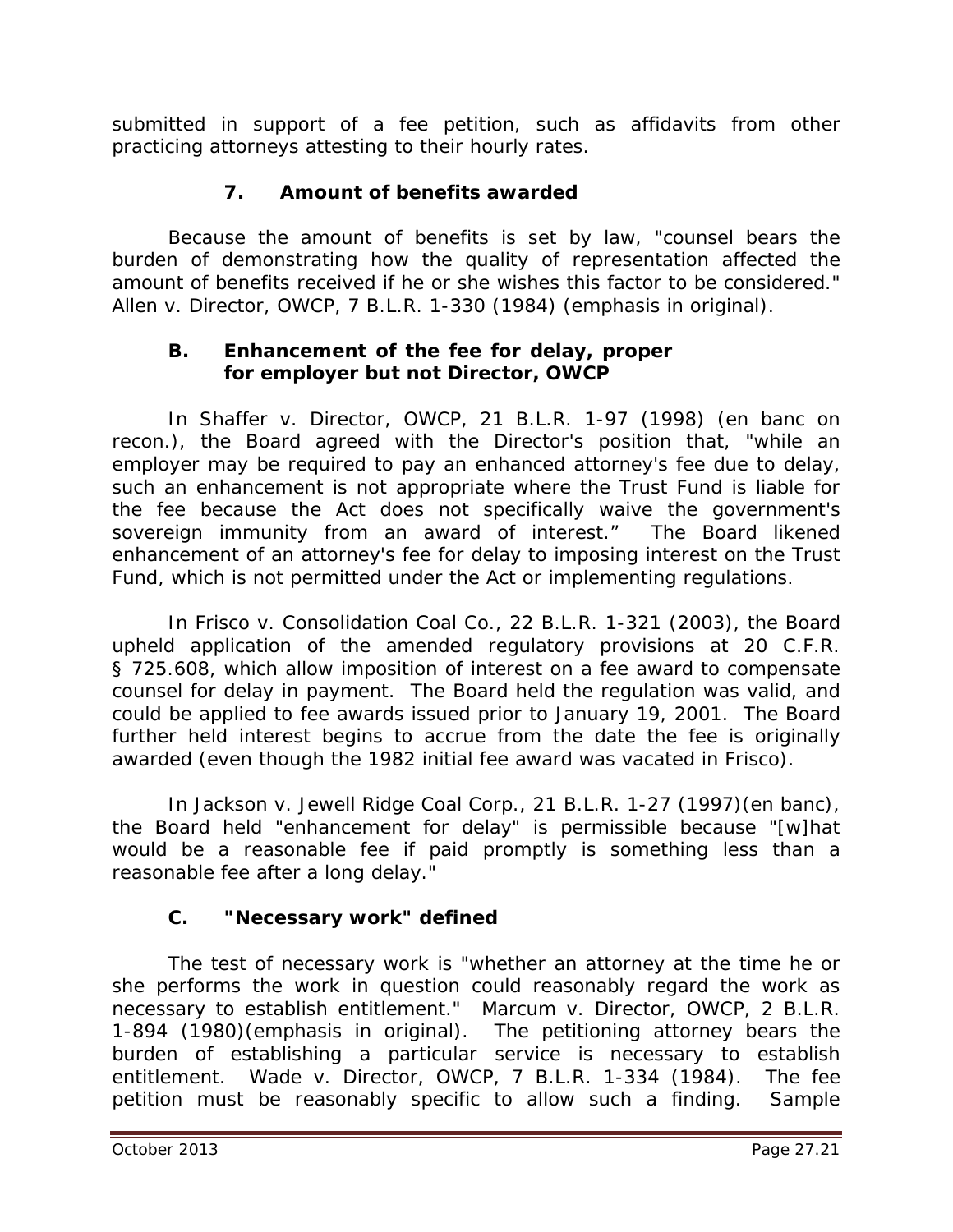boilerplate is as follows:

On review of Petitioner's application for a representative's fee, and after consideration of the factors set forth at 20 C.F.R. § 725.366, it is determined that services rendered by Petitioner, were [were not] necessary in the successful pursuit of benefits for Claimant.

#### **1. Two-prong test for establishing "necessary work"**

The Board, in *Lanning v. Director, OWCP*, 7 B.L.R. 1-314 (1984), set forth a two-step process for determining the necessity of services rendered:

First, [the adjudicator] must decide whether the service is necessary to the proper conduct of the case and therefore compensable. . . . Second, once a service has been found to be compensable, the adjudicating officer must decide whether the amount of time expended by the attorney in performance of said service is excessive or unreasonable.

*Id.* at 1-316.

## **2. Examples**

The following constitutes common examples of work that is, and is not, "necessary":

#### **a. Research time**

The Board holds "an attorney must be allowed an appropriate amount of time for research." *Bradley v. Director, OWCP*, 4 B.L.R. 1-241 (1981). However, general research time must be allocated to all clients, and "should not be charged against the account of any single client." *Snyder v. Director, OWCP,* 9 B.L.R. 1-187 (1986).

#### **b. Contacting a congressional representative**

Time spent seeking or obtaining a congressperson's assistance (or intervention) in a claim "is not part of the adjudication process, nor is it necessary to establish entitlement to benefits"; therefore, it cannot be included in a fee award. *Krahenbuhl v. Director, OWCP*, 3 B.L.R. 1-673 (1981).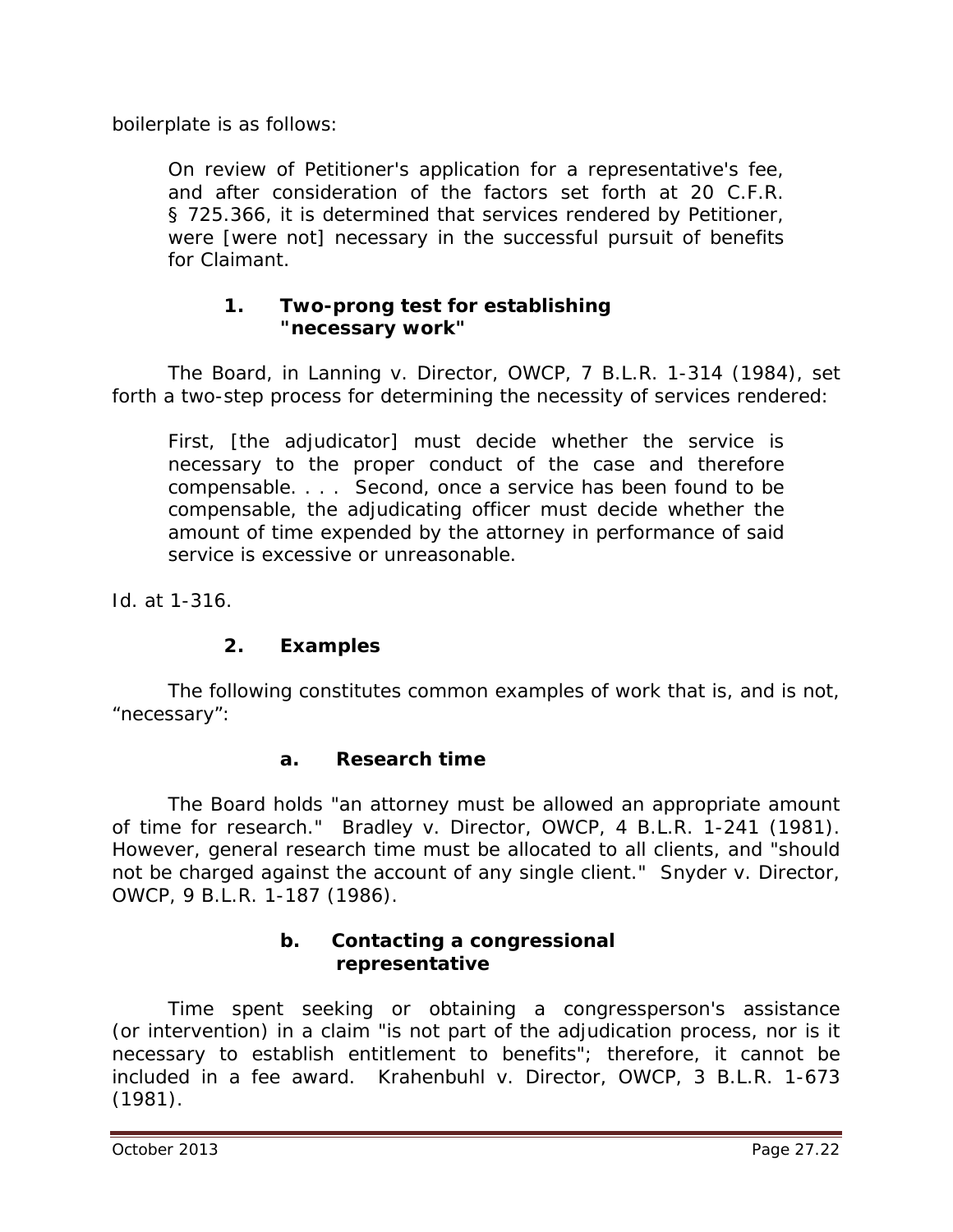## **c. Preparing and litigating fee petition**

Time spent *preparing* the fee petition is not compensable. 20 C.F.R. § 725.366(b). However, the Fourth Circuit, in *Kerns v. Consolidation Coal Co.*, 247 F.3d 133 ( $4<sup>th</sup>$  Cir. 2001), it was proper to award fees for time spent *litigating* an attorney's fee award. *See also Bardovinus v. Director, OWCP*, BRB No. 88-1445 BLA (July 30, 1991)(unpub.).

#### **d. Advising the claimant**

Time spent advising a claimant as to the status of his or her claim is compensable. *Lanning v. Director, OWCP*, 7 B.L.R. 1-314 (1984). Time spent explaining the decision to the claimant is also compensable. *Brown v. Director, OWCP*, 3 B.L.R. 1-95 (1979).

#### **e. Clerical work**

Traditional clerical duties are not properly compensable because they are deemed part of overhead in setting the hourly rate. Clerical duties include making and receiving telephone calls, photocopying, and typing. *Pritt v. Director, OWCP*, 9 B.L.R. 1-159 (1986); *Marcum v. Director, OWCP*, 2 B.L.R. 1-894 (1980).

In *B&G Mining, Inc. v. Director, OWCP [Bentley]*, 522 F.3d 657  $(6<sup>th</sup>$  Cir. 2008), the court upheld the Administrative Law Judge's reduction of time spent "receiving and filing correspondence," as this constituted clerical work. Reviewing correspondence, on the other hand, "can constitute legal work," and may be billed.

Time preparing correspondence is compensable. *But see Picinich v. Lockheed Shipbuilding*, 23 B.R.B.S. 128 (1989), a case involving several parties, complex issues, and a number of appeals, wherein the Board held it is within the adjudicator's discretion to determine whether, based upon the evidence in a particular claim, photocopying costs or other miscellaneous expenses are reasonable and necessary, or are part of overhead. The Board further stated it would affirm the adjudicator's findings, unless they are demonstrated as arbitrary, capricious, or an abuse of discretion.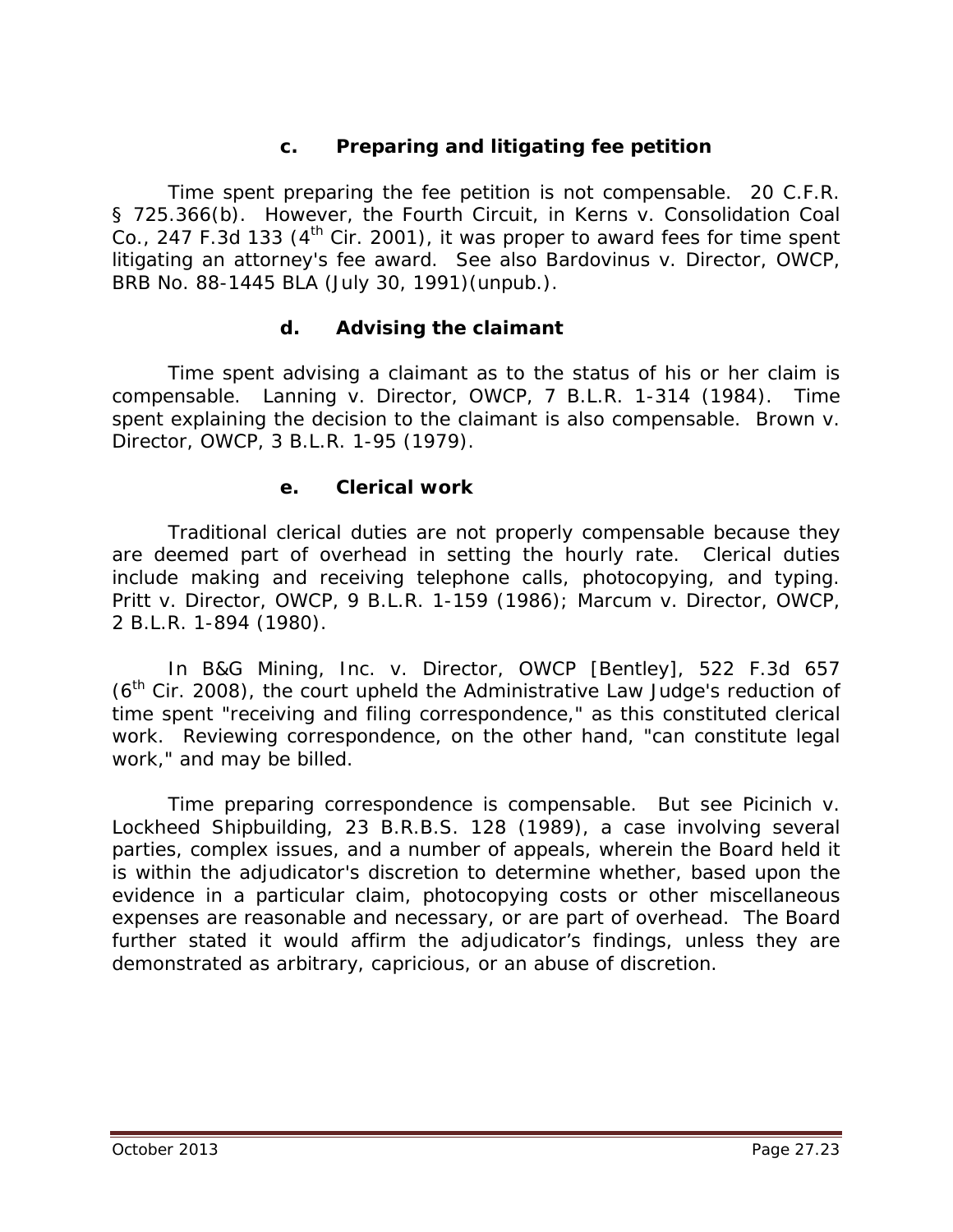#### **f. Reviewing file, traveling, organizing exhibits**

In *Jones v. Badger Coal Co.*, 21 B.L.R. 1-102 (1998) (*en banc*), it is within the Administrative Law Judge's discretion to find "that all of the hours requested by counsel for reviewing the file, traveling, organizing exhibits and preparing briefs were necessary and reasonable." *See also Bradley v. Director, OWCP*, 4 B.L.R. 1-241 (1981) (travel time is compensable, but details of trip must be provided).

#### **g. Co-counsel**

The petitioner has the burden of establishing the necessity of associating with co-counsel. *Esselstein v. Director, OWCP,* 676 F.2d 228 (6th Cir. 1982); *Coutz v. Director, OWCP* , 7 B.L.R. 1-449 (1984); *Simmons v. Director, OWCP*, 7 B.L.R. 1-175 (1984).

#### **D. Expenses and costs**

Under 20 C.F.R. § 725.366(c), reasonable and unreimbursed expenses may be awarded. Again, the fee petition must be detailed enough to demonstrate relevance and connection to the claim.

#### **1. Clerical costs**

In *Zeigler Coal Co. v. Director, OWCP [Hawker]*, 326 F.3d 894 (7<sup>th</sup> Cir. 2003), the court upheld the Administrative Law Judge's allowance of postage and photocopying costs (as opposed to finding that the costs were part of overhead) because Claimant asserted the costs "were necessary to successfully prosecute (the) case as the physicians needed a complete copy of the record to provide a written report on Hawker's behalf." *See also Marcum v. Director, OWCP*, 2 B.L.R. 1-894 (1980) (time spent photocopying not allowed). Sample boilerplate is as follows:

Twenty C.F.R. § 725.366(c) provides that "[i]n awarding a fee, the appropriate adjudication officer shall consider, and shall add to the fee, the amount of reasonable and unreimbursed expenses incurred in establishing the claimant's case." Petitioner seeks \$\_\_\_\_\_ for expenses, which includes \$\_\_\_\_\_ for postage. Traditional clerical expenses, such as local telephone calls, photocopying, and postage, should not be billed separately. These expenses are considered part of the office overhead expenses when an attorney sets the hourly rate, and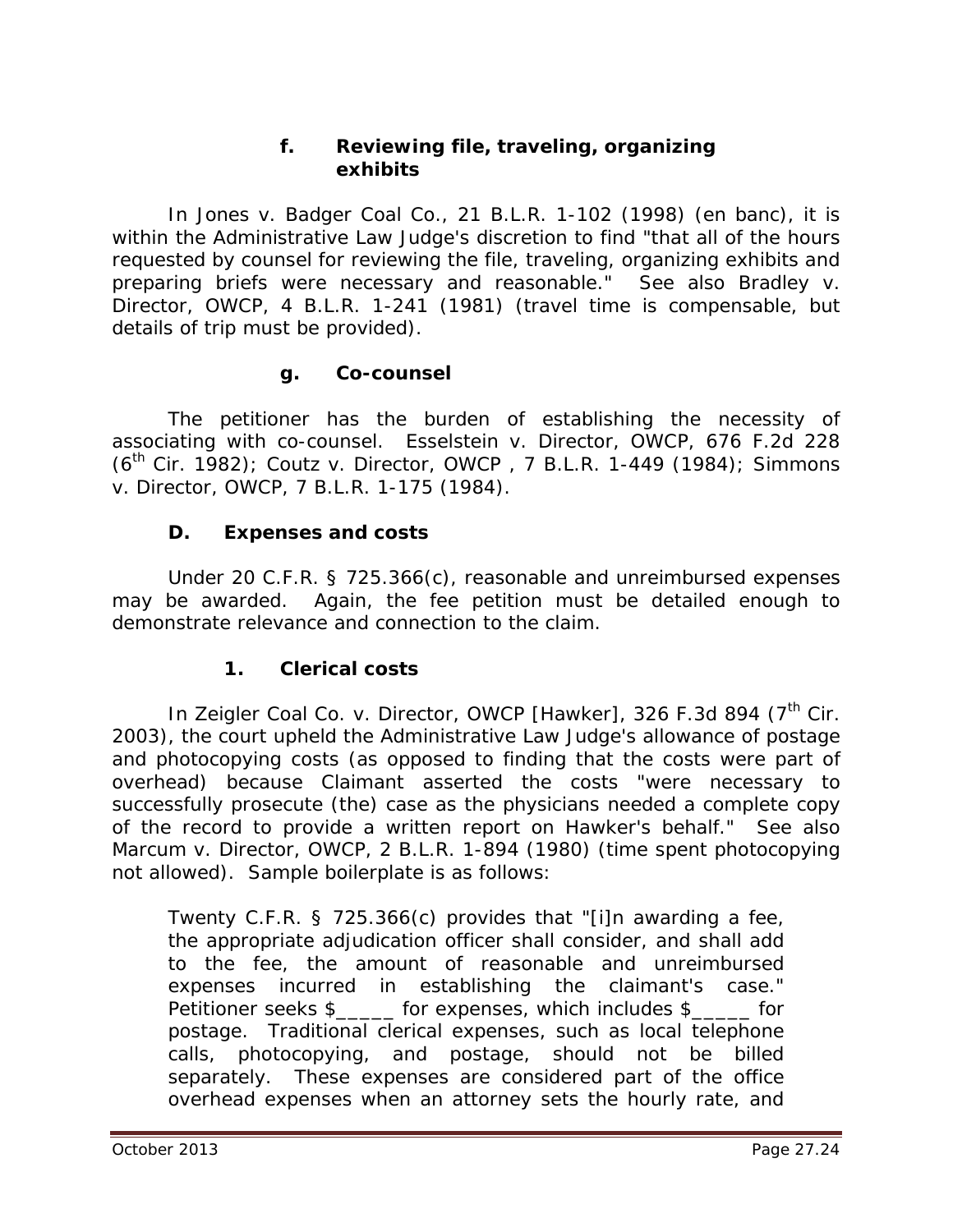cannot be included separately in an award of a representative's fee. *See Marcum v. Director, OWCP*, 2 B.L.R. 1-894 (1980); *Pritt v. Director, OWCP*, 9 B.L.R. 1-159 (1986). Accordingly, the \$\_\_\_\_\_ in costs requested for expenses related to photocopying and postage is not allowed.

## **2. Obtaining medical evidence**

Expenses incurred in obtaining x-ray readings are compensable. However, a representative cannot be reimbursed for expenses incurred in obtaining medical or other evidence, which was previously submitted to the District Director in connection with the claim. 20 C.F.R. § 725.366(c).

#### **3. Travel expenses**

#### **a. Travel time**

Travel time is compensable, but the pertinent details of the trip must be included in the petition. *Bradley v. Director, OWCP*, 4 B.L.R. 1-241 (1981). Expenses charged must be determined in accordance with 20 C.F.R. § 725.459(a), as required by 20 C.F.R. § 725.366(c). *See also Cavote v. Director, OWCP*, 2 B.L.R. 1-1052 (1980).

#### **b. Mileage costs**

In *Branham v. Eastern Associated Coal Corp.*, 19 B.L.R. 1-1 (1994), it was proper to require Employer to reimburse Claimant's counsel a total of \$48.40 in mileage costs to attend to medical depositions. In so holding, the Board reasoned such costs were "expenses necessary in establishing claimant's case."

#### **4. Witness fees**

#### **a. Generally**

The regulations at 20 C.F.R. § 725.459(a) provide, in part, a "witness testifying at a hearing before an Administrative Law Judge, or whose deposition is taken, shall receive the same fees and mileage as witnesses in the courts of the United States." The federal court provisions for witness fees and costs are found at 28 U.S.C. § 1821 (1996), which provides, in part, as follows:

(a)(1) Except as otherwise provided by law, a witness in attendance at any court of the United States, or before a United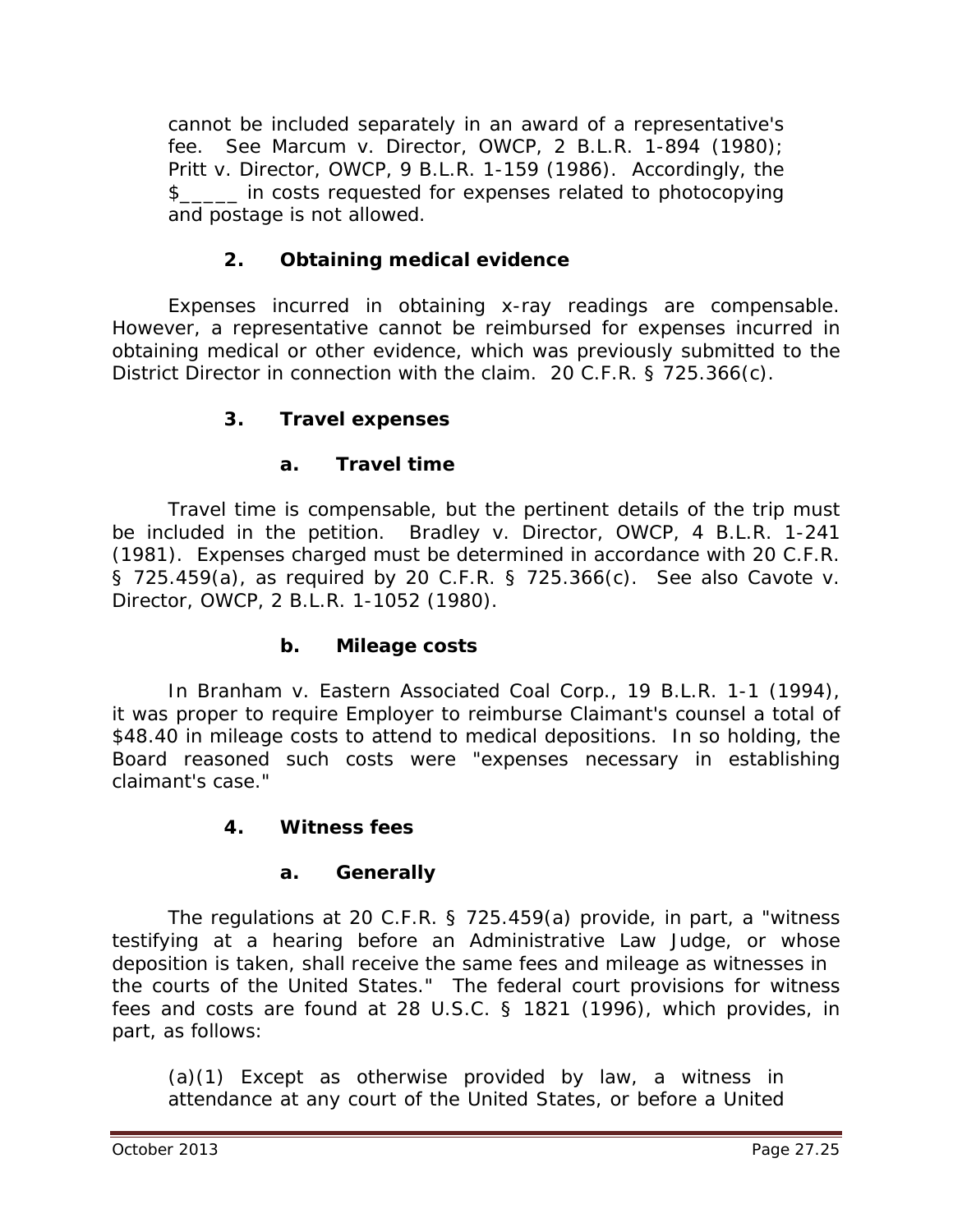States Magistrate, or before any person authorized to take his deposition pursuant to any rule or order of a court of the United States, shall be paid the fees and allowances provided by this section.

**. . .**

(2)(b) A witness shall be paid an attendance fee of \$40 per day for each day's attendance. A witness shall also be paid the attendance fee for the time necessarily occupied in going to and returning from the place of attendance at the beginning and end of such attendance or at any time during such attendance.

(c)(1) A witness who travels by common carrier shall be paid for the actual expenses of travel on the basis of the means of transportation reasonably utilized and the distance necessarily traveled to and from such witness's residence by the shortest practical route in going to and returning from the place of attendance. Such a witness shall utilize a common carrier at the most economical rate reasonably available. A receipt or other evidence of actual cost shall be furnished.

(2) A travel allowance equal to the mileage allowance which the Administrator of General Services has prescribed, pursuant to section 5704 of title 5, for official travel of employees of the Federal government shall be paid to each witness who travels by privately owned vehicle. Computation of mileage under this paragraph shall be made on the basis of a uniformed table of distances adopted by the Administrator of General Services.

(3) Toll charges for toll roads, bridges, tunnels, and ferries, taxicab fares between places of lodging and carrier terminals, and parking fees (upon presentation of a valid parking receipt), shall be paid in full to a witness incurring such expenses.

(4) All normal travel expenses within and outside the judicial district shall be taxable as costs pursuant to section 1920 of this title.

 $(d)(1)$  A subsistence allowance shall be paid to a witness when an overnight stay is required at the place of attendance because such place is so far removed from the residence of such witness as to prohibit return thereto from day to day.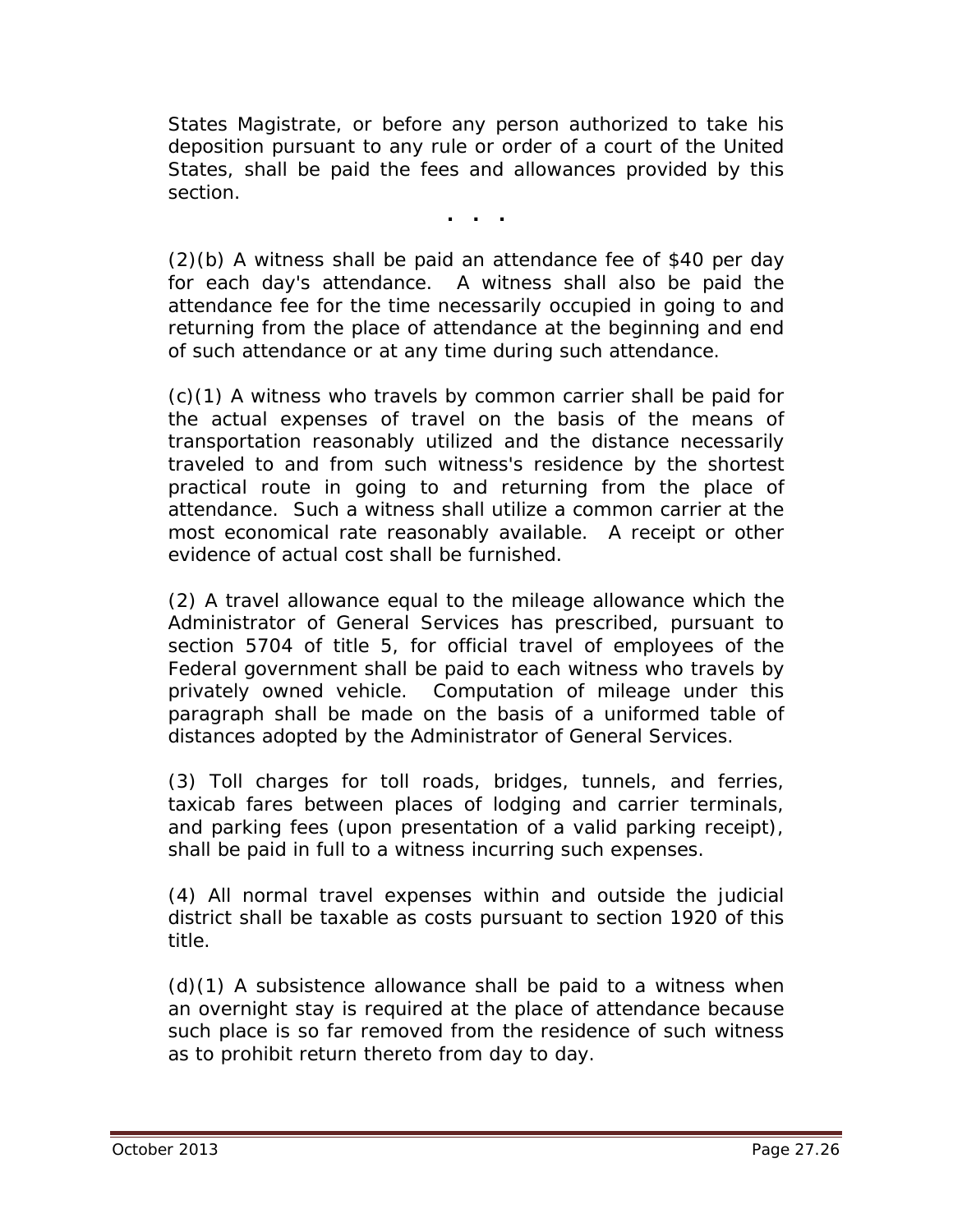(2) A subsistence allowance for a witness shall be paid in an amount not to exceed the maximum per diem allowance prescribed by the Administrator of General Services, pursuant to section 5702(a) of title 5, for official travel in the area of attendance by employees of the Federal Government.

The statute also contains provisions regarding fees and costs for incarcerated witnesses (who generally cannot receive fees or allowances), and paroled aliens (who are ineligible to receive fees and allowances).

## **b. Expert witness fees**

In *Branham v. Eastern Associated Coal Corp.*, 19 B.L.R. 1-1 (1994), it was proper to require the Employer to reimburse Claimant a total of \$400.00 for obtaining a physician's deposition. The Board reasoned "an expert need not testify at the administrative hearing in order for claimant to be reimbursed for the costs of obtaining a physician's opinion."

In *Zeigler Coal Co. v. Director, OWCP [Hawker]*, 326 F.3d 894 (7<sup>th</sup> Cir. 2003), it was proper to require Employer to pay the fees of the successful Claimant's medical experts, regardless of whether they attended the hearing, were deposed, or merely submitted reports for consideration.

#### **5. LEXIS research**

The court, in *Corsair Asset Management Inc. v. Moskovitz*, Case No. 1:89-CV-2116-JOF, 1992 U.S. Dist. LEXIS 6679, at 12 (N.D. Ga. Mar. 17, 1992), disallowed LEXIS online research charges as being traditionally covered in office overhead expenses. The court compared incurring such expenses to using the law firm library.

#### **IV. Augmentation or enhancement based on unique circumstances**

Generally, fees are awarded based on hourly rates in effect at the time of representation. However, some cases have offered unique circumstances, which may warrant deviation from this rule.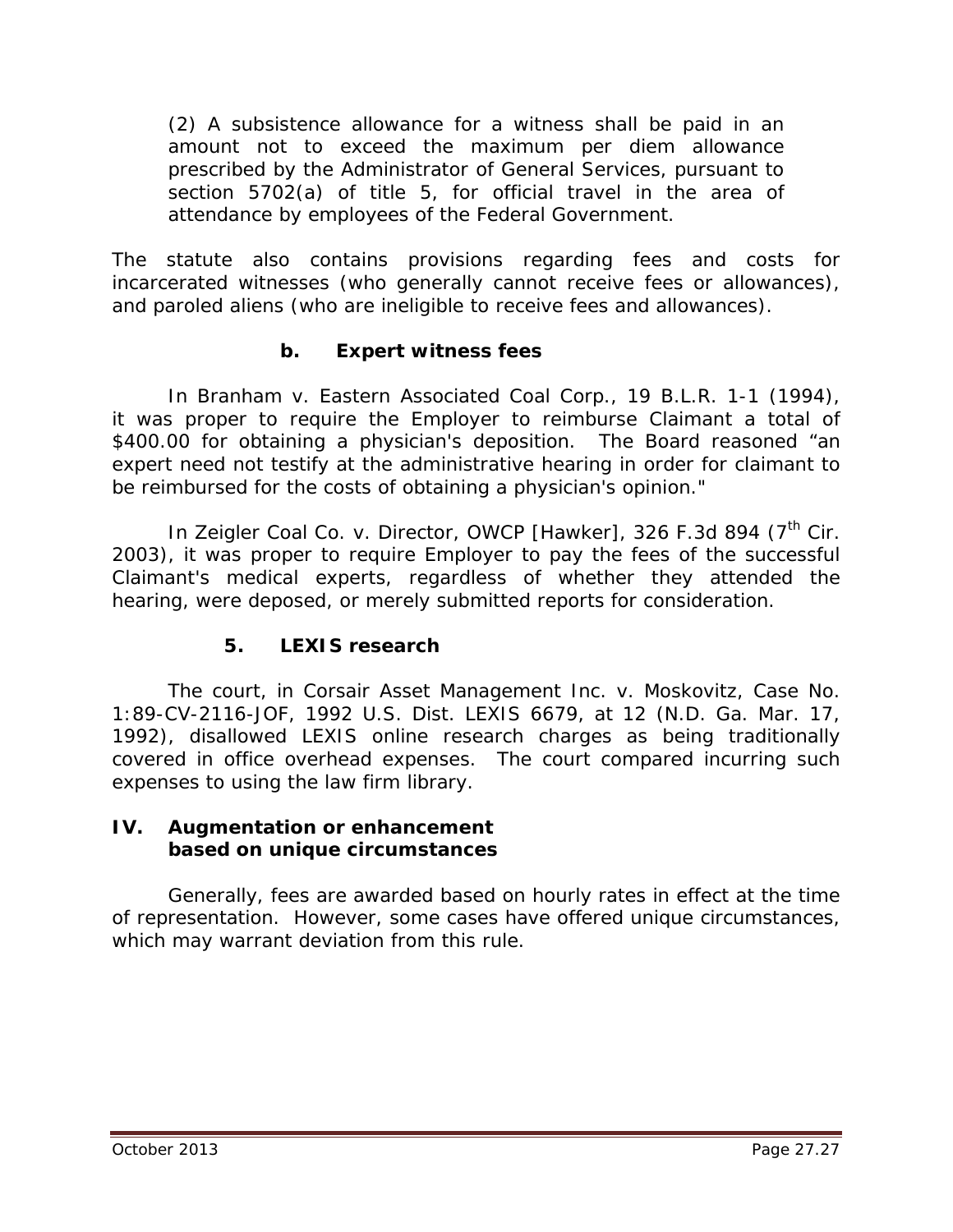# **A. Extended length of litigation**

# **1. Benefits Review Board**

## **a. Generally**

In *Cox v. Brady Hamilton Stevedore Co.*, 25 B.R.B.S. 203 (1991), the Board permitted fees in excess of the hourly rate in effect at the time the services were rendered based upon a finding of unique circumstances, including the extended length of litigation.

 In *C.B. v. Bowman Coal Co.*, BRB No. 07-0320 BLA (July 23, 2008) (unpub.), the Board noted "risk of loss" is a "constant factor in black lung litigation and, therefore, is deemed incorporated into the hourly rate and is not evaluated separately." On the other hand, the Board concluded enhancement of the hourly rate to reflect "delay in payment" of the fee is an appropriate factor to consider.

#### **b. Enhancement against Trust Fund not permitted**

In *Bennett v. Director, OWCP*, 17 B.L.R. 1-72 (1992), the Board denied counsel's request for an augmented fee due to delay in a case involving the Trust Fund. Counsel's first petition for fees was awarded by the Administrative Law Judge immediately subsequent to the decision awarding benefits. The case was then appealed, and a final compensation order was not entered for several years. Counsel then filed a second fee petition seeking to enhance the initial fee award on grounds of unusual delay in the processing of the claim. The Board held because (1) counsel's petition for fees was granted and fees awarded by the Administrative Law Judge in May of 1988, at which time no request for enhancement based upon delay was made, and (2) the fee award became final within 30 days because no appeal or motion for reconsideration was filed, the adjudicator was collaterally estopped from awarding an enhancement of the fee and stated as follows:

Claimant's counsel contends that the administrative law judge erred in failing to award a supplemental fee to compensate for counsel's delay in receiving payment.

**. . .**

The filing of a supplemental fee petition seeking an additional \$500.00 to account for delay in payment is tantamount to a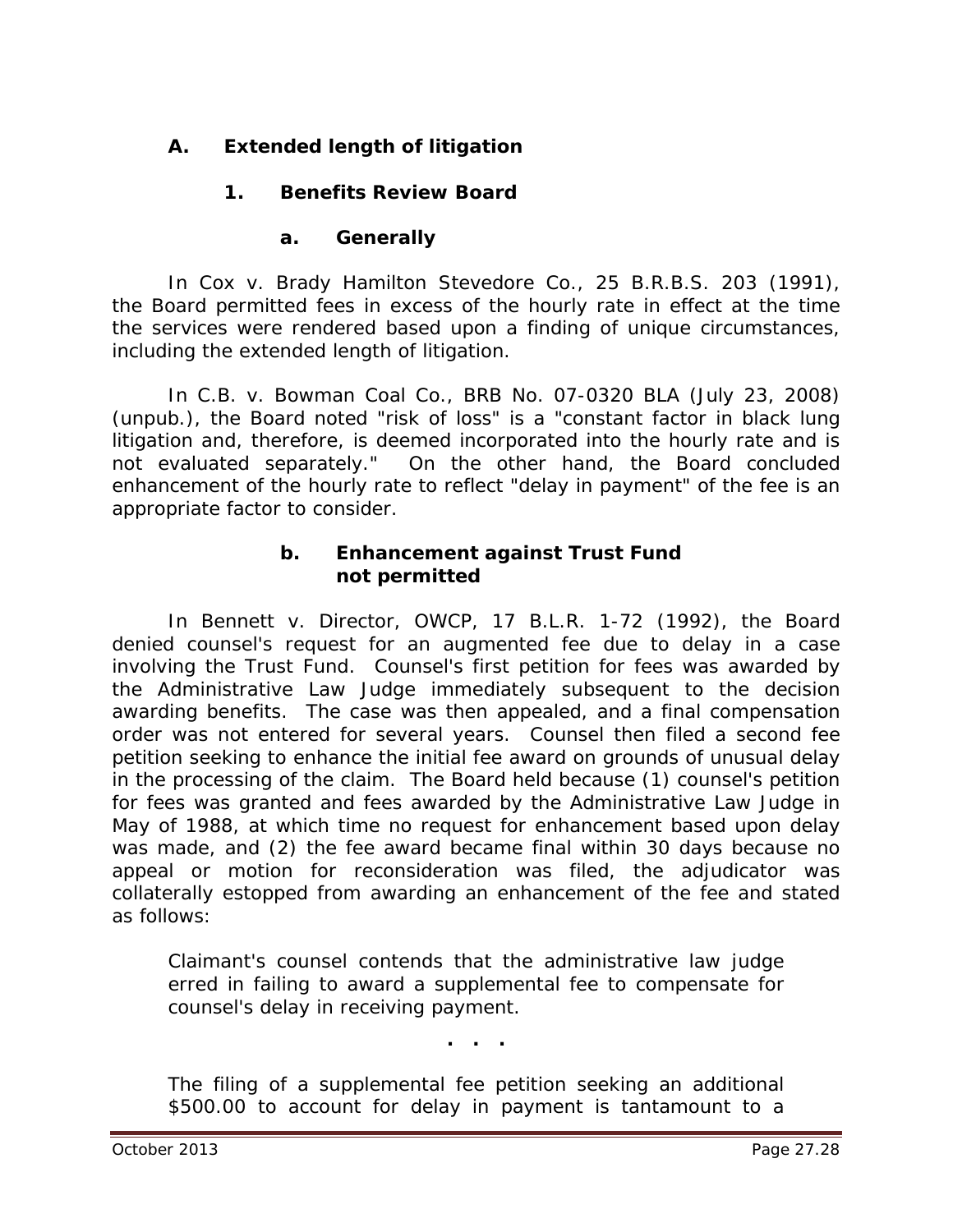collateral attack on a final order. The administrative law judge properly denied the motion for supplemental fees.

**. . .**

Furthermore, as the Director suggests, the supplemental fee petition is, in essence, a request for interest to be paid by the Black Lung Disability Trust Fund.

*Id.* at 1-73. The Board held an award of interest against the Trust Fund is not permitted by the Act, or the implementing regulations. *See also Goodloe v. Peabody Coal* Co., 19 B.L.R. 1-91 (1995); *Hobbs v. Stan Flowers Co.*, 18 B.R.B.S. 65 (1986), *aff'd*, 820 F.2d 1528 (9th Cir. 1987).

#### **2. Fourth Circuit**

In *Kerns v. Consolidation Coal Co.*, 176 F.3d 802 (4<sup>th</sup> Cir. 1999), it was proper to award an enhanced fee to compensate counsel for the six-year delay between the time his fee was initially awarded, and the date on which he received payment of the fee. Specifically, the Administrative Law Judge awarded a fee to Claimant's counsel on June 20, 1984 at the hourly rate of \$80. Through a myriad of appeals and remands, the award of benefits ultimately was affirmed by the court, and Employer sent counsel a check dated July 20, 1990 as payment for services rendered pursuant to the Administrative Law Judge's 1984 fee order.

The court held, contrary to Employer's assertion, it had jurisdiction to consider the fee enhancement request, which was submitted years after the 1984 fee award, as the original fee award did not become final until the compensation order became final. It noted, "Although the law at the time (counsel) filed his fee request did not require that the ALJ consider enhancement for delay, current law does." In support of this statement, the court cited the Board's holding in *Nelson v. Stevedoring Servs. of America*, 29 B.R.B.S. 90 (1995), wherein the Board held an Administrative Law Judge is permitted to award a higher hourly rate to account for the delay in receipt of payment of the fee awarded. Thus, the case was remanded for the Administrative Law Judge to consider counsel's request for enhancement of the fee award based upon delay in payment. *See also Kerns v. Consolidation Coal Co.*, 247 F.3d 133 (4<sup>th</sup> Cir. 2001) (fees for delay in payment and for litigating fee petition proper).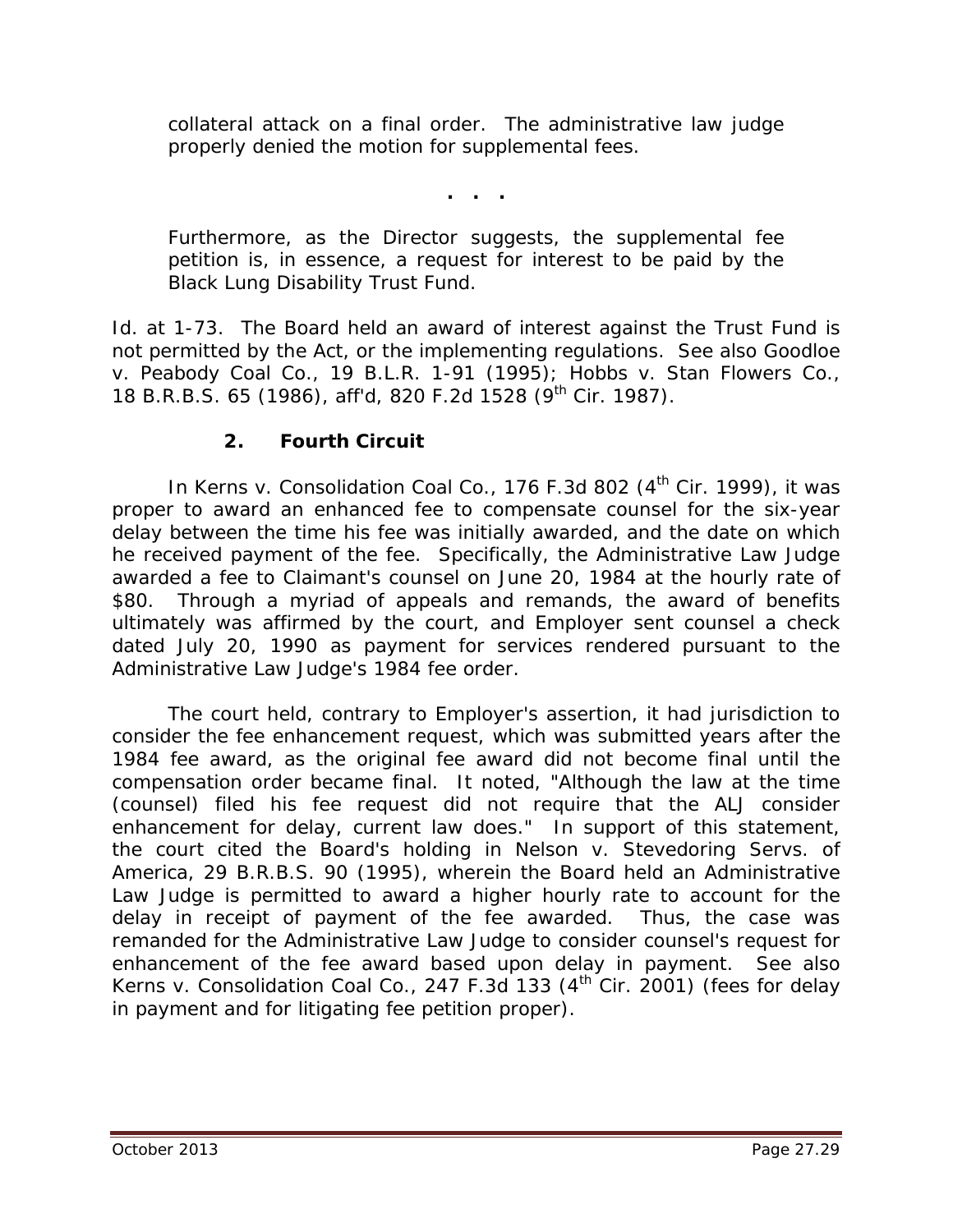## **B. Contingent nature of black lung claims, not considered**

In *Goodloe v. Peabody Coal Co.*, 19 B.L.R. 1-91 (1995), a fee cannot be enhanced to accommodate its contingent nature. However, enhancement for unusually lengthy delay may be an appropriate factor to consider in determining the hourly rate as noted in *Missouri v. Jenkins*, 109 S. Ct. 2463 (1989).

In *Peabody Coal Co. v. McCandless*, 255 F.3d 465 (7<sup>th</sup> Cir. 2001), the Seventh Circuit disapproved of the Administrative Law Judge's award of \$200.00 per hour for attorney's fees in the case (exceeding what the attorney would charge his paying clients). The court noted the Administrative Law Judge did not address Employer's argument that "the rate chargeable against the mine operator must be market-based,... without a premium for the contingent nature of the compensation." Rather, the court characterized Petitioner's hourly rate of \$200.00 as "a number plucked from a hat."

 In *Westmoreland Coal Co. v. Director, OWCP [Cox]*, 602 F.3d 276  $(4<sup>th</sup>$  Cir. 2010), the hourly rate awarded was vacated because the Administrative Law Judge took into consideration risk of loss and the contingent nature of attorney fee awards in black lung cases. The court held such considerations are not proper.

## **C. Risk of loss**

## **1. A background**

Risk of loss and delay in payment are distinct factors. In awarding fees, risk of loss is an inappropriate factor to consider, whereas enhancement of a fee to account for the delay in payment may be properly considered.

In *Pennsylvania v. Delaware Valley Citizen's Council for Clean Air*, 107 S. Ct. 3078 (1987), the Supreme Court considered an award of attorney's fees for successful prosecution of a claim under the Clean Air Act. The Court noted, "[D]elay and the risk of nonpayment are often mentioned in the same breath," but "adjusting for the former is a distinct issue that is not involved in this case." The Court further stated, "We do not suggest, however, that adjustments for delay are inconsistent with the typical feeshifting statute." Turning to an enhancement for risk of loss, the Court held such an enhancement under fee-shifting statutes should be utilized only under exceptional circumstances. It reasoned as follows: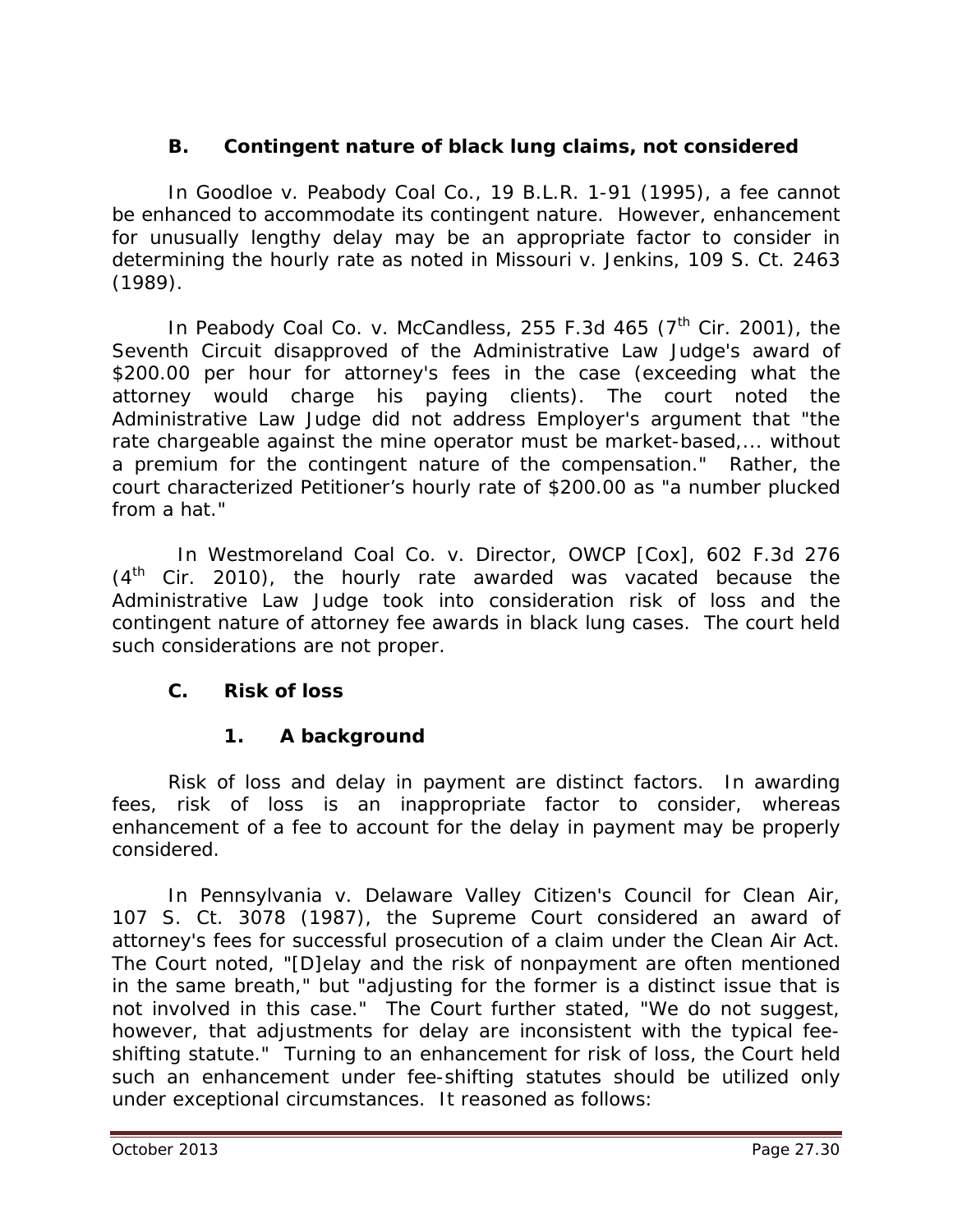[P]ayment for the time and effort involved--the lodestar--is presumed to be the reasonable fee authorized by the statute, the enhancement for the risk of nonpayment should be reserved for exceptional cases where the need and justification for such enhancement are readily apparent and are supported by the evidence in the record and specific findings by the courts.

Id. at 3088. For a discussion of fee enhancement to account for delay in payment, see the discussion in this chapter, *supra*.

#### **2. The case law**

Enhancement for risk of loss in black lung claims is inappropriate. *See Gibson v. Director, OWCP*, 9 B.L.R. 1-149 (1986); *Helton v. Director, OWCP*, 6 B.L.R. 1-176 (1983) (risk of loss is a constant factor in black lung litigation and is, therefore, deemed incorporated into the hourly rate).

 In *C.B. v. Bowman Coal Co.*, BRB No. 07-0320 BLA (July 23, 2008) (unpub.), the Board noted "risk of loss" is a "constant factor in black lung litigation and, therefore, is deemed incorporated into the hourly rate and is not evaluated separately." On the other hand, the Board concluded enhancement of the hourly rate to reflect "delay in payment" of the fee is an appropriate factor to consider.

Likewise, the Fourth Circuit declined the use of contingency multiplier to account for the risk of loss in black lung claims. In *Broyles v. Director, OWCP*, 974 F.2d 508 (4<sup>th</sup> Cir. 1992), the court addressed the issue of risk of loss, and held the following:

A multiplier is not necessary to encourage attorneys to handle black lung litigation. These cases are argued before our court almost every term. While some of these claims are unsuccessful, the claimants win a sufficient number to encourage lawyers to handle this type of litigation through the administrative proceedings and into the federal court.

*Id.* at 510. *See also Westmoreland Coal Co. v. Director, OWCP [Cox]*, 602 F.3d 276  $(4<sup>th</sup>$  Cir. 2010) (considering risk of loss and the contingent nature of attorney fee awards in black lung cases are inappropriate factors); *Simkins v. Director, OWCP*, 53 F.3d 329 (4th Cir. 1995)(table); *Stollings v. Director, OWCP*, 43 F.3d 1468 (4<sup>th</sup> Cir. 1994)(table).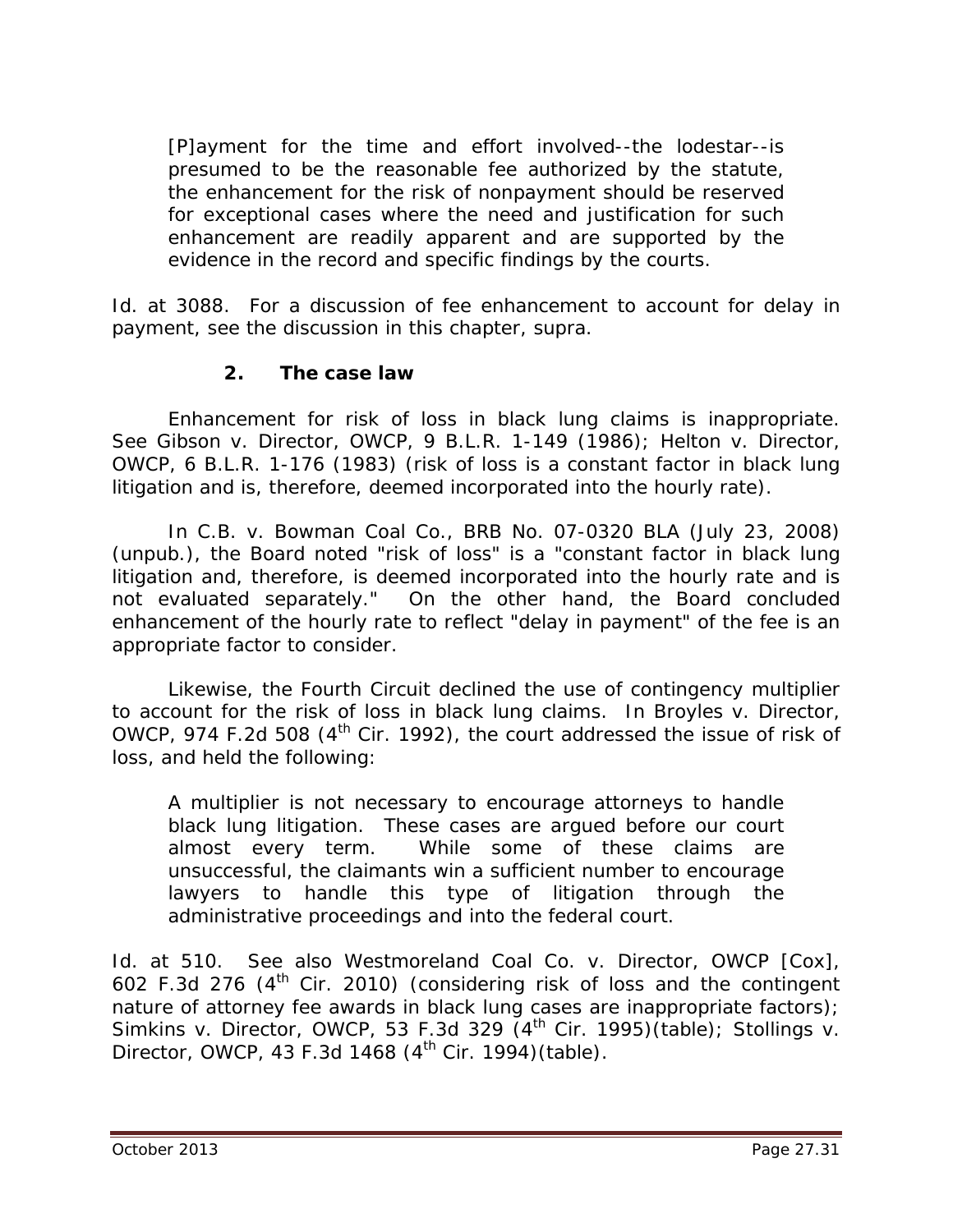## **D. Billing method**

## **1. Generally**

Disputes may arise regarding the billing method utilized by the representative—whether s/he uses the quarter-hour billing method, or some other time increment such as an eighth or tenth of an hour. The Board's regulations at 20 C.F.R. § 802.203(d)(3) provide for billing in one-quarter hour increments.

## **2. Use of quarter-hour billing method**

## **a. Benefits Review Board**

In *Jarrell v. Newport News Shipbuilding & Dry Dock Co.*, 14 B.R.B.S. 883 (1982), the Board held a quarter-hour minimum billing method is reasonable.

 In *C.B. v. Bowman Coal Co.*, BRB No. 07-0320 BLA (July 23, 2008) (unpub.), the Board affirmed the Administrative Law Judge's approval of quarter-hour increments in billing.

## **b. Fourth Circuit**

In *Eastern Assoc. Coal Corp. v. Director, OWCP [Gosnell]*, 724 F.3d 561 ( $4<sup>th</sup>$  Cir. 2013), Employer challenged use of quarter-hour billing, and argued Claimant's counsel should be required to prove "it took fifteen minutes to perform each and every task alleged." The court rejected this position stating it "would impose undue burdens not required by law." In upholding the quarter-hour billing method, the court found the Administrative Law Judge properly reviewed the fee petition to determine whether the hours requested were reasonable and necessary. Here, the court noted:

In conducting this review, the ALJ eliminated over forty charges by Wolfe, Gilligan, and certain legal assistants that were not compensable because the tasks at issue were clerical in nature. Moreover, the ALJ disallowed a significant number of charges on the basis they were duplicative or unnecessary, including seven hours billed by Gilligan related to a deposition and a hearing when his co-counsel Wolfe also had charged for the same services.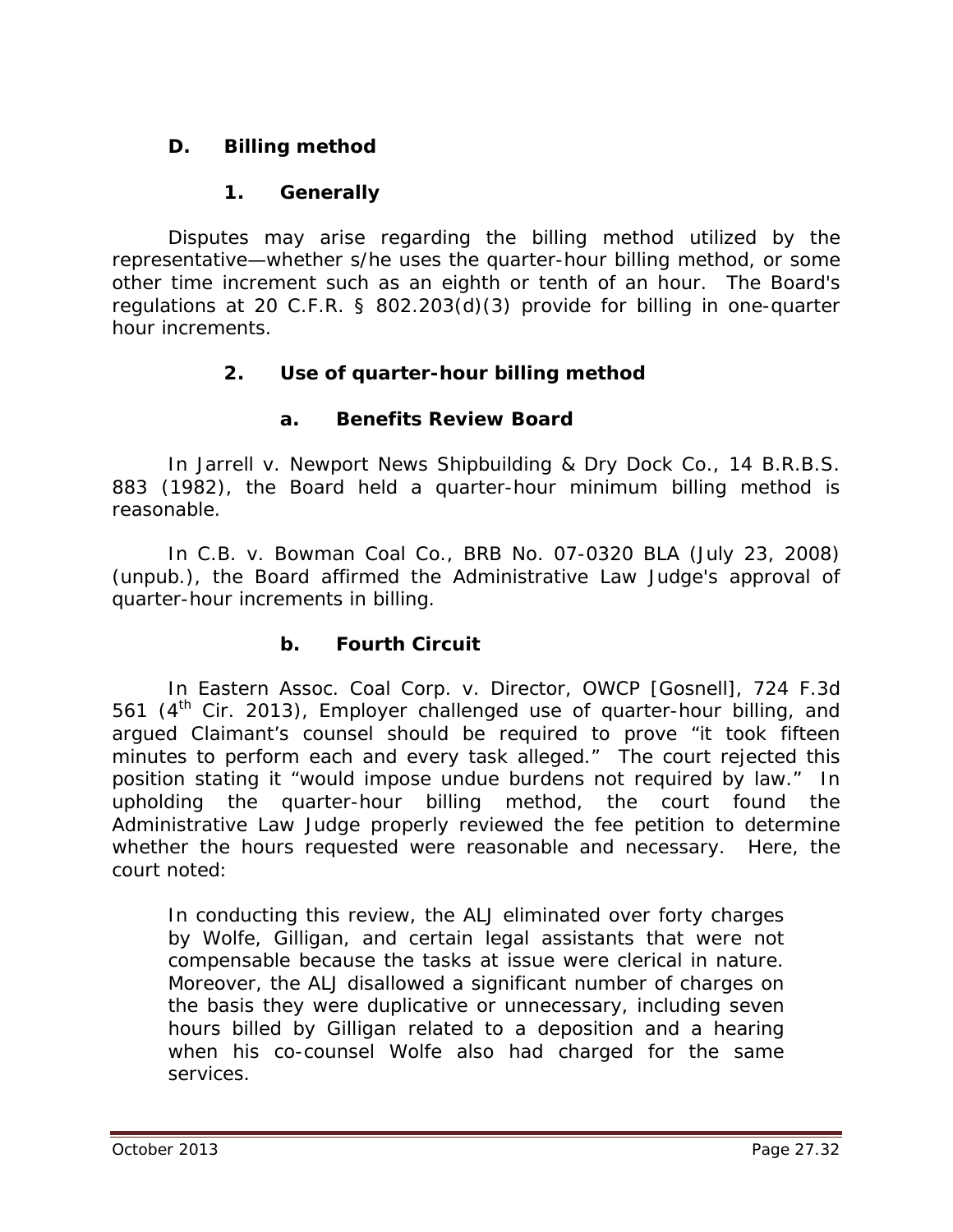The court determined "the ALJ's award was manifestly the result of careful and thoughtful consideration of the fee petition and of Eastern's 'extensive' objections."

#### **c. Fifth Circuit**

In *Bullock v. Ingalls Shipbuilding, Inc.*, 29 B.R.B.S. 131 (1995) (en banc), a case arising under the jurisdiction of the Fifth Circuit and applying unpublished precedent of that court, the Board held counsel's use of "a minimum quarter hour billing method was improper." In so concluding, the Board found "the Fifth Circuit held that, generally, attorneys may not charge more than one-eighth hour for review of a one page letter and onequarter hour for preparation of a one-page letter."

#### **d. Sixth Circuit**

In *B&G Mining, Inc. v. Director, OWCP [Bentley]*, 522 F.3d 657  $(6<sup>th</sup>$  Cir. 2008), the court upheld use of the "quarter-hour" billing method, and noted the regulatory provisions at 20 C.F.R. § 802.203(d)(3) require fees be submitted in such increments. The court stated, "While attorneys who record their time in quarter-hour increments might overbill their clients, attorneys who bill in tenth-hour increments might also overbill—the risk exists under both methods." The court concluded, "As long as the total number of billable hours is reasonable in relation to the work performed, the award should be affirmed."

## **E. Interest on the fee awarded**

## **1. For claims filed on or before January 19, 2001**

An award requiring the payment of interest by the Trust Fund on an attorney's fee award is not authorized under the Act and, therefore, is not payable. *Griffin v. Director, OWCP*, 17 B.L.R. 1-75 (1993); *Bennett v. Director, OWCP*, 17 B.L.R. 1-72 (1992).

Note the Board applies the amended regulations at 20 C.F.R. § 725.608 to pre-amendment claims, wherein interest is assessed against an employer. See the discussion below.

## **2. For claims filed after January 19, 2001**

In *Frisco v. Consolidation Coal Co.*, 22 B.L.R. 1-321 (2003), the Board upheld application of the amended regulatory provisions at 20 C.F.R. § 725.608, which allow imposition of interest on a fee award to compensate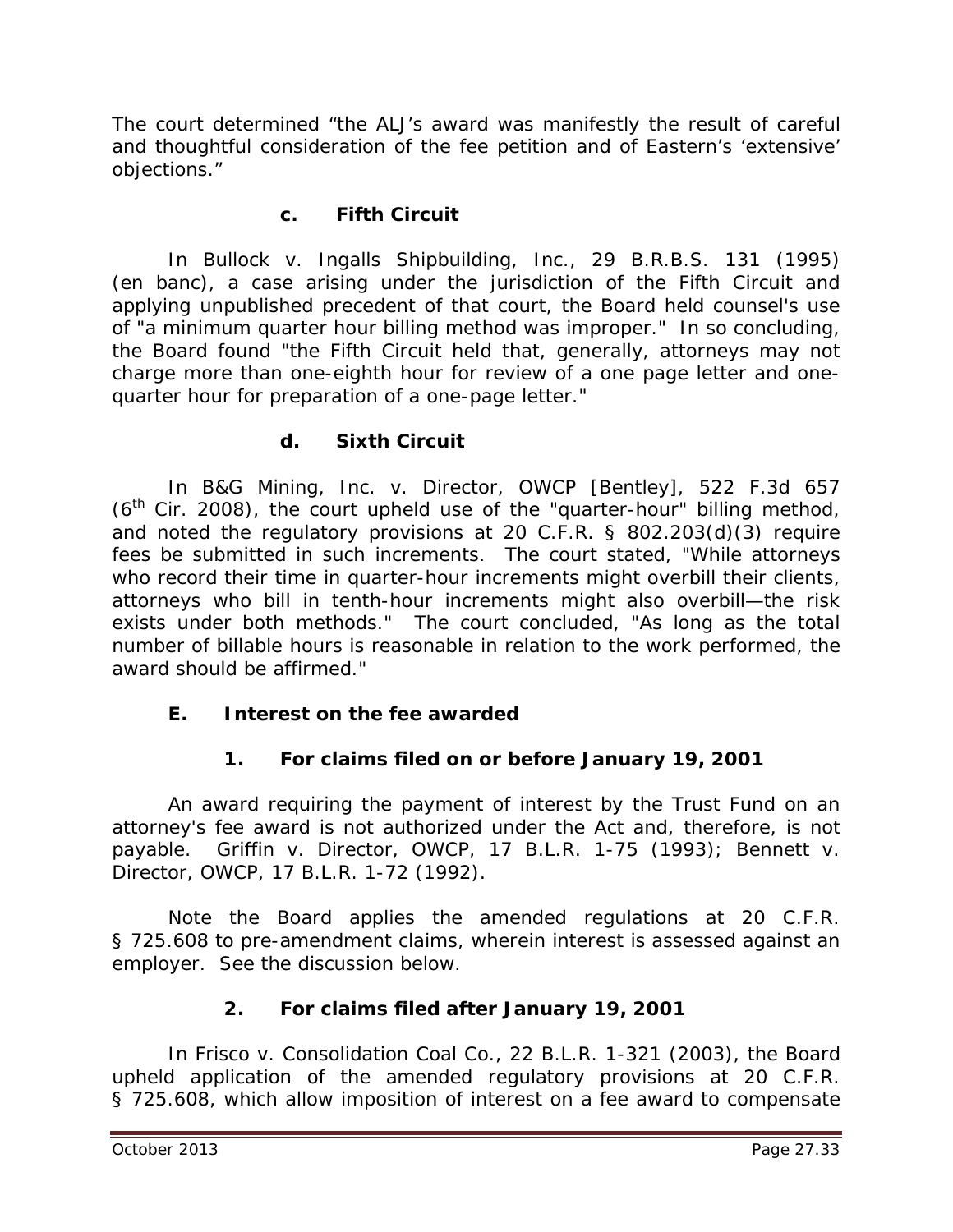counsel for delay in payment. The Board held the regulation was valid, and could be applied to fee awards issued prior to January 19, 2001. The Board further held interest began to accrue from the date the fee was originally awarded (even though the initial 1982 fee award was vacated in *Frisco*).

In *Hawker v. Zeigler Coal Co.*, BRB Nos. 99-0434 BLA and 04-0398 BLA (June 14, 2005) (unpub.), Employer challenged an award of interest on attorney's fees under 20 C.F.R. § 725.608(c), stating the Department "lacks the authority to increase an award of attorney fees by assessing interest through a regulation." Employer noted the claims at issue were filed before the effective date of the amended regulations, and "the previous regulations did not provide for mandatory interest payable from the date of the award of attorney fees. Citing to *Frisco v. Consolidation Coal Co.*, 22 B.L.R. 1-321 (2003), the Board held "no new burden was imposed upon employer by application of Section 725.608, as attorney's fees paid by responsible operators were subject to enhancement for delay before the regulation's effective date of January 19, 2001."

## **F. Request for reconsideration**

Pursuant to 20 C.F.R. § 725.366(d), any party may request reconsideration of a fee award, and if appropriate, a modified fee award (or Supplemental Decision and Order on Reconsideration) may be issued. 20 C.F.R. § 725.366(e). Twenty C.F.R. § 725.366(e) requires that requests for reconsideration be in writing, and they must contain "supporting statements and information pertinent to any increase or decrease requested."

## **G. Petition for modification of fee petition, not permitted**

By unpublished decision in *Crabtree v. Queen Anne Coal Co.*, BRB No. 10-0301 BLA (Jan. 31, 2011)(unpub.), the Board upheld the Administrative Law Judge's order dismissing Employer's petition for modification of an attorney fee award. On appeal, Employer maintained the Administrative Law Judge was obliged to determine whether the fee award contained a "mistake in a determination of fact" regarding Claimant's counsel's hourly rate. The Board disagreed. Citing to *Greenhouse v. Ingalls Shipbuilding, Inc.*, 31 B.R.B.S. 41 (1997), the Board stated an attorney fee award "does not concern 'compensation' or 'the terms of an award or denial of benefits' as required under Section 22 of the Longshore and Harbor Workers' Compensation Act," such that the award is not subject to modification.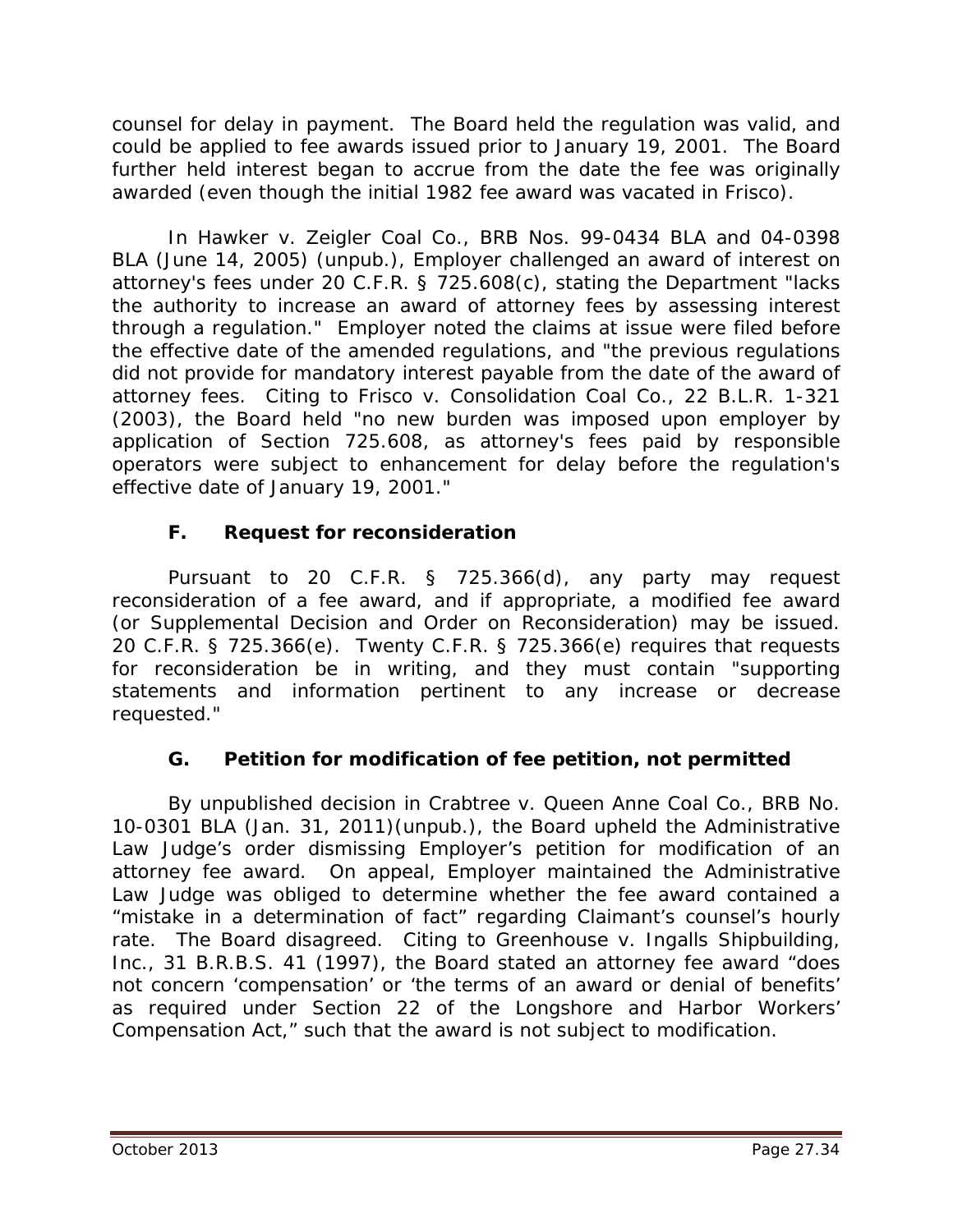#### **V. Liability for payment**

#### **A. Attorney and lay representative**

#### **1. Generally**

The party opposing entitlement is liable to for payment of fees to Claimant's counsel in a successfully prosecuted claim. The same is not true for fees owed to lay representatives.

#### **2. Lay representatives**

Because the Act only provides for the award of attorney fees, the Black Lung Disability Trust Fund and any named employer are not responsible for the payment of fees to lay representatives. *Madrak v. Director, OWCP*, 7 B.L.R. 1-559 (1984). In *Harrison v. Liberty Mutual Insurance Co.*, 3 B.L.R. 1-596, 1-597 (1981), the Board held the following with regard to fees awarded to lay representatives:

[T]here is no authority in either the Act or the implementing regulations for [a lay representative's fee] to be assessed against an employer, the Black Lung Disability Trust Fund or as a lien against claimant's benefits. Sections 28(a) and 28(b) of the Act, which authorize the award of a fee against the employer or the Trust Fund, apply only to the award of attorney's fees. Section 28(c), which allows the fee to be made a lien on claimant's benefits, similarly applies only to attorney's fees.

In a case involving a lay representative, fees must be paid by a claimant, although, as previously noted, no lien may be placed upon a claimant's benefits no ensure such payment of fees. 20 C.F.R. § 725.365.

Similarly, in *Kuhn v. Kenley Mining Co.*, Case No. 01-2255 (4<sup>th</sup> Cir. Apr. 4, 2002) (unpub.), the Fourth Circuit cited to 33 U.S.C. § 928(a) and 20 C.F.R. § 725.367(a) to hold "the statute does not permit the fees of a lay representative to be shifted to an employer."

#### **B. Fees in Part C claims, miner had no post-1969 coal mine employment**

Employers are not responsible for attorney's fees and benefits in Part C claims, where the miner had no post-1969 coal mine employment. The Black Lung Disability Trust Fund is liable for the payment of compensation in these claims as well as for payment of attorney's fees.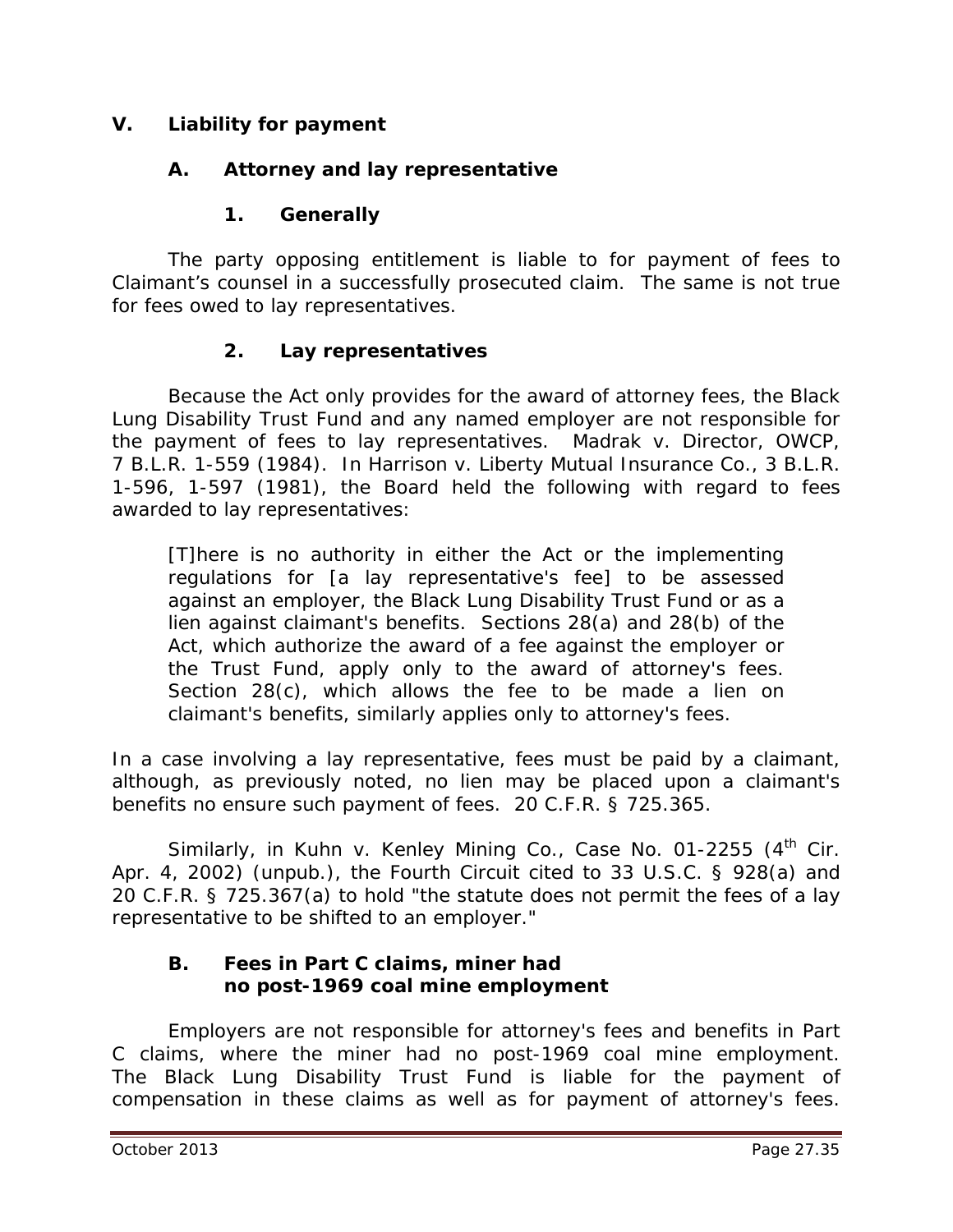In addition, the 1981 Amendments of the Black Lung Act provided for the transfer of liability in claims that were finally denied prior to March 1, 1978, but where benefits were later awarded upon review pursuant to Section 435 of the Reform Act. 30 U.S.C. § 932(c); 20 C.F.R. § 725.496. Thus, the Trust Fund is liable for all attorney's fees and costs in claims covered by the 1981 transfer Amendments, which an employer has not paid. 20 C.F.R. § 725.367(b); *Marple v. Jones & Laughlin Steel Corp.*, 7 B.L.R. 1-580 (1984).

The 1981 Amendments and 20 C.F.R. § 725.367(b) and (c) prohibit the Trust Fund from reimbursing an operator or carrier for any attorney's fees or costs that it paid in cases subject to the transfer provisions. Thus, fees paid by an operator or carrier pursuant to a final order awarding benefits prior to January 1, 1982 may not be reimbursed. *But see Burress v. Windsor Power House Coal Co.*, 7 B.L.R. 1-517 (1984).

## **C. Liability of a surety**

 In *Crowe v. Zeigler Coal Co.*, 2011 WL 3678136 (7th Cir. Aug. 23, 2011)(unpub.), the court upheld an award of attorney's fees to Claimant's counsel against the defunct coal company's surety, Travelers Companies, and noted:

Travelers does not dispute that Crowe prevailed, that she is entitled to fees, or that the requested fee amount is reasonable. The most Travelers says to dispute a fee award against it is that we decided its intervention was improper.

A fee-shifting statute can authorize a fee award against an unsuccessful intervenor who causes the prevailing party to incur additional fees.

. . .

In the end, the court awarded \$13,268.75 in attorney's fees to be paid by the surety, Travelers Companies.

## **VI. Enforcement of supplemental decision and order**

An Administrative Law Judge may render a fee determination when a decision is issued to further the goal of administrative efficiency. *See Bruce v. Atlantic Marine, Inc.*, 12 B.R.B.S. 65, 68 (1980), *aff'd*, 661 F.2d 898  $(5<sup>th</sup>$  Cir. 1981).<sup>[2](#page-35-0)</sup> However, when a claim is still pending, the fee award is

<span id="page-35-0"></span><sup>2</sup> The Fifth Circuit affirmed the Board's decision, but the Board's holding that an October 2013 Page 27.36  $\overline{a}$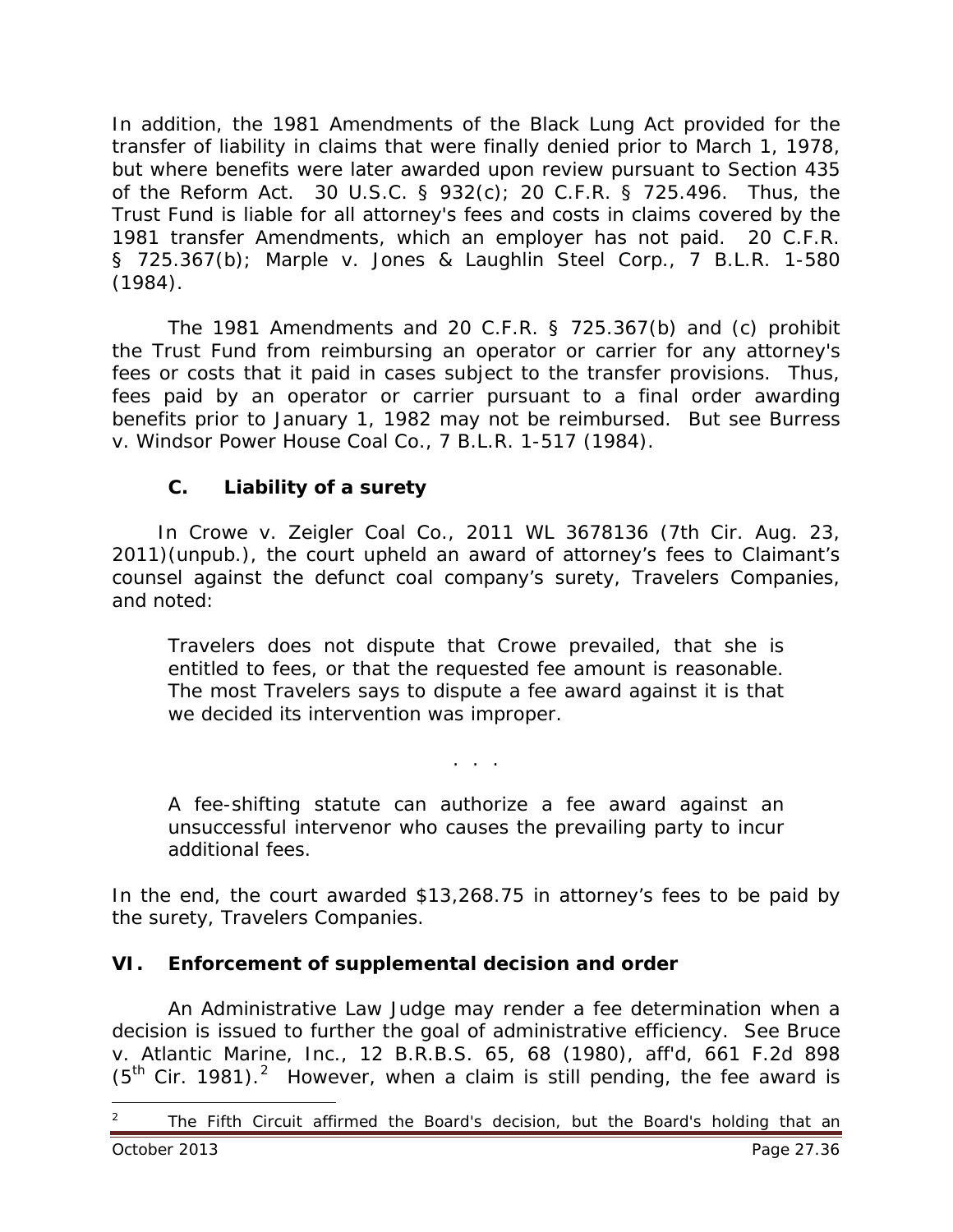neither enforceable nor payable. A fee award is enforceable and payment only when a determination on the claim is final, and reflects a "successful prosecution" of the claim. 33 U.S.C. § 928; 20 C.F.R. § 725.367(a).

In *Adkins v. Kentland Elkhorn Coal Corp.*, 109 F.3d 307 (6<sup>th</sup> Cir. 1997), the court dismissed counsel's fee petition without prejudice to state "attorney fees may be recovered only if there has been a final decision awarding the claimant an economic benefit as a result of his black lung claim." The court concluded counsel's request for fees was premature as no award of benefits had become final.

On the other hand, in *Eifler v. Peabody Coal Co.*, 13 F.3d 236 (7<sup>th</sup> Cir. 1993), the Seventh Circuit held any settlement of attorney's fees requires administrative or judicial approval and, even though attorney's fees may not be awarded before a final compensation award is entered, a *settlement* of attorney's fees may be approved before such a final award.

#### **VII. Solicitor as counsel to claimant pursuant to 20 C.F.R. § 725.422**

The regulations at 20 C.F.R. § 725.422 provide the "Secretary or his or her designee may, upon request, provide a claimant with legal assistance in processing a claim under the Act." Twenty C.F.R. § 725.422 further states the following:

Such assistance may be made available to a claimant in the discretion of the Secretary of Labor . . . at any time prior to or during the time in which the claim is being adjudicated and shall be furnished without charge to the claimant. Representation of a claimant in adjudicatory proceedings shall not be provided by the Department of Labor unless it is determined by the Solicitor of Labor that such representation is in the best interests of the black lung benefits program. In no event shall representation be provided to a claimant in a claim with respect to which the claimant's interests are adverse to those of the Secretary of Labor or the fund.

20 C.F.R. § 725.422.

By unpublished decision in *Adams v. Eastern Associated Coal Corp.*, BRB No. 93-305 BLA (Jan. 28, 1994) (unpub.), the Board held an

 $\overline{a}$ 

attorney fee order may be issued before a final compensation order is entered was neither raised nor decided by the circuit court.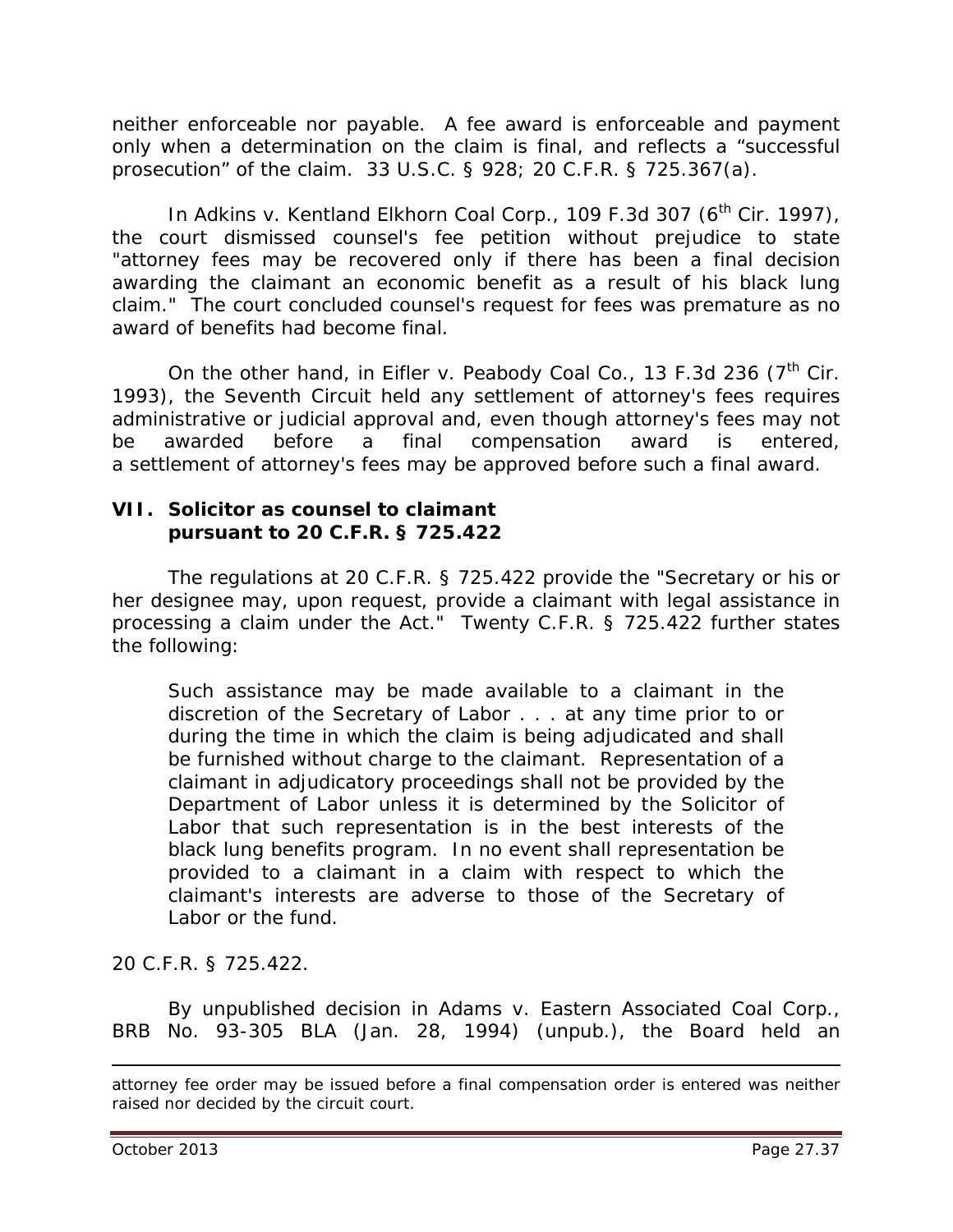Administrative Law Judge is without authority to order the Solicitor provide legal assistance to a claimant under 20 C.F.R. § 725.422 of the regulations. Rather, the Board determined the "regulations clearly endow the Solicitor with sole discretion to determine whether to provide legal assistance to claimants." The Board further noted "the comments accompanying the publication of the most recent revision of Section 725.422 state that 'the decision to commit resources to a claimant's case was always within the discretion of the Solicitor.'" 43 Fed. Reg. 36, 796-97 (1978). The provisions at 20 C.F.R. § 725.422 remain unchanged in the amended regulations.

## **VIII. Right to counsel**

# **A. The regulation**

Twenty C.F.R. § 725.362(b) provides the following in regard to a claimant's right to counsel:

Any party may waive his or her right to be represented in the adjudication of a claim. If an adjudication officer determines, after an appropriate inquiry has been made, that a claimant who has been informed of his or her right to representation does not wish to obtain the services of a representative, such adjudication officer shall proceed to consider the claim in accordance with this part, unless it is apparent that the claimant is, for any reason, unable to continue without the help of a representative. However, it shall not be necessary for an adjudication officer to inquire as to the ability of a claimant to proceed without representation in any adjudication taking place without a hearing. The failure of a claimant to obtain representation in an adjudication taking place without a hearing shall be considered a waiver of the claimant's right to representation. However, at any time during the processing or adjudication of a claim, any claimant may revoke such waiver and obtain a representative.

20 C.F.R. § 725.362(b). For further discussion of the right to representation, *see* Chapter 28.

# **B. Notice to claimant required**

In *Shapell v. Director, OWCP*, 7 B.L.R. 1-304 (1984), the Board held "the administrative law judge has the responsibility to inform a *pro se* claimant of his right to be represented by a representative of his/her choice, at no cost to him/her, and inquire whether claimant desires to proceed without such representation." Here, the Administrative Law Judge may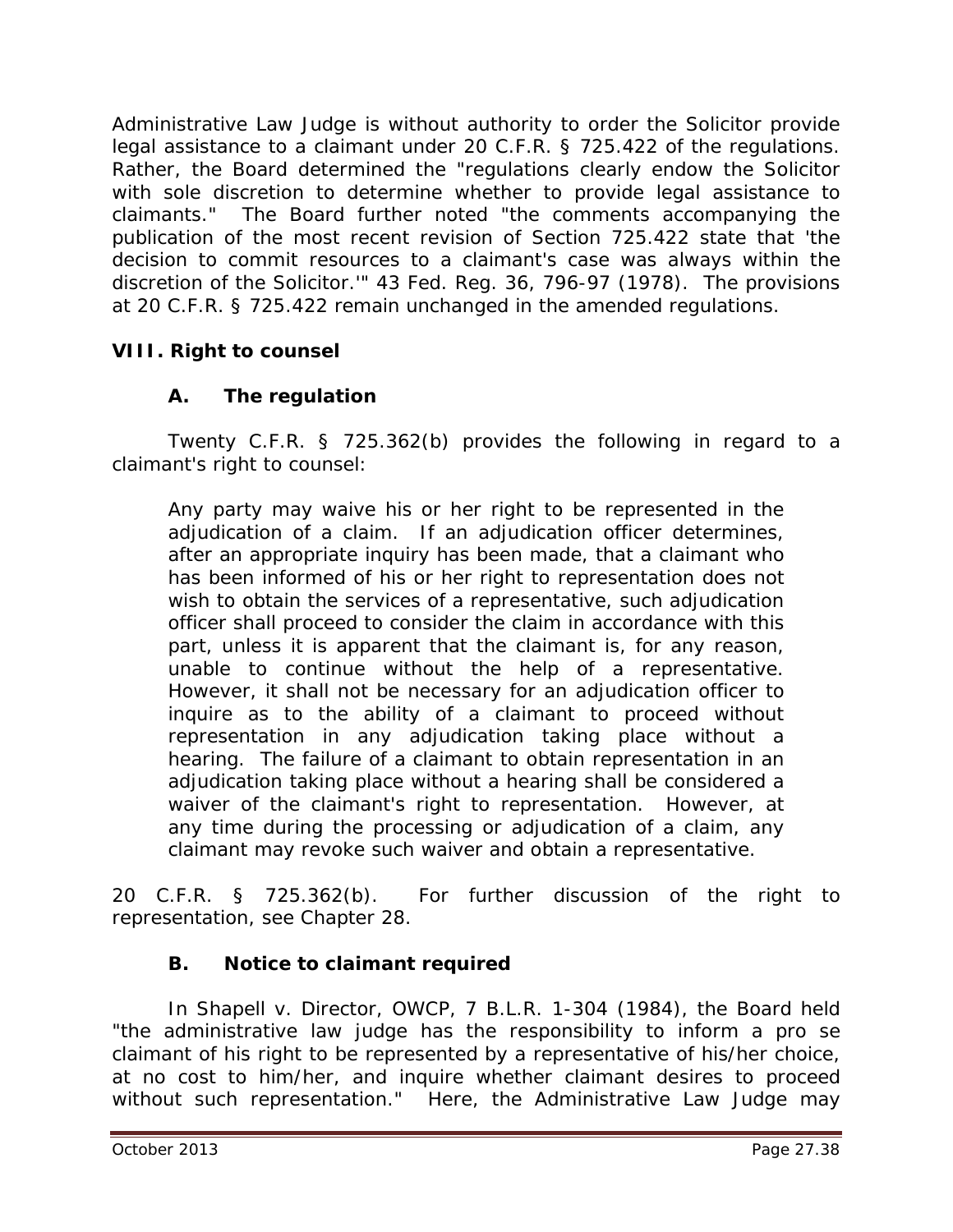conduct a full and fair hearing involving a *pro se* claimant where s/he: (1) advises the claimant of the contested issues; (2) asks the claimant whether s/he objects of the admission of the Director's exhibits; and (3) inquires "extensively" of the claimant's coal mine employment and medical problems.

By unpublished decision in *Talbert v. Meadow River Coal Co.*, BRB No. 93-1525 BLA (Dec. 29, 1994) (unpub.), the Board directed a *de novo* hearing be held on remand as, in addition to failing to advise the *pro se* Claimant of the advantages of obtaining representation, the Administrative Law Judge further failed to inform Claimant that he was entitled to representation by counsel of his choice.

## **C. Waiver by claimant**

In *Petrosky v. Donex Mining, Inc.*, BRB No. 94-652 BLA (Dec. 22, 1994)(unpub.), Claimant properly waived his right to legal representation under the Act. Under the facts of the case, Claimant appeared *pro se* before the Administrative Law Judge, who failed to notify him the attorney could not charge him a fee. The Administrative Law Judge, however, did notify the claimant that he had a right to an attorney, offered to continue the proceeding until Claimant could obtain representation, gave Claimant the opportunity to testify fully, and allowed Claimant to object to the submission of any evidence.

## **D. Notice to employer not required**

While a claimant must be informed of his or her right to counsel, the same is not required for an employer. In *Mitchell v. Daniels Co.*, 22 B.L.R. 1-73 (2000), the Board held there is no regulatory requirement that responsible operators be informed of the right to representation, and policy concerns underlying the requirement that *pro se* claimants receive such notification do not apply to presumably more sophisticated coal company officials.

# **IX. Qualifications of representative**

# **A. Generally**

Under pre-amendment regulations, any representative, attorney or otherwise, must file a notice of appearance or be otherwise authorized to appear before the Department of Labor on behalf of a particular claimant. The amended regulations, however, provide that a qualified attorney need not file a notice of appearance, but may submit a written declaration (or oral declaration at the formal hearing) that s/he is authorized to represent the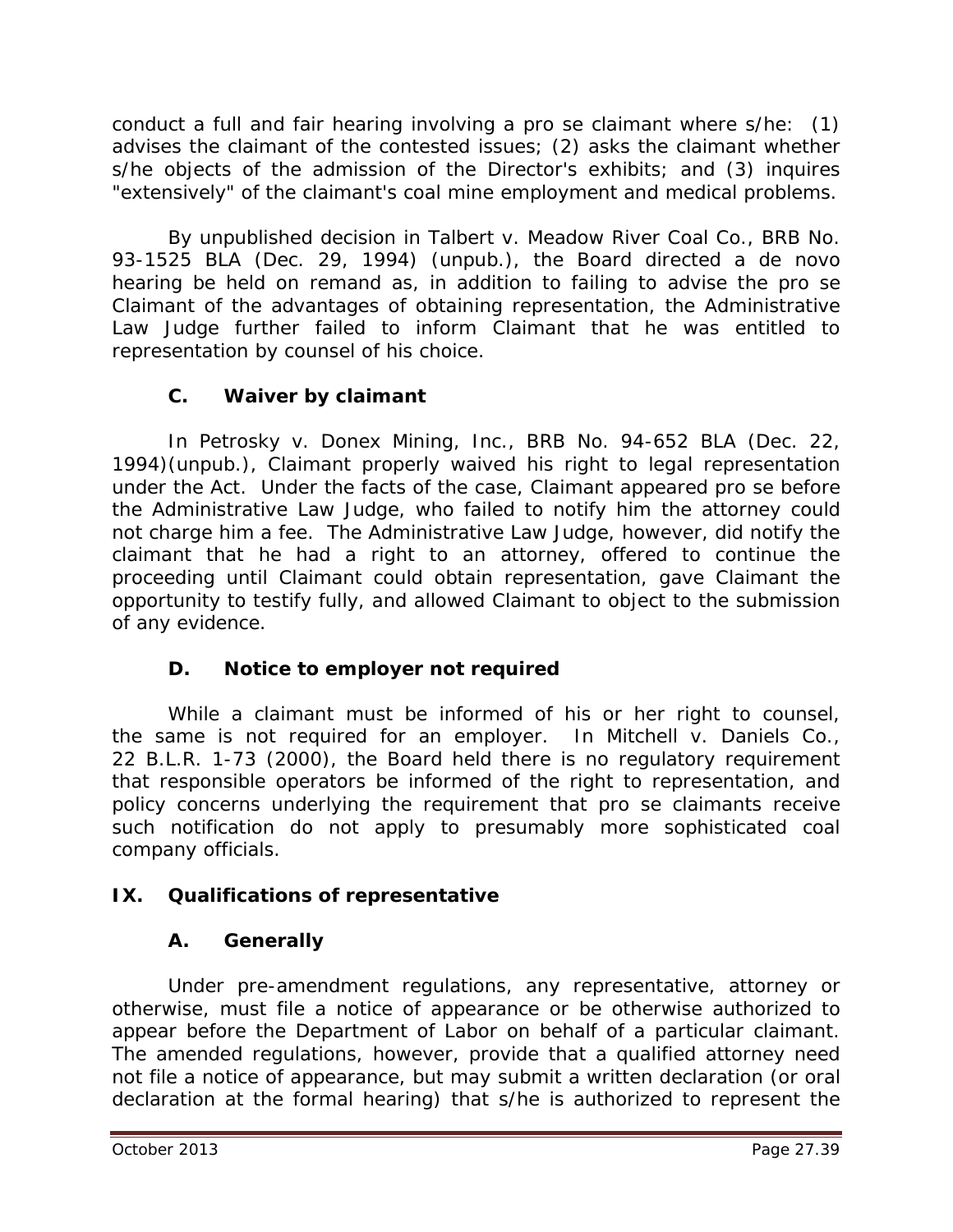party. 20 C.F.R. § 725.362(a).

A representative must be qualified under 20 C.F.R. § 725.363. 20 C.F.R. § 725.362(a). If a representative is an attorney, then s/he must be in good standing; admitted to practice before a court of a state, territory, district, or insular possession, or before the Supreme Court of the United States or other federal court; and is not, pursuant to any provision of law, prohibited from acting as a representative. 20 C.F.R. § 725.362(a). For a representative who is not an attorney, s/he may be appointed as a representative so long as that person is not, pursuant to any provision of law, prohibited from acting as a representative. 20 C.F.R. § 725.363. To be awarded a fee, a representative must either be an attorney in good standing, or be approved by the adjudication officer.

#### **B. Licensed to practice in one state, may represent claimant in another state**

In *R.R. v. Marine Terminals Corporation East*, BRB No. 07-0920 (Sept. 17, 2007) (unpub.), a case arising under the Longshore and Harbor Workers' Compensation Act, the Administrative Law Judge properly found an attorney who is licensed to practice law in one jurisdiction (Virginia) may represent the claimant in another jurisdiction (North Carolina) pursuant to 29 C.F.R.  $§ 18.34(q)(1).$ 

## **C. Criminal conviction**

In *United States v. Davis*, 490 F.3d 541 (6<sup>th</sup> Cir. 2007), the court upheld the criminal convictions of lay representatives Carolyn Sue and Otis Davis for aiding and abetting in Medicare fraud and obstructing a criminal investigation. The court noted the charges "stemmed from the Davis's orchestration of and participation in a scheme to supply oxygen to coal miners suffering from black lung disease." The court noted Ms. Davis "was instrumental in the founding of the Kentucky Black Lung Association . . ., an organization designed to help miners obtain black lung benefits, as well as other goods and services they might need in order to live with the disease."

## **D. Disqualification of representative; appearance of impropriety**

Pursuant to 29 C.F.R. §§ 18.[3](#page-39-0)4(g)(3) and 18.36,<sup>3</sup> an Administrative Law Judge may disqualify counsel for conflicts of interest, or conduct prohibited by the applicable rules of professional conduct. *Baroumes v.* 

<span id="page-39-0"></span>Proposed regulatory amendments at 29 C.F.R. §§ 18.21-18.23.  $\overline{a}$